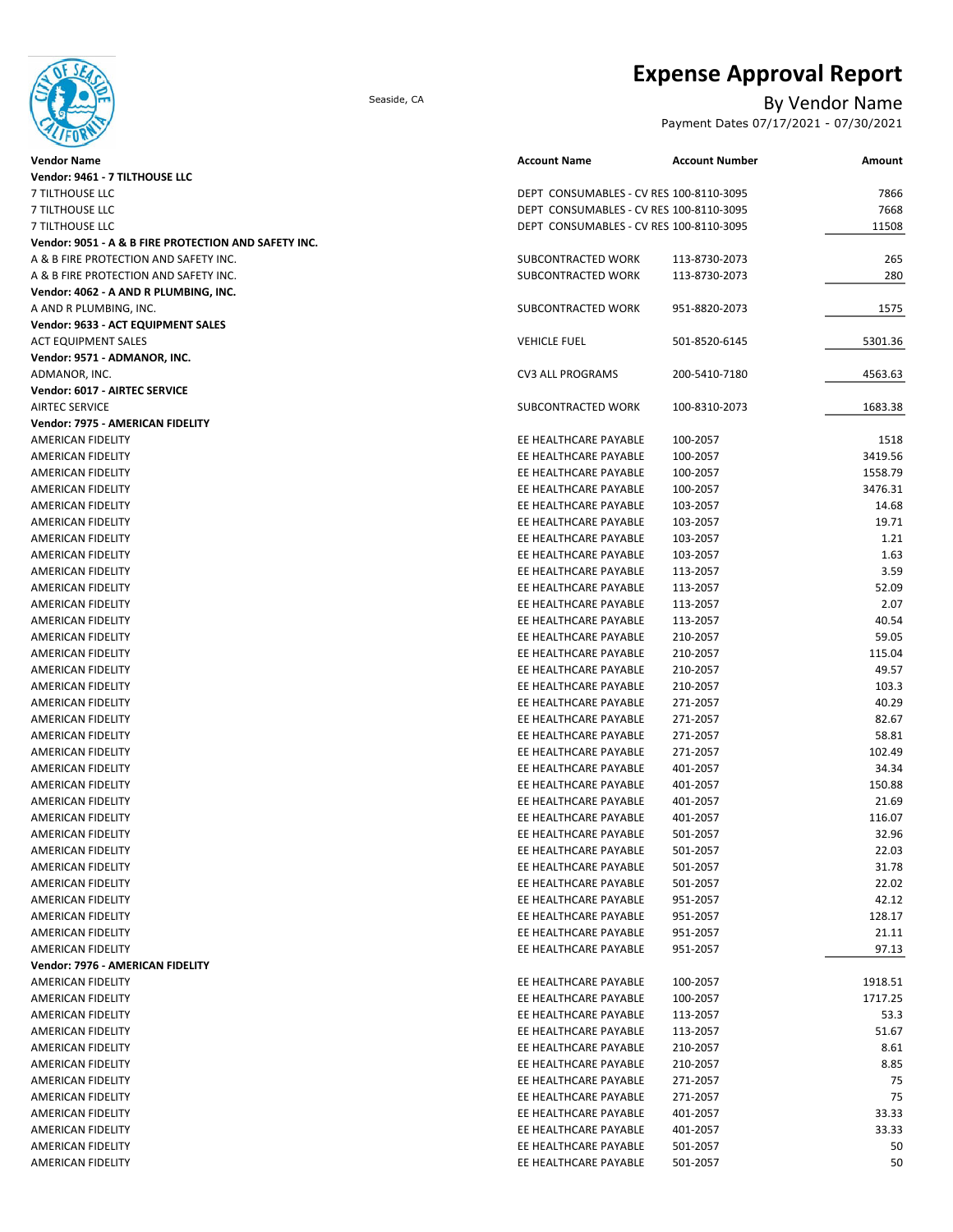| AMERICAN FIDELITY                                                                      | EE HEALTHCARE PAYABLE                              | 503-2057                       | 20.83            |
|----------------------------------------------------------------------------------------|----------------------------------------------------|--------------------------------|------------------|
| AMERICAN FIDELITY                                                                      | EE HEALTHCARE PAYABLE                              | 503-2057                       | 20.83            |
| AMERICAN FIDELITY                                                                      | EE HEALTHCARE PAYABLE                              | 951-2057                       | 80.76            |
| AMERICAN FIDELITY                                                                      | EE HEALTHCARE PAYABLE                              | 951-2057                       | 59.3             |
| Vendor: 0126 - AMERICAN LOCK & KEY                                                     |                                                    |                                |                  |
| AMERICAN LOCK & KEY                                                                    | DEPARTMENT CONSUMABLES 100-8310-3095               |                                | 27.86            |
| AMERICAN LOCK & KEY                                                                    | <b>CONSUMABLES</b>                                 | 271-8110-3095                  | 8.47             |
| Vendor: 0137 - AMERICAN WATER WORKS ASSN                                               |                                                    |                                |                  |
| AMERICAN WATER WORKS ASSN                                                              | DUES & MEMBERSHIP                                  | 401-8610-4122                  | 294              |
| Vendor: 8578 - AMERISCAN IMAGING SERVICES, INC.                                        |                                                    |                                |                  |
| AMERISCAN IMAGING SERVICES, INC.                                                       | <b>CONTRACT SERVICES</b>                           | 100-2021-2075                  | 1300             |
| Vendor: 9499 - AMY OPPENHEIMER                                                         |                                                    |                                |                  |
| AMY OPPENHEIMER                                                                        | LEGAL SERVICES - SPECIAL                           | 100-3010-1023                  | 5178.5           |
| AMY OPPENHEIMER                                                                        | LEGAL SERVICES - SPECIAL                           | 100-3010-1023                  | 9246             |
| Vendor: 9458 - ANGELINA'S BAKERY DELI & CAFE                                           |                                                    |                                |                  |
| ANGELINA'S BAKERY DELI & CAFE                                                          | DEPT CONSUMABLES - CV RESI 100-8110-3095           |                                | 4454             |
| ANGELINA'S BAKERY DELI & CAFE                                                          | DEPT CONSUMABLES - CV RESI100-8110-3095            |                                | 8176             |
| ANGELINA'S BAKERY DELI & CAFE                                                          | DEPT CONSUMABLES - CV RESI100-8110-3095            |                                | 8664             |
| Vendor: 1615 - ANTHONY J. NOCITA                                                       | COMMUNITY FIREWORKS EVEN 100-1010-7167             |                                |                  |
| ANTHONY J. NOCITA                                                                      |                                                    |                                | 2500             |
| Vendor: 6747 - AT&T MOBILITY<br><b>AT&amp;T MOBILITY</b>                               | MOBILE COMMUNICATIONS 503-4010-5135                |                                | 275.92           |
| <b>AT&amp;T MOBILITY</b>                                                               | MOBILE COMMUNICATIONS 503-4010-5135                |                                | 127.81           |
| <b>AT&amp;T MOBILITY</b>                                                               | MOBILE COMMUNICATIONS                              | 503-4010-5135                  | 118.25           |
| <b>AT&amp;T MOBILITY</b>                                                               | MOBILE COMMUNICATIONS                              | 503-4010-5135                  | 54.77            |
| <b>Vendor: 0216 - AT&amp;T</b>                                                         |                                                    |                                |                  |
| AT&T                                                                                   | COMPUTER SUPPLIES/SOFTWA 100-6110-3102             |                                | 173.23           |
| AT&T                                                                                   | COMPUTER SUPPLIES/SOFTWA 100-6110-3102             |                                | 43.31            |
| <b>Vendor: 7071 - AT&amp;T</b>                                                         |                                                    |                                |                  |
| AT&T                                                                                   | <b>TELEPHONE</b>                                   | 951-8810-5132                  | 51.52            |
| AT&T                                                                                   | <b>TELEPHONE</b>                                   | 951-8810-5132                  | 51.52            |
| AT&T                                                                                   | <b>TELEPHONE</b>                                   | 951-8810-5132                  | 51.52            |
| Vendor: 8980 - ATHENA OCCMED                                                           |                                                    |                                |                  |
| ATHENA OCCMED                                                                          | SUBCONTRACTED WORK                                 | 100-9100-2073                  | 565              |
| Vendor: 0922 - AUGARTEN LTD.                                                           |                                                    |                                |                  |
| AUGARTEN LTD.                                                                          | <b>VEHICLE PARTS</b>                               | 501-8520-6144                  | 106.17           |
| AUGARTEN LTD.                                                                          | <b>VEHICLE PARTS</b>                               | 501-8520-6144                  | 248.54           |
| AUGARTEN LTD.                                                                          | <b>VEHICLE PARTS</b>                               | 501-8520-6144                  | 141.4            |
| AUGARTEN LTD.                                                                          | <b>VEHICLE PARTS</b>                               | 501-8520-6144                  | 201.35           |
| Vendor: 8091 - BADGER METER INC.                                                       |                                                    |                                |                  |
| <b>BADGER METER INC.</b>                                                               | SUBCONTRACTED WORK                                 | 401-8620-2073                  | 712.89           |
| Vendor: 9533 - BAKER MANOCK & JENSEN, PC                                               |                                                    |                                |                  |
| BAKER MANOCK & JENSEN, PC                                                              | <b>LEGAL SERVICES</b>                              | 670-2120-1022                  | 240              |
| Vendor: 2369 - BARBARA MORRISON                                                        |                                                    |                                |                  |
| <b>BARBARA MORRISON</b>                                                                | <b>SUMMER PARK CONCERTS</b>                        | 100-9200-7175                  | 1100             |
| Vendor: 4106 - BAY REPROGRAPHIC & SUPPLY, INC.                                         |                                                    |                                |                  |
| BAY REPROGRAPHIC & SUPPLY, INC.                                                        | <b>COPIER SERVICES</b>                             | 100-8910-2044                  | 392.97           |
| BAY REPROGRAPHIC & SUPPLY, INC.                                                        | <b>COPIER SERVICES</b>                             | 100-8910-2044                  | 189.82           |
| BAY REPROGRAPHIC & SUPPLY, INC.                                                        | <b>COPIER SERVICES</b>                             | 100-8910-2044                  | 189.82           |
| Vendor: 7324 - BEAR ELECTRICAL SOLUTIONS                                               |                                                    |                                |                  |
| BEAR ELECTRICAL SOLUTIONS                                                              | SUBCONTRACTED WORK                                 | 113-8730-2073                  | 170              |
| BEAR ELECTRICAL SOLUTIONS                                                              | TRAFFIC SIGNAL MAINTENANC1210-8210-2077            |                                | 4527.5           |
| BEAR ELECTRICAL SOLUTIONS                                                              | TRAFFIC SIGNAL MAINTENANC1210-8210-2077            |                                | 1785             |
| Vendor: 2946 - BECK'S SHOE STORE, INC                                                  |                                                    |                                |                  |
| BECK'S SHOE STORE, INC                                                                 | SAFETY EQUIPMENT                                   | 100-8310-3097                  | 167.15           |
| Vendor: 3851 - BOUND TREE MEDICAL, LLC<br>BOUND TREE MEDICAL, LLC                      | <b>CSA 74 PURCHASES</b>                            | 100-6640-3096                  | 88.23            |
|                                                                                        |                                                    |                                |                  |
| <b>BOUND TREE MEDICAL, LLC</b><br><b>BOUND TREE MEDICAL, LLC</b>                       | <b>CSA 74 PURCHASES</b><br><b>CSA 74 PURCHASES</b> | 100-6640-3096<br>100-6640-3096 | 29.41<br>3307.47 |
| Vendor: 0387 - BOYS & GIRLS CLUB OF MONTEREY COUNTY                                    |                                                    |                                |                  |
| BOYS & GIRLS CLUB OF MONTEREY COUN'                                                    | BOYS & GIRLS CLUB FAC IMPRC 200-5410-9819          |                                | 60866            |
| Vendor: 9084 - BUCHER MUNICIPAL NORTH AMERICA INC.                                     |                                                    |                                |                  |
| BUCHER MUNICIPAL NORTH AMERICA INC                                                     |                                                    |                                |                  |
|                                                                                        |                                                    |                                |                  |
|                                                                                        | CONSUMABLES                                        | 271-8110-3095                  | 677.14           |
| Vendor: 6290 - BURKE, WILLIAMS & SORENSEN, LLP                                         |                                                    |                                |                  |
| BURKE, WILLIAMS & SORENSEN, LLP<br>Vendor: 0571 - CALIFORNIA POLICE CHIEFS ASSOCIATION | LEGAL SERVICES - SPECIAL                           | 100-3010-1023                  | 2776             |
| CALIFORNIA POLICE CHIEFS ASSOCIATION                                                   | TRAINING & EDUCATION                               | 100-6110-1029                  | 575              |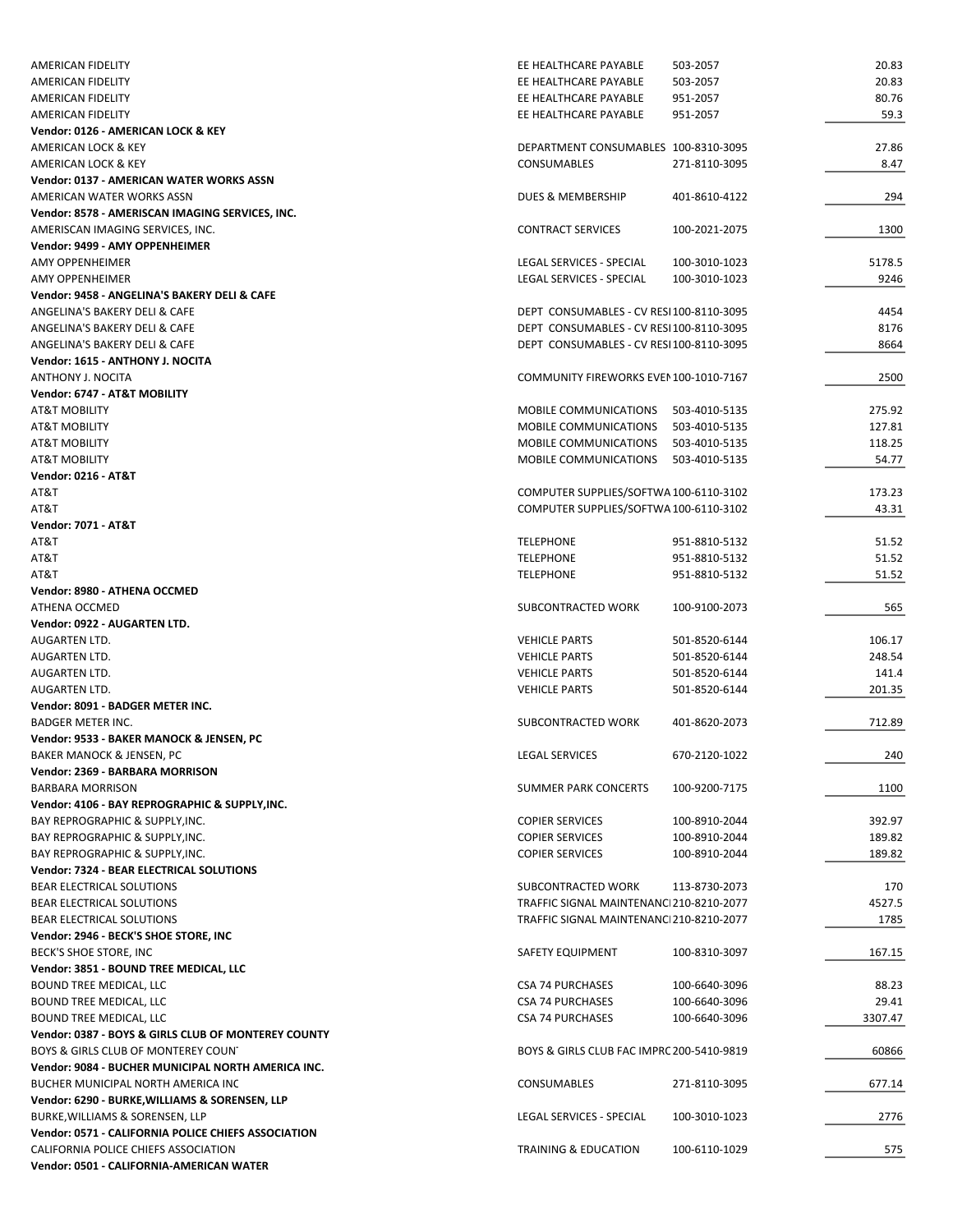| CALIFORNIA-AMERICAN WATER                               | <b>WATER</b>                            | 100-8310-5133 | 5756.16   |
|---------------------------------------------------------|-----------------------------------------|---------------|-----------|
| CALIFORNIA-AMERICAN WATER                               | <b>WATER</b>                            | 100-8440-5133 | 12171.27  |
| CALIFORNIA-AMERICAN WATER                               | <b>WATER</b>                            | 210-8420-5133 | 9195.97   |
| CALIFORNIA-AMERICAN WATER                               | AFFORDABLE HOUSING                      | 973-9710-9526 | 285.65    |
| Vendor: 6566 - CALLYO 2009 CORP                         |                                         |               |           |
| CALLYO 2009 CORP                                        | <b>PRVNT EQUIPMENT</b>                  | 243-6110-8184 | 4440      |
| Vendor: 4034 - CDW LLC                                  |                                         |               |           |
| CDW LLC                                                 | <b>COMPUTER SOFTWARE</b>                | 100-8910-3104 | 394.05    |
| Vendor: 5126 - CENTRAL COAST GLASS & WINDOW CO., INC    |                                         |               |           |
| CENTRAL COAST GLASS & WINDOW CO., II                    | DEPARTMENT CONSUMABLES 113-8730-3095    |               | 54.63     |
| Vendor: 8052 - CENTRAL COAST HIGH SCHOOL                |                                         |               |           |
| <b>CENTRAL COAST HIGH SCHOOL</b>                        | <b>MAYOR'S YOUTH PROGRAM</b>            | 601-2106      | 3000      |
| Vendor: 9659 - CENTRAL COAST VNA AND HOSPICE, INC.      |                                         |               |           |
| CENTRAL COAST VNA AND HOSPICE, INC.                     | <b>CV3 ALL PROGRAMS</b>                 | 200-5410-7180 | 30360     |
| CENTRAL COAST VNA AND HOSPICE, INC.                     | <b>CV3 ALL PROGRAMS</b>                 | 200-5410-7180 | 3500      |
| Vendor: 8503 - CIMPRESS USA INCORPORATED                |                                         |               |           |
| <b>CIMPRESS USA INCORPORATED</b>                        | PERSONNEL RECRUITMENT                   | 100-6110-2064 | 637.91    |
| Vendor: 9579 - CITYGATE ASSOCIATES, LLC                 |                                         |               |           |
| CITYGATE ASSOCIATES, LLC                                | MARINA FIRE STATION 2 COST 100-2011     |               | 1052.64   |
| Vendor: 6553 - COMCAST                                  |                                         |               |           |
| <b>COMCAST</b>                                          | SUBCONTRACTED WORK                      | 100-9310-2073 | 348.25    |
| COMCAST                                                 | DATA COMMUNICATION                      | 503-4010-5138 | 300.06    |
| <b>COMCAST</b>                                          | DATA COMMUNICATION                      | 503-4010-5138 | 420.88    |
| Vendor: 9651 - COMMERCIAL LIGHTING COMPANY              |                                         |               |           |
| COMMERCIAL LIGHTING COMPANY                             | DEPARTMENT CONSUMABLES 113-8730-3095    |               | 629.56    |
| <b>Vendor: 0790 - COMMUNITY HUMAN SERVICES</b>          |                                         |               |           |
| <b>COMMUNITY HUMAN SERVICES</b>                         | <b>COMMUNITY SUPPORT</b>                | 100-1010-7170 | 33390     |
| <b>COMMUNITY HUMAN SERVICES</b>                         | COMMUNITY HUMAN SVCS FA 200-5410-9820   |               | 28709.35  |
| <b>COMMUNITY HUMAN SERVICES</b>                         | COMMUNITY HUMAN SVCS FA 200-5410-9820   |               | 2737      |
| Vendor: 6204 - CONCERN HEALTH                           |                                         |               |           |
| <b>CONCERN HEALTH</b>                                   | EMPLOYEE ASSISTANCE PROGR100-2031-1038  |               | 668.25    |
| <b>CONCERN HEALTH</b>                                   | EMPLOYEE ASSISTANCE PROGR100-2031-1038  |               | 720.5     |
| Vendor: 3786 - COPWARE, INC.                            |                                         |               |           |
| COPWARE, INC.                                           | COMPUTER SUPPLIES/SOFTWA 100-6110-3102  |               | 710       |
| Vendor: 8493 - CORODATA RECORDS MGMT., INC.             |                                         |               |           |
| CORODATA RECORDS MGMT., INC.                            | <b>CONTRACT SERVICES</b>                | 100-2021-2075 | 402.85    |
| Vendor: 0855 - COUNTY OF MONTEREY                       |                                         |               |           |
| <b>COUNTY OF MONTEREY</b>                               | COUNTY COMMUNICATIONS                   | 100-6110-2041 | 132799    |
| <b>COUNTY OF MONTEREY</b>                               | COUNTY COMMUNICATIONS 100-6610-2041     |               | 24257     |
| <b>COUNTY OF MONTEREY</b>                               | COUNTY COMMUNICATIONS 100-8420-2041     |               | 2151      |
| <b>COUNTY OF MONTEREY</b>                               | COUNTY COMMUNICATIONS 220-6110-2041     |               | 19599     |
| <b>COUNTY OF MONTEREY</b>                               | <b>COUNTY COMMUNICATION</b>             | 220-6610-2041 | 2151      |
| Vendor: 6011 - CRESTLINE SPECIALTIES, INC.              |                                         |               |           |
| CRESTLINE SPECIALTIES, INC.                             | PERSONNEL RECRUITMENT                   | 100-6110-2064 | 379.3     |
| CRESTLINE SPECIALTIES, INC.                             | PERSONNEL RECRUITMENT                   | 100-6110-2064 | 428.66    |
|                                                         |                                         |               |           |
| Vendor: 6727 - DATAPROSE, INC.                          |                                         |               |           |
| DATAPROSE, INC.                                         | <b>OUTSIDE PRINTING SERVICE</b>         | 401-8610-2053 | 68.61     |
| DATAPROSE, INC.                                         | <b>OUTSIDE PRINTING SERVICE</b>         | 401-8610-2053 | 145.6     |
| DATAPROSE, INC.                                         | POSTAGE                                 | 401-8610-4124 | 324.72    |
| Vendor: 9653 - DAVID CHEETHAM                           |                                         |               |           |
| DAVID CHEETHAM                                          | DEPT CONSUMABLES - CV RESI100-8110-3095 |               | 425       |
| Vendor: 7714 - DAVID K. TODD CONSULTING ENGINEERS, INC. |                                         |               |           |
| DAVID K. TODD CONSULTING ENGINEERS,                     | <b>CONSULTING COSTS</b>                 | 670-2130-1030 | 331.25    |
| Vendor: 6818 - DE LAGE LANDEN                           |                                         |               |           |
| DE LAGE LANDEN                                          | <b>COPIER SERVICES</b>                  | 100-5110-2044 | 476.52    |
| Vendor: 0988 - DEL REY CAR WASH                         |                                         |               |           |
| DEL REY CAR WASH                                        | OTHER EXPENSE                           | 100-6110-2078 | 117       |
| DEL REY CAR WASH                                        | OTHER EXPENSE                           | 501-8510-2078 | 42        |
| Vendor: 4896 - DEPARTMENT OF JUSTICE                    |                                         |               |           |
| DEPARTMENT OF JUSTICE                                   | PERSONNEL RECRUITMENT                   | 100-2031-2064 | 32        |
| DEPARTMENT OF JUSTICE                                   | BACKGROUND INVESTIGATION 100-6110-1027  |               | 64        |
| DEPARTMENT OF JUSTICE                                   | BACKGROUND INVESTIGATION 100-9310-1027  |               | 1120      |
| Vendor: 9652 - DEPARTMENT OF TOXIC SUBSTANCES CONTROL   |                                         |               |           |
| DEPARTMENT OF TOXIC SUBSTANCES CON                      | SUBCONTRACTED WORK                      | 335-2010-2073 | 103524.07 |
| Vendor: 1048 - DOCTORS ON DUTY MEDICAL GROUP            |                                         |               |           |
| DOCTORS ON DUTY MEDICAL GROUP                           | SUBCONTRACTED WORK                      | 100-9100-2073 | 35        |
| DOCTORS ON DUTY MEDICAL GROUP                           | SUBCONTRACTED WORK                      | 100-9100-2073 | 35        |
| Vendor: 9658 - DOCUSIGN, INC.                           |                                         |               |           |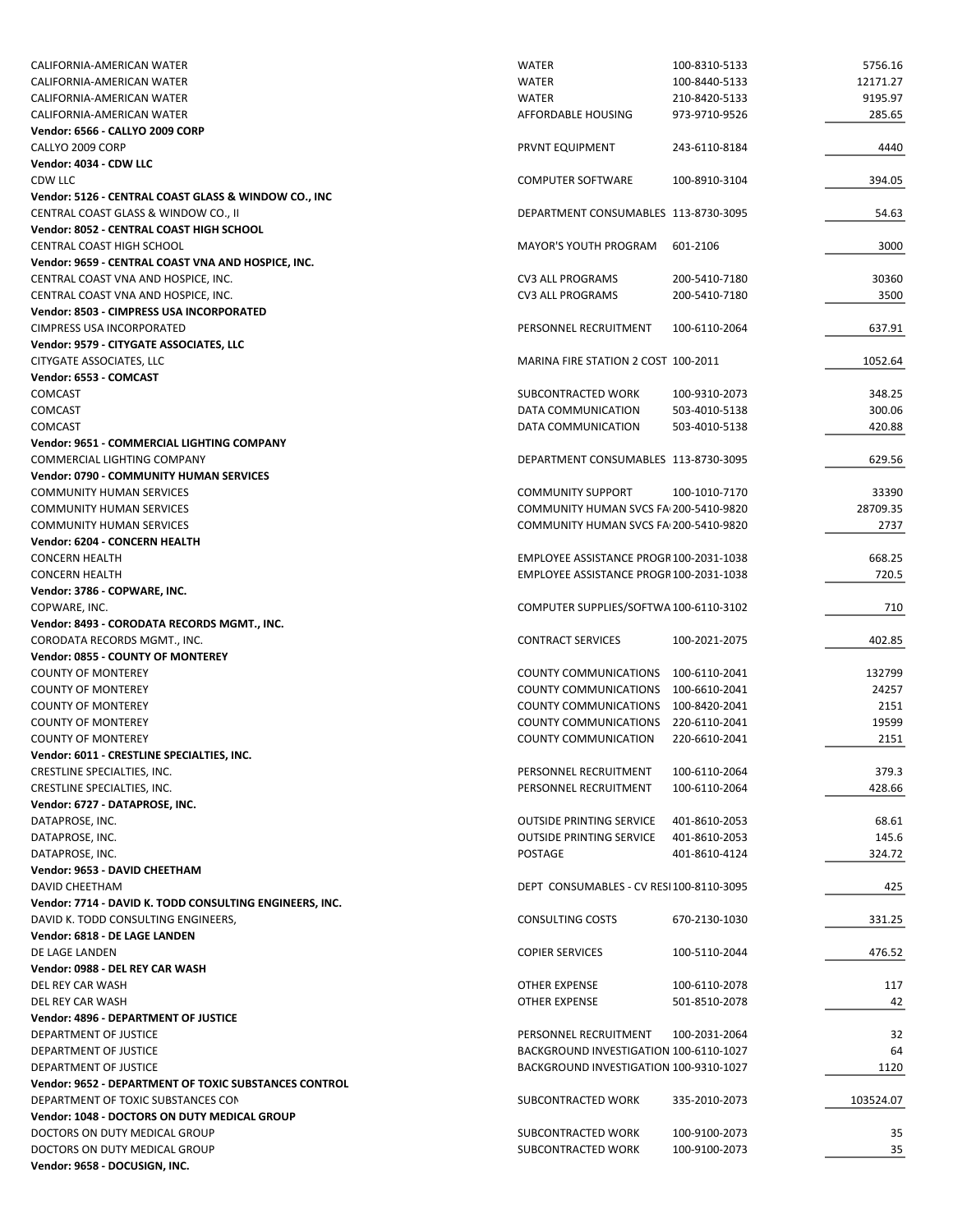| DOCUSIGN, INC.                                       | <b>CONTRACT SERVICES</b>               | 100-2021-2075 | 3605     |
|------------------------------------------------------|----------------------------------------|---------------|----------|
| Vendor: 7719 - DON CARUTH                            |                                        |               |          |
| <b>DON CARUTH</b>                                    | <b>SUMMER PARK CONCERTS</b>            | 100-9200-7175 | 500      |
| Vendor: 6989 - DON GARL                              |                                        |               |          |
| <b>DON GARL</b>                                      | SENIOR ACTIVITIES                      | 251-9500-7125 | 400      |
| Vendor: 0898 - DTJ CORP.                             |                                        |               |          |
| DTJ CORP.                                            | DEPARTMENT CONSUMABLES 100-8310-3095   |               | 67       |
| DTJ CORP.                                            | DEPARTMENT CONSUMABLES 100-8310-3095   |               | $-36$    |
| DTJ CORP.                                            | DEPARTMENT CONSUMABLES 100-8310-3095   |               | 47.75    |
| DTJ CORP.                                            | DEPARTMENT CONSUMABLES 100-8310-3095   |               | 15.5     |
| DTJ CORP.                                            | DEPARTMENT CONSUMABLES 100-8310-3095   |               | 5        |
| DTJ CORP.                                            | DEPARTMENT CONSUMABLES 100-8310-3095   |               | 5        |
| DTJ CORP.                                            | DEPARTMENT CONSUMABLES 100-8310-3095   |               | 5        |
| DTJ CORP.                                            | DEPARTMENT CONSUMABLES 100-8310-3095   |               | 15       |
| DTJ CORP.                                            | TEMPORARY CONTRACT SERVI(100-9200-2043 |               | 65.5     |
| DTJ CORP.                                            | TEMPORARY CONTRACT SERVI(100-9200-2043 |               | 28.75    |
| DTJ CORP.                                            | TEMPORARY CONTRACT SERVI(100-9200-2043 |               | 27       |
| DTJ CORP.                                            | TEMPORARY CONTRACT SERVI(100-9200-2043 |               | 5        |
| DTJ CORP.                                            | TEMPORARY CONTRACT SERVI(100-9200-2043 |               | 5        |
| Vendor: 5405 - DUKE'S ROOT CONTROL, INC.             |                                        |               |          |
| DUKE'S ROOT CONTROL, INC.                            | SUBCONTRACTED WORK                     | 951-8820-2073 | 21180.08 |
| Vendor: 9038 - EDEN COUNCIL FOR HOPE AND OPPORTUNITY |                                        |               |          |
| EDEN COUNCIL FOR HOPE AND OPPORTUI                   | <b>ECHO</b>                            | 200-5410-7402 | 2458.44  |
| Vendor: 4892 - EDGES ELECTRICAL GROUP                |                                        |               |          |
| <b>EDGES ELECTRICAL GROUP</b>                        | DEPARTMENT CONSUMABLES 113-8730-3095   |               | 26.65    |
| <b>EDGES ELECTRICAL GROUP</b>                        | DEPARTMENT CONSUMABLES 113-8730-3095   |               | 329.54   |
| <b>EDGES ELECTRICAL GROUP</b>                        | DEPARTMENT CONSUMABLES 113-8730-3095   |               | 78.85    |
|                                                      |                                        |               |          |
| <b>EDGES ELECTRICAL GROUP</b>                        | DEPARTMENT CONSUMABLES 113-8730-3095   |               | 23.79    |
| <b>EDGES ELECTRICAL GROUP</b>                        | DEPARTMENT CONSUMABLES 113-8730-3095   |               | 64.11    |
| <b>EDGES ELECTRICAL GROUP</b>                        | DEPARTMENT CONSUMABLES 113-8730-3095   |               | 199.82   |
| <b>EDGES ELECTRICAL GROUP</b>                        | DEPARTMENT CONSUMABLES 113-8730-3095   |               | 78.85    |
| <b>EDGES ELECTRICAL GROUP</b>                        | DEPARTMENT CONSUMABLES 113-8730-3095   |               | 78.85    |
| <b>EDGES ELECTRICAL GROUP</b>                        | DEPARTMENT CONSUMABLES 113-8730-3095   |               | 195.08   |
| Vendor: 5969 - FASTENAL COMPANY                      |                                        |               |          |
| FASTENAL COMPANY                                     | SUBCONTRACTED WORK                     | 100-8420-2073 | 136.22   |
| <b>FASTENAL COMPANY</b>                              | SUBCONTRACTED WORK                     | 100-8420-2073 | 8.4      |
| Vendor: 8338 - FEDEX                                 |                                        |               |          |
| <b>FEDEX</b>                                         | <b>MAIL SERVICES</b>                   | 100-6110-4124 | 38.91    |
| Vendor: 1188 - FERGUSON US HOLDINGS, INC.            |                                        |               |          |
| FERGUSON US HOLDINGS, INC.                           | DEPARTMENT CONSUMABLES 113-8730-3095   |               | 163.14   |
| FERGUSON US HOLDINGS, INC.                           | DEPARTMENT CONSUMABLES 401-8620-3095   |               | 51.15    |
| Vendor: 1224 - FIRST ALARM                           |                                        |               |          |
| <b>FIRST ALARM</b>                                   | <b>EQUIPMENT REPAIR</b>                | 100-6110-2054 | 1980     |
| <b>FIRST ALARM</b>                                   | <b>ALARM SERVICE</b>                   | 100-6130-2070 | 132.42   |
| <b>FIRST ALARM</b>                                   | ALARM SERVICE                          | 100-8310-2070 | 219      |
| <b>FIRST ALARM</b>                                   | <b>ALARM SERVICE</b>                   | 100-8310-2070 | 239.31   |
| <b>FIRST ALARM</b>                                   | <b>ALARM SERVICE</b>                   | 100-9200-2070 | 376.03   |
| <b>FIRST ALARM</b>                                   | <b>ALARM SERVICE</b>                   | 100-9200-2070 | 125.82   |
| <b>FIRST ALARM</b>                                   | <b>ALARM SERVICE</b>                   | 100-9200-2070 | 83.88    |
| <b>FIRST ALARM</b>                                   | POLICE EQUIPMENT                       | 221-6120-8184 | 88.01    |
| <b>FIRST ALARM</b>                                   | POLICE EQUIPMENT                       | 221-6120-8184 | 102.84   |
| Vendor: 8034 - FOOD BANK FOR MONTEREY COUNTY         |                                        |               |          |
| FOOD BANK FOR MONTEREY COUNTY                        | CV3 ALL PROGRAMS                       | 200-5410-7180 | 36029    |
| Vendor: 9230 - FOOLISH TIMES                         |                                        |               |          |
| <b>FOOLISH TIMES</b>                                 | COMMUNITY FIREWORKS EVEN 100-1010-7167 |               | 150      |
| Vendor: 7217 - FRANK J. CHRISTIE                     |                                        |               |          |
| <b>FRANK J. CHRISTIE</b>                             | <b>OUTSIDE REPAIRS</b>                 | 501-8520-6148 | 150      |
| Vendor: 6306 - GAVILAN PEST CONTROL                  |                                        |               |          |
| <b>GAVILAN PEST CONTROL</b>                          | TEMPORARY CONTRACT SERVI(100-6610-2043 |               | 78       |
| <b>GAVILAN PEST CONTROL</b>                          | PEST CONTROL                           | 100-8310-2057 | 65       |
| <b>GAVILAN PEST CONTROL</b>                          | PEST CONTROL                           | 100-8310-2057 | 88       |
| <b>GAVILAN PEST CONTROL</b>                          | PEST CONTROL                           | 100-8310-2057 | 92       |
| Vendor: 5198 - GOLDEN STATE PORTABLES                |                                        |               |          |
|                                                      | COMMUNITY FIREWORKS EVEN 100-1010-7167 |               |          |
| <b>GOLDEN STATE PORTABLES</b>                        |                                        |               | 1530.25  |
| <b>GOLDEN STATE PORTABLES</b>                        | SUBCONTRACTED WORK                     | 100-8310-2073 | 553.63   |
| <b>GOLDEN STATE PORTABLES</b>                        | <b>EQUIPMENT RENTAL</b>                | 100-8420-2087 | 130.36   |
| Vendor: 1392 - GRANITE ROCK COMPANY                  |                                        |               |          |
| <b>GRANITE ROCK COMPANY</b>                          | DEPARTMENT CONSUMABLES 113-8730-3095   |               | 28.22    |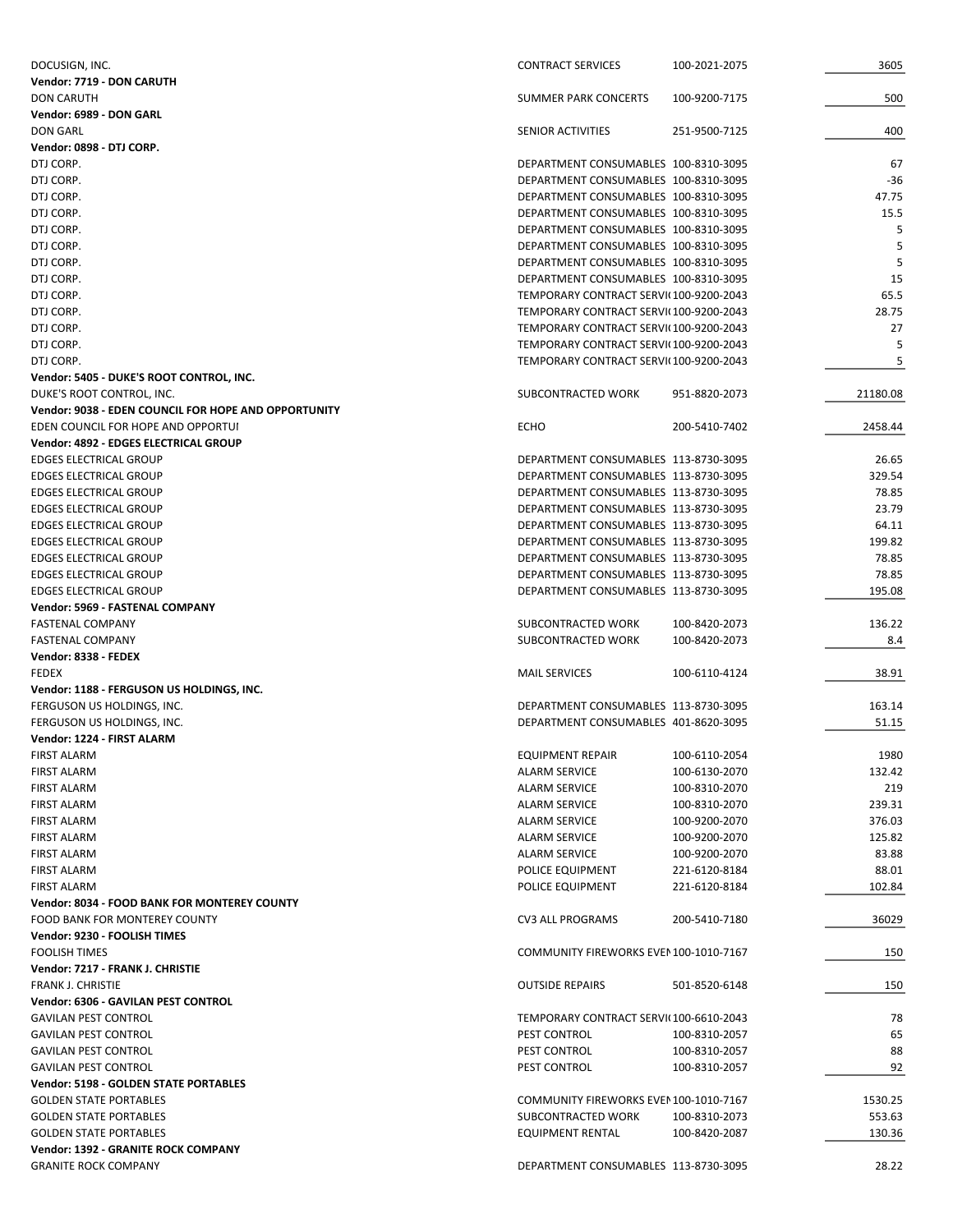| <b>GRANITE ROCK COMPANY</b>                                             | DEPARTMENT CONSUMABLES 210-8110-3095                                         |                                | 145.66         |
|-------------------------------------------------------------------------|------------------------------------------------------------------------------|--------------------------------|----------------|
| Vendor: 1402 - GREATER VICTORY TEMPLE                                   |                                                                              |                                |                |
| <b>GREATER VICTORY TEMPLE</b>                                           | GREATER VICTORY TEMPLE - C(200-5410-7400                                     |                                | 6561.65        |
| Vendor: 7605 - GREEN RUBBER-KENNEDY AG LP                               |                                                                              |                                |                |
| GREEN RUBBER-KENNEDY AG LP                                              | DEPARTMENT CONSUMABLES 951-8820-3095                                         |                                | 813.37         |
| Vendor: 4222 - HARRIS & ASSOCIATES, INC.<br>HARRIS & ASSOCIATES, INC.   | SUBCONTRACTED WORK                                                           | 329-8110-2073                  | 3296.04        |
| HARRIS & ASSOCIATES, INC.                                               | SUBCONTRACTED WORK                                                           | 329-8110-2073                  | 35157.71       |
| Vendor: 1494 - HD SUPPLY FACILITIES MAINTENANCE                         |                                                                              |                                |                |
| HD SUPPLY FACILITIES MAINTENANCE                                        | SUBCONTRACTED WORK                                                           | 100-8310-2073                  | 41.3           |
| Vendor: 2351 - HICKS & HORNELL                                          |                                                                              |                                |                |
| <b>HICKS &amp; HORNELL</b>                                              | <b>TIRES</b>                                                                 | 501-8520-6147                  | 596.95         |
| <b>HICKS &amp; HORNELL</b>                                              | <b>TIRES</b>                                                                 | 501-8520-6147                  | 249.92         |
| <b>HICKS &amp; HORNELL</b>                                              | <b>OUTSIDE REPAIRS</b>                                                       | 501-8520-6148                  | 79.95          |
| Vendor: 5875 - HINDERLITER, de LLAMAS & ASSOCIATES                      |                                                                              |                                |                |
| HINDERLITER, de LLAMAS & ASSOCIATES                                     | CONSULTANT                                                                   | 100-5110-1030                  | 405.8          |
| HINDERLITER, de LLAMAS & ASSOCIATES                                     | CONSULTANT                                                                   | 100-5110-1030                  | 202.9          |
| Vendor: 1561 - HOME DEPOT CREDIT SERVICES<br>HOME DEPOT CREDIT SERVICES | SUBCONTRACTED WORK - CV R100-8110-2073                                       |                                | 16.52          |
| HOME DEPOT CREDIT SERVICES                                              | DEPARTMENT CONSUMABLES 100-8310-3095                                         |                                | 73.79          |
| HOME DEPOT CREDIT SERVICES                                              | DEPARTMENT CONSUMABLES 100-8310-3095                                         |                                | 47.47          |
| HOME DEPOT CREDIT SERVICES                                              | DEPARTMENT CONSUMABLES 100-8310-3095                                         |                                | 275.26         |
| HOME DEPOT CREDIT SERVICES                                              | DEPARTMENT CONSUMABLES 100-8420-3095                                         |                                | 85.71          |
| HOME DEPOT CREDIT SERVICES                                              | DEPARTMENT CONSUMABLES 100-8420-3095                                         |                                | 30.52          |
| HOME DEPOT CREDIT SERVICES                                              | DEPARTMENT CONSUMABLES 100-8420-3095                                         |                                | 38.07          |
| HOME DEPOT CREDIT SERVICES                                              | DEPARTMENT CONSUMABLES 100-8420-3095                                         |                                | 30.66          |
| HOME DEPOT CREDIT SERVICES                                              | DEPARTMENT CONSUMABLES 100-8420-3095                                         |                                | 31.15          |
| HOME DEPOT CREDIT SERVICES                                              | DEPARTMENT CONSUMABLES 100-8420-3095                                         |                                | 59.9           |
| HOME DEPOT CREDIT SERVICES                                              | <b>TOOLS</b>                                                                 | 100-8420-3107                  | 333.82         |
| HOME DEPOT CREDIT SERVICES                                              | DEPARTMENT CONSUMABLES 113-8730-3095                                         |                                | 73.67          |
| HOME DEPOT CREDIT SERVICES                                              | DEPARTMENT CONSUMABLES 113-8730-3095                                         |                                | 38.79          |
| HOME DEPOT CREDIT SERVICES                                              | DEPARTMENT CONSUMABLES 113-8730-3095                                         |                                | 24.35<br>59.38 |
| HOME DEPOT CREDIT SERVICES<br>HOME DEPOT CREDIT SERVICES                | DEPARTMENT CONSUMABLES 113-8730-3095<br>DEPARTMENT CONSUMABLES 113-8730-3095 |                                | 17.02          |
| HOME DEPOT CREDIT SERVICES                                              | DEPARTMENT CONSUMABLES 113-8730-3095                                         |                                | 20.33          |
| HOME DEPOT CREDIT SERVICES                                              | DEPARTMENT CONSUMABLES 113-8730-3095                                         |                                | 76.44          |
| HOME DEPOT CREDIT SERVICES                                              | DEPARTMENT CONSUMABLES 113-8730-3095                                         |                                | 46.63          |
| HOME DEPOT CREDIT SERVICES                                              | DEPARTMENT CONSUMABLES 113-8730-3095                                         |                                | 5.44           |
| HOME DEPOT CREDIT SERVICES                                              | DEPARTMENT CONSUMABLES 113-8730-3095                                         |                                | 5.44           |
| HOME DEPOT CREDIT SERVICES                                              | DEPARTMENT CONSUMABLES 113-8730-3095                                         |                                | 217.41         |
| HOME DEPOT CREDIT SERVICES                                              | DEPARTMENT CONSUMABLES 113-8730-3095                                         |                                | 28.71          |
| HOME DEPOT CREDIT SERVICES                                              | DEPARTMENT CONSUMABLES 113-8730-3095                                         |                                | 55.06          |
| HOME DEPOT CREDIT SERVICES                                              | DEPARTMENT CONSUMABLES 113-8730-3095                                         |                                | 9.91           |
| HOME DEPOT CREDIT SERVICES                                              | DEPARTMENT CONSUMABLES 113-8730-3095                                         |                                | 15.01          |
| HOME DEPOT CREDIT SERVICES                                              | DEPARTMENT CONSUMABLES 210-8110-3095                                         |                                | 18.52          |
| HOME DEPOT CREDIT SERVICES                                              | CONSUMABLES                                                                  | 271-8110-3095<br>271-8110-3095 | 13.04          |
| HOME DEPOT CREDIT SERVICES<br>HOME DEPOT CREDIT SERVICES                | CONSUMABLES<br>CONSUMABLES                                                   | 271-8110-3095                  | 41.25<br>10.27 |
| HOME DEPOT CREDIT SERVICES                                              | CONSUMABLES                                                                  | 271-8110-3095                  | 41.39          |
| HOME DEPOT CREDIT SERVICES                                              | CONSUMABLES                                                                  | 271-8110-3095                  | $-130.01$      |
| HOME DEPOT CREDIT SERVICES                                              | CONSUMABLES                                                                  | 271-8110-3095                  | 217.41         |
| HOME DEPOT CREDIT SERVICES                                              | CONSUMABLES                                                                  | 271-8110-3095                  | 130.01         |
| Vendor: 1569 - HOPE SERVICES                                            |                                                                              |                                |                |
| <b>HOPE SERVICES</b>                                                    | SUBCONTRACTED WORK                                                           | 100-8420-2073                  | 2671.89        |
| Vendor: 7173 - Iconix Waterworks (US) Inc.                              |                                                                              |                                |                |
| Iconix Waterworks (US) Inc.                                             | CONSTRUCTION IN PROGRESS- 212-8920-9600                                      |                                | 959.65         |
| Iconix Waterworks (US) Inc.                                             | DEPARTMENT CONSUMABLES 401-8620-3095                                         |                                | 572.54         |
| Iconix Waterworks (US) Inc.                                             | DEPARTMENT CONSUMABLES 401-8620-3095                                         |                                | 188.39         |
| Vendor: 6970 - ID CONCEPTS, LLC                                         |                                                                              |                                |                |
| ID CONCEPTS, LLC                                                        | DEPARTMENT CONSUMABLES 100-2031-3095                                         |                                | 28.17          |
| ID CONCEPTS, LLC                                                        | DEPARTMENT CONSUMABLES 100-2031-3095                                         |                                | 80.62          |
| Vendor: 1685 - INTREPID ARTISTS INT'L                                   |                                                                              |                                |                |
| INTREPID ARTISTS INT'L<br>Vendor: 8332 - IVY SIMPSON                    | SUMMER PARK CONCERTS                                                         | 100-9200-7175                  | 1150           |
| <b>IVY SIMPSON</b>                                                      | SUBCONTRACTED WORK                                                           | 100-8310-2073                  | 216            |
| Vendor: 6231 - J & F LOCKWOOD, INC.                                     |                                                                              |                                |                |
| J & F LOCKWOOD, INC.                                                    | <b>VEHICLE PARTS</b>                                                         | 501-8520-6144                  | 49.39          |
| Vendor: 7226 - JAIME MORALES                                            |                                                                              |                                |                |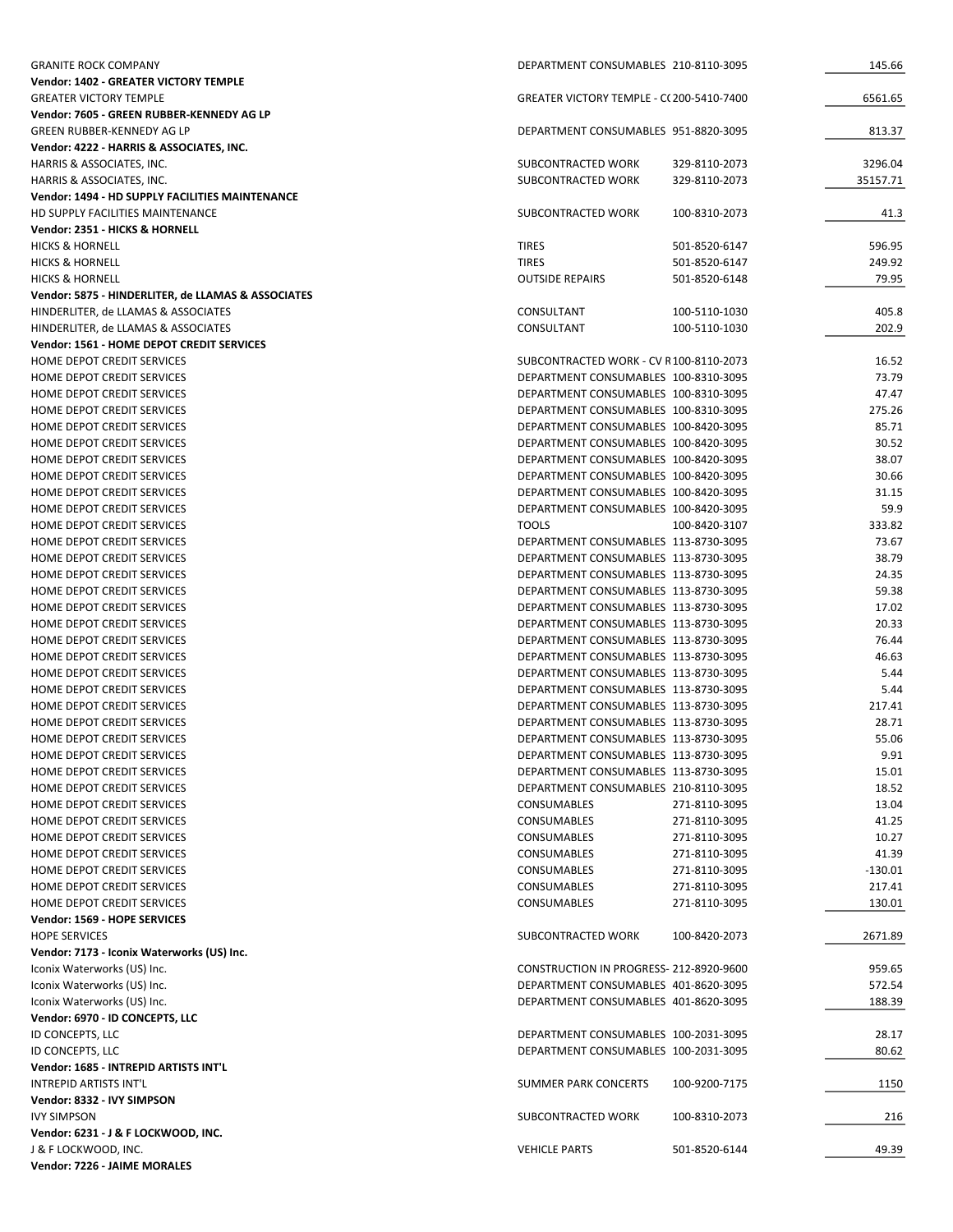| <b>JAIME MORALES</b>                                         | <b>BODY REPAIR &amp; PAINTING</b>        | 501-8520-6149                  | 8619.3            |
|--------------------------------------------------------------|------------------------------------------|--------------------------------|-------------------|
| Vendor: 7065 - JAN ROEHL CONSULTING                          |                                          |                                |                   |
| JAN ROEHL CONSULTING                                         | JAN ROEHL CONSULTING                     | 100-2042-1039                  | 4200              |
| Vendor: 8022 - JEFF K. BILLS                                 |                                          |                                |                   |
| JEFF K. BILLS                                                | CONSULTANT                               | 100-2031-1030                  | 1200              |
| Vendor: 8455 - JERRY BLACKWELDER<br><b>JERRY BLACKWELDER</b> | <b>MEETINGS AND TRAVEL</b>               | 951-8820-4121                  | 100               |
| Vendor: 1334 - JOHN C GEMMA                                  |                                          |                                |                   |
| JOHN C GEMMA                                                 | DEPARTMENT EQUIPMENT                     | 100-7110-8187                  | 375.12            |
| <b>Vendor: 6284 - JOHNSON ELECTRONICS</b>                    |                                          |                                |                   |
| JOHNSON ELECTRONICS                                          | TEMPORARY CONTRACT SERVI(100-6610-2043   |                                | 28                |
| JOHNSON ELECTRONICS                                          | TEMPORARY CONTRACT SERVI(100-6610-2043   |                                | 56                |
| JOHNSON ELECTRONICS                                          | <b>ALARM SERVICE</b>                     | 100-9200-2070                  | 19                |
| <b>JOHNSON ELECTRONICS</b>                                   | <b>ALARM SERVICE</b>                     | 100-9200-2070                  | 38                |
| Vendor: 9046 - JONATHAN GABRIEL WIZARD                       |                                          |                                |                   |
| JONATHAN GABRIEL WIZARD                                      | <b>MEETINGS AND TRAVEL</b>               | 951-8820-4121                  | 100               |
| Vendor: 0281 - KEITH TREMAYNE BEN BATLIN                     |                                          |                                |                   |
| KEITH TREMAYNE BEN BATLIN                                    | SUMMER PARK CONCERTS                     | 100-9200-7175                  | 600               |
| Vendor: 3996 - KEVIN LAIRSON                                 |                                          |                                |                   |
| <b>KEVIN LAIRSON</b>                                         | <b>VEHICLE PARTS</b>                     | 501-8520-6144                  | 375.19            |
| <b>KEVIN LAIRSON</b><br>Vendor: 0912 - L.N. CURTIS & SONS    | <b>VEHICLE PARTS</b>                     | 501-8520-6144                  | 3                 |
| L.N. CURTIS & SONS                                           | DEPARTMENT EQUIPMENT                     | 100-6640-8187                  | 94.39             |
| Vendor: 5462 - LABORERS NATIONAL PENSION                     |                                          |                                |                   |
| LABORERS NATIONAL PENSION                                    | LIUNA PENSION PAYABLE                    | 100-2064                       | 1226.56           |
| LABORERS NATIONAL PENSION                                    | LIUNA PENSION PAYABLE                    | 100-2064                       | 1420.12           |
| LABORERS NATIONAL PENSION                                    | LIUNA PENSION PAYABLE                    | 103-2064                       | 144.05            |
| LABORERS NATIONAL PENSION                                    | LIUNA PENSION PAYABLE                    | 103-2064                       | 33.9              |
| LABORERS NATIONAL PENSION                                    | LIUNA PENSION PAYABLE                    | 113-2064                       | 51.12             |
| LABORERS NATIONAL PENSION                                    | LIUNA PENSION PAYABLE                    | 113-2064                       | 27.1              |
| LABORERS NATIONAL PENSION                                    | LIUNA PENSION PAYABLE                    | 210-2064                       | 386.53            |
| LABORERS NATIONAL PENSION                                    | LIUNA PENSION PAYABLE                    | 210-2064                       | 425.9             |
| LABORERS NATIONAL PENSION                                    | LIUNA PENSION PAYABLE                    | 271-2064                       | 336.91            |
| <b>LABORERS NATIONAL PENSION</b>                             | LIUNA PENSION PAYABLE                    | 271-2064                       | 336.01            |
| LABORERS NATIONAL PENSION                                    | LIUNA PENSION PAYABLE                    | 401-2064                       | 522.24            |
| LABORERS NATIONAL PENSION                                    | LIUNA PENSION PAYABLE                    | 401-2064                       | 454.31            |
| LABORERS NATIONAL PENSION                                    | LIUNA PENSION PAYABLE                    | 501-2064                       | 288               |
| LABORERS NATIONAL PENSION                                    | LIUNA PENSION PAYABLE                    | 501-2064                       | 17.64             |
| LABORERS NATIONAL PENSION                                    | LIUNA PENSION PAYABLE                    | 501-2064                       | 288               |
| LABORERS NATIONAL PENSION                                    | LIUNA PENSION PAYABLE                    | 951-2064                       | 356.59            |
| LABORERS NATIONAL PENSION                                    | LIUNA PENSION PAYABLE                    | 951-2064                       | 453.02            |
| Vendor: 4560 - LAUREL CONTE                                  |                                          |                                |                   |
| LAUREL CONTE<br><b>LAUREL CONTE</b>                          | SUBCONTRACTED WORK<br>SUBCONTRACTED WORK | 100-8310-2073<br>113-8730-2073 | 4160.42<br>941.78 |
| Vendor: 9299 - LEGAL NOTIFICATION SERVICES, INC.             |                                          |                                |                   |
| LEGAL NOTIFICATION SERVICES, INC.                            | DEPARTMENT CONSUMABLES 100-6110-3095     |                                | 499.88            |
| <b>Vendor: 1943 - LEGAL SERVICES FOR SENIORS</b>             |                                          |                                |                   |
| LEGAL SERVICES FOR SENIORS                                   | LEGAL SERVICES FOR SENIORS 200-5410-7192 |                                | 2621.51           |
| Vendor: 6172 - LEXISNEXIS RISK DATA MANGEMENT INC.           |                                          |                                |                   |
| LEXISNEXIS RISK DATA MANGEMENT INC.                          | <b>INVESTIGATION EXPENSE</b>             | 100-6130-4125                  | 150               |
| LEXISNEXIS RISK DATA MANGEMENT INC.                          | POLICE EQUIPMENT                         | 221-6120-8184                  | 960               |
| Vendor: 9532 - MANGOLD PROPERTY MANAGEMENT, INC.             |                                          |                                |                   |
| MANGOLD PROPERTY MANAGEMENT, INC                             | RENTAL ASSISTANCE PRGM                   | 100-7410-4202                  | 7750              |
| MANGOLD PROPERTY MANAGEMENT, INC                             | RENTAL ASSISTANCE PRGM                   | 100-7410-4202                  | 4650              |
| Vendor: 9313 - MANUEL L. LOPEZ & LINDA L. LOPEZ              |                                          |                                |                   |
| MANUEL L. LOPEZ & LINDA L. LOPEZ                             | PERSONNEL RECRUITMENT                    | 100-2031-2064                  | 35                |
| MANUEL L. LOPEZ & LINDA L. LOPEZ                             | BACKGROUND INVESTIGATION 100-9310-1027   |                                | 1225              |
| Vendor: 6379 - MARINA COAST WATER DISTRICT                   |                                          |                                |                   |
| MARINA COAST WATER DISTRICT                                  | SUBCONTRACTED WORK - CV R100-8110-2073   |                                | 548.99            |
| MARINA COAST WATER DISTRICT                                  | WATER                                    | 100-8310-5133                  | 484.22            |
| MARINA COAST WATER DISTRICT                                  | <b>WATER</b>                             | 100-8440-5133                  | 5460.66           |
| MARINA COAST WATER DISTRICT                                  | <b>WATER</b>                             | 210-8420-5133                  | 1506.36           |
| MARINA COAST WATER DISTRICT                                  | CONSULTANT                               | 329-8110-1030                  | 5440              |
| Vendor: 2117 - MATTESON & BEERS TOWING, LLC                  |                                          |                                |                   |
| MATTESON & BEERS TOWING, LLC<br>MATTESON & BEERS TOWING, LLC | OTHER EXPENSE<br>OTHER EXPENSE           | 100-6110-2078<br>100-6110-2078 | 500<br>750        |
| MATTESON & BEERS TOWING, LLC                                 | OTHER EXPENSE                            | 100-6110-2078                  | 600               |
| Vendor: 2236 - MBS BUSINESS SYSTEMS                          |                                          |                                |                   |
|                                                              |                                          |                                |                   |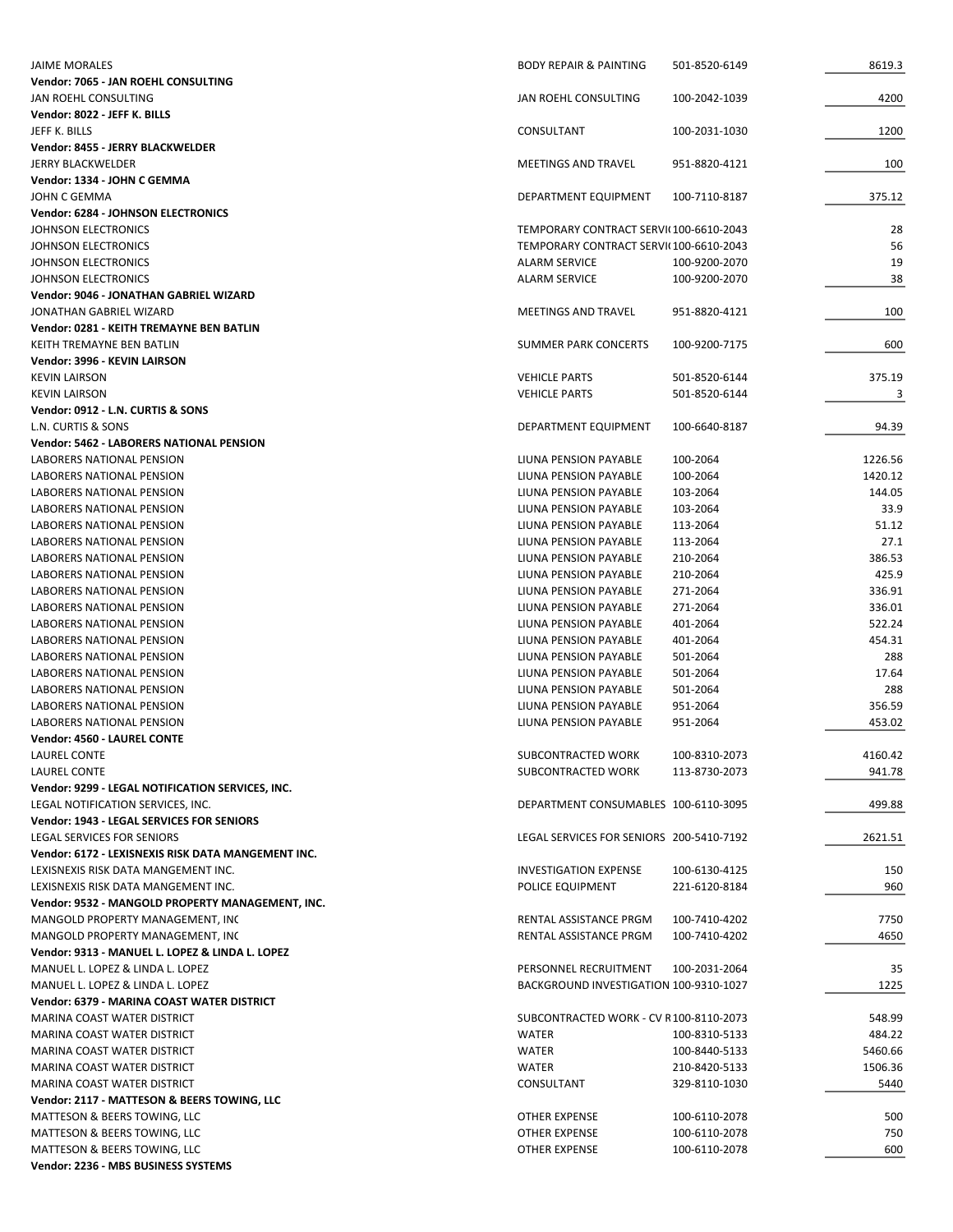| MBS BUSINESS SYSTEMS                                                  | <b>COPIER SERVICES</b>                                                             | 100-6110-2044 | 849.29           |
|-----------------------------------------------------------------------|------------------------------------------------------------------------------------|---------------|------------------|
| MBS BUSINESS SYSTEMS                                                  | <b>COPIER SERVICES</b>                                                             | 100-6110-2044 | 786.37           |
| MBS BUSINESS SYSTEMS                                                  | <b>COPIER SERVICES</b>                                                             | 100-8310-2044 | 107.36           |
| Vendor: 2426 - McDONALD REFRIGERATION INC                             |                                                                                    |               |                  |
| MCDONALD REFRIGERATION INC                                            | SUBCONTRACTED WORK                                                                 | 113-8730-2073 | 277.85           |
| Vendor: 2132 - MEALS ON WHEELS OF THE                                 |                                                                                    |               |                  |
| MEALS ON WHEELS OF THE                                                | <b>CV3 ALL PROGRAMS</b>                                                            | 200-5410-7180 | 19149            |
| MEALS ON WHEELS OF THE                                                | <b>CV3 ALL PROGRAMS</b>                                                            | 200-5410-7180 | 16880            |
| MEALS ON WHEELS OF THE                                                | MEALS ON WHEELS OF THE MC 200-5410-7403                                            |               | 1634.18          |
| Vendor: 3521 - MERRY TRUCKSIS<br><b>MERRY TRUCKSIS</b>                | DEPARTMENT CONSUMABLES 100-8310-3095                                               |               | 2555.63          |
| Vendor: 9472 - MICHAEL A. HOULEMARD, JR.                              |                                                                                    |               |                  |
| MICHAEL A. HOULEMARD, JR.                                             | SUBCONTRACTED WORK                                                                 | 335-2010-2073 | 1000             |
| Vendor: 0275 - MICHELLE BARZILAY                                      |                                                                                    |               |                  |
| MICHELLE BARZILAY                                                     | SUMMER PARK CONCERTS                                                               | 100-9200-7175 | 1000             |
| Vendor: 0759 - MILESTONE COMMUNICATIONS INC.                          |                                                                                    |               |                  |
| MILESTONE COMMUNICATIONS INC.                                         | COMMUNITY FIREWORKS EVEN 100-1010-7167                                             |               | 450              |
| MILESTONE COMMUNICATIONS INC.                                         | PUBLISHING & LEGAL ADVERTI! 100-2021-2063                                          |               | 184.28           |
| MILESTONE COMMUNICATIONS INC.                                         | PUBLISHING & LEGAL ADVERTI! 100-2021-2063                                          |               | 113.4            |
| MILESTONE COMMUNICATIONS INC.                                         | PUBLISHING & LEGAL ADVERTI! 100-2021-2063                                          |               | 170.1            |
| MILESTONE COMMUNICATIONS INC.                                         | PUBLISHING & LEGAL ADVERTI! 100-2021-2063                                          |               | 127.58           |
| MILESTONE COMMUNICATIONS INC.                                         | CV3 ALL PROGRAMS                                                                   | 200-5410-7180 | 812              |
| Vendor: 2184 - MISSION LINEN SUPPLY                                   |                                                                                    |               |                  |
| <b>MISSION LINEN SUPPLY</b>                                           | UNIFORM SERVICE/LAUNDRY 100-6640-2049                                              |               | 89.76<br>85.01   |
| <b>MISSION LINEN SUPPLY</b><br>Vendor: 2186 - MISSION UNIFORM SERVICE | UNIFORM SERVICE/LAUNDRY 100-6640-2049                                              |               |                  |
| <b>MISSION UNIFORM SERVICE</b>                                        | UNIFORM SERVICE / LAUNDRY 100-8310-2049                                            |               | 57.84            |
| <b>MISSION UNIFORM SERVICE</b>                                        | UNIFORM SERVICE / LAUNDRY 100-8310-2049                                            |               | 57.84            |
| <b>MISSION UNIFORM SERVICE</b>                                        | UNIFORM SERVICE / LAUNDRY 100-8310-2049                                            |               | 57.84            |
| <b>MISSION UNIFORM SERVICE</b>                                        | UNIFORM SERVICE / LAUNDRY 100-8310-2049                                            |               | 57.84            |
| <b>MISSION UNIFORM SERVICE</b>                                        | UNIFORM SERVICE/LAUNDRY 100-8410-2049                                              |               | 18.51            |
| <b>MISSION UNIFORM SERVICE</b>                                        | UNIFORM SERVICE/LAUNDRY 100-8410-2049                                              |               | 18.51            |
| <b>MISSION UNIFORM SERVICE</b>                                        | UNIFORM SERVICE/LAUNDRY 100-8410-2049                                              |               | 18.51            |
| <b>MISSION UNIFORM SERVICE</b>                                        | UNIFORM SERVICE/LAUNDRY 100-8410-2049                                              |               | 18.51            |
| <b>MISSION UNIFORM SERVICE</b>                                        | UNIFORM SERVICE/LAUNDRY 100-8420-2049                                              |               | 57.84            |
| <b>MISSION UNIFORM SERVICE</b>                                        | UNIFORM SERVICE/LAUNDRY 100-8420-2049                                              |               | 57.84            |
| <b>MISSION UNIFORM SERVICE</b>                                        | UNIFORM SERVICE/LAUNDRY 100-8420-2049                                              |               | 57.84            |
| <b>MISSION UNIFORM SERVICE</b><br><b>MISSION UNIFORM SERVICE</b>      | UNIFORM SERVICE/LAUNDRY 100-8420-2049<br>UNIFORM SERVICE/LAUNDRY 100-8420-2049     |               | 57.84<br>110     |
| <b>MISSION UNIFORM SERVICE</b>                                        | UNIFORM SERVICE / LAUNDRY 100-8440-2049                                            |               | 34.69            |
| <b>MISSION UNIFORM SERVICE</b>                                        | UNIFORM SERVICE / LAUNDRY 100-8440-2049                                            |               | 34.69            |
| <b>MISSION UNIFORM SERVICE</b>                                        | UNIFORM SERVICE / LAUNDRY 100-8440-2049                                            |               | 34.69            |
| <b>MISSION UNIFORM SERVICE</b>                                        | UNIFORM SERVICE / LAUNDRY 100-8440-2049                                            |               | 34.69            |
| <b>MISSION UNIFORM SERVICE</b>                                        | UNIFORM SERVICE / LAUNDRY 100-8450-2049                                            |               | 18.51            |
| <b>MISSION UNIFORM SERVICE</b>                                        | UNIFORM SERVICE / LAUNDRY 100-8450-2049                                            |               | 18.51            |
| MISSION UNIFORM SERVICE                                               | UNIFORM SERVICE / LAUNDRY 100-8450-2049                                            |               | 18.51            |
| <b>MISSION UNIFORM SERVICE</b>                                        | UNIFORM SERVICE / LAUNDRY 100-8450-2049                                            |               | 18.51            |
| <b>MISSION UNIFORM SERVICE</b>                                        | UNIFORM SERVICE/LAUNDRY 100-9105-2049                                              |               | 121.28           |
| <b>MISSION UNIFORM SERVICE</b>                                        | UNIFORM SERVICE/LAUNDRY 100-9105-2049                                              |               | 121.28           |
| MISSION UNIFORM SERVICE                                               | UNIFORM SERVICE / LAUNDRY 113-8730-2049                                            |               | 104.59           |
| <b>MISSION UNIFORM SERVICE</b><br><b>MISSION UNIFORM SERVICE</b>      | UNIFORM SERVICE / LAUNDRY 113-8730-2049<br>UNIFORM SERVICE / LAUNDRY 113-8730-2049 |               | 104.59<br>104.59 |
| <b>MISSION UNIFORM SERVICE</b>                                        | UNIFORM SERVICE / LAUNDRY 113-8730-2049                                            |               | 104.59           |
| <b>MISSION UNIFORM SERVICE</b>                                        | UNIFORM SERVICE/LAUNDRY 210-8110-2049                                              |               | 46.26            |
| <b>MISSION UNIFORM SERVICE</b>                                        | UNIFORM SERVICE/LAUNDRY 210-8110-2049                                              |               | 46.26            |
| <b>MISSION UNIFORM SERVICE</b>                                        | UNIFORM SERVICE/LAUNDRY 210-8110-2049                                              |               | 46.26            |
| <b>MISSION UNIFORM SERVICE</b>                                        | UNIFORM SERVICE/LAUNDRY 210-8110-2049                                              |               | 46.26            |
| <b>MISSION UNIFORM SERVICE</b>                                        | UNIFORM SERVICE/LAUNDRY 210-8420-2049                                              |               | 11.58            |
| <b>MISSION UNIFORM SERVICE</b>                                        | UNIFORM SERVICE/LAUNDRY 210-8420-2049                                              |               | 11.58            |
| <b>MISSION UNIFORM SERVICE</b>                                        | UNIFORM SERVICE/LAUNDRY 210-8420-2049                                              |               | 11.58            |
| <b>MISSION UNIFORM SERVICE</b>                                        | UNIFORM SERVICE/LAUNDRY 210-8420-2049                                              |               | 11.58            |
| <b>MISSION UNIFORM SERVICE</b>                                        | UNIFORM SERVICE/LAUNDRY 271-8110-2049                                              |               | 46.26            |
| <b>MISSION UNIFORM SERVICE</b>                                        | UNIFORM SERVICE/LAUNDRY 271-8110-2049                                              |               | 46.26            |
| <b>MISSION UNIFORM SERVICE</b>                                        | UNIFORM SERVICE/LAUNDRY 271-8110-2049                                              |               | 46.26            |
| MISSION UNIFORM SERVICE                                               | UNIFORM SERVICE/LAUNDRY 271-8110-2049                                              |               | 46.26            |
| MISSION UNIFORM SERVICE<br>MISSION UNIFORM SERVICE                    | UNIFORM SERVICE/LAUNDRY 401-8620-2049<br>UNIFORM SERVICE/LAUNDRY 401-8620-2049     |               | 46.26<br>46.26   |
| MISSION UNIFORM SERVICE                                               | UNIFORM SERVICE/LAUNDRY 401-8620-2049                                              |               | 46.26            |
|                                                                       |                                                                                    |               |                  |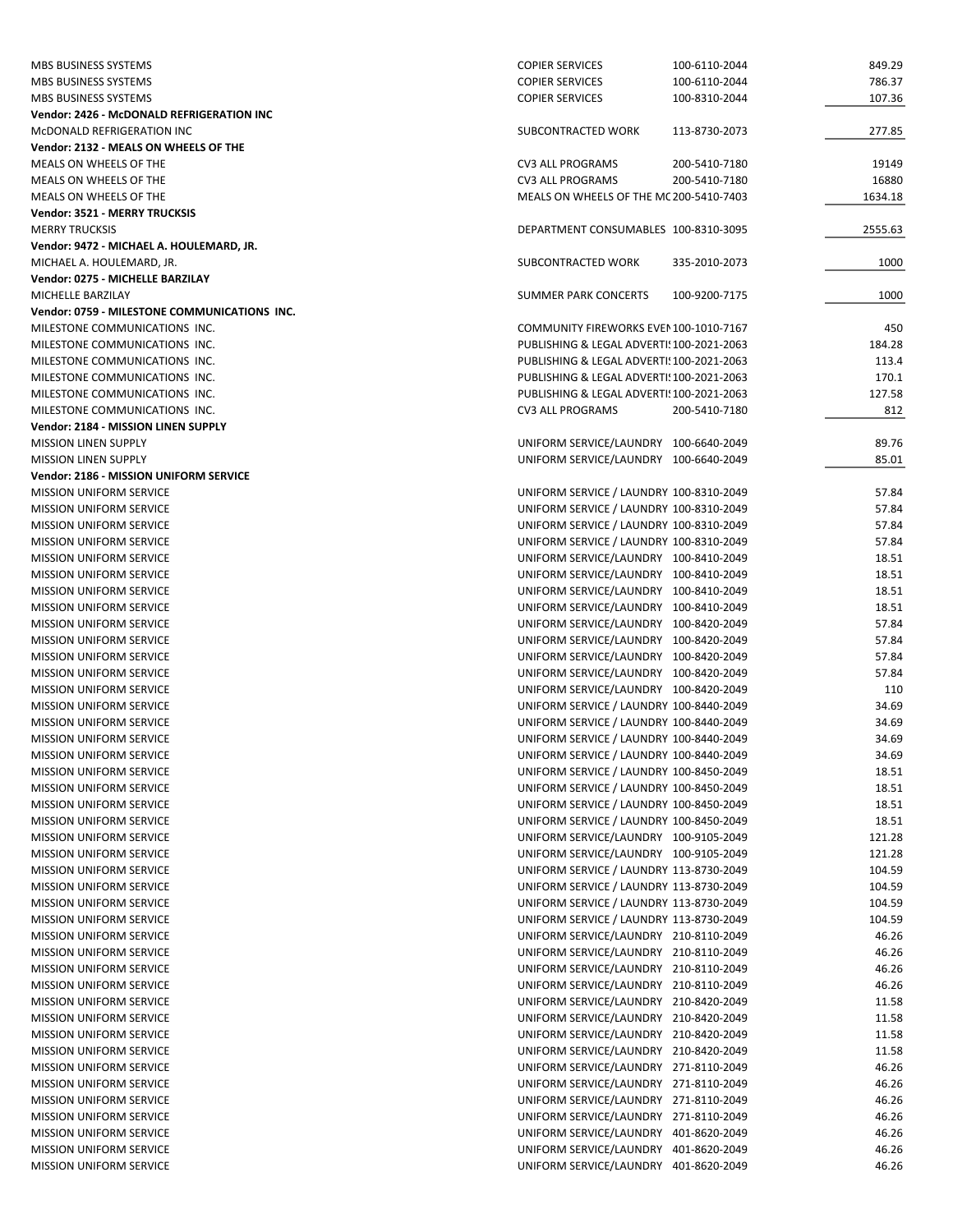| <b>MISSION UNIFORM SERVICE</b>                            | UNIFORM SERVICE/LAUNDRY 401-8620-2049              |                                | 46.26       |
|-----------------------------------------------------------|----------------------------------------------------|--------------------------------|-------------|
| <b>MISSION UNIFORM SERVICE</b>                            | UNIFORM SERVICE/LAUNDRY 501-8520-2049              |                                | 46.31       |
| <b>MISSION UNIFORM SERVICE</b>                            | UNIFORM SERVICE/LAUNDRY 501-8520-2049              |                                | 46.31       |
| <b>MISSION UNIFORM SERVICE</b>                            | UNIFORM SERVICE/LAUNDRY 501-8520-2049              |                                | 46.31       |
| <b>MISSION UNIFORM SERVICE</b>                            | UNIFORM SERVICE/LAUNDRY 501-8520-2049              |                                | 46.31       |
| <b>MISSION UNIFORM SERVICE</b>                            | UNIFORM SERVICE / LAUNDRY 951-8820-2049            |                                | 46.3        |
| <b>MISSION UNIFORM SERVICE</b>                            | UNIFORM SERVICE / LAUNDRY 951-8820-2049            |                                | 46.3        |
| <b>MISSION UNIFORM SERVICE</b>                            | UNIFORM SERVICE / LAUNDRY 951-8820-2049            |                                | 46.3        |
| <b>MISSION UNIFORM SERVICE</b>                            | UNIFORM SERVICE / LAUNDRY 951-8820-2049            |                                | 46.3        |
| Vendor: 0144 - MOLINARI SUPPLY, INC.                      |                                                    |                                |             |
| MOLINARI SUPPLY, INC.                                     | JANITORIAL SUPPLIES                                | 100-6640-3093                  | 201.95      |
| MOLINARI SUPPLY, INC.                                     | <b>JANITORIAL SUPPLIES</b>                         | 100-6640-3093                  | 85.76       |
| MOLINARI SUPPLY, INC.                                     | DEPARTMENT CONSUMABLES 100-8420-3095               |                                | 52.11       |
| MOLINARI SUPPLY, INC.                                     | DEPARTMENT CONSUMABLES 100-8420-3095               |                                | 52.39       |
| MOLINARI SUPPLY, INC.                                     | DEPARTMENT CONSUMABLES 100-8420-3095               |                                | 71.61       |
| MOLINARI SUPPLY, INC.                                     | DEPARTMENT CONSUMABLES 100-8420-3095               |                                | 52.39       |
| MOLINARI SUPPLY, INC.                                     | DEPARTMENT CONSUMABLES 100-8430-3095               |                                | 52.39       |
| MOLINARI SUPPLY, INC.                                     | DEPARTMENT CONSUMABLES 501-8520-3095               |                                | 98.54       |
| Vendor: 4425 - MONTEREY AUTO SUPPLY, INC.                 |                                                    |                                |             |
| MONTEREY AUTO SUPPLY, INC.                                | <b>VEHICLE PARTS</b>                               | 501-8520-6144                  | 67.98       |
|                                                           | <b>VEHICLE PARTS</b>                               | 501-8520-6144                  | 143.75      |
| MONTEREY AUTO SUPPLY, INC.                                |                                                    |                                |             |
| MONTEREY AUTO SUPPLY, INC.                                | <b>VEHICLE PARTS</b>                               | 501-8520-6144                  | $-19.67$    |
| MONTEREY AUTO SUPPLY, INC.                                | <b>VEHICLE PARTS</b>                               | 501-8520-6144                  | 259.63      |
| MONTEREY AUTO SUPPLY, INC.                                | <b>VEHICLE PARTS</b>                               | 501-8520-6144                  | 55.52       |
| MONTEREY AUTO SUPPLY, INC.                                | <b>VEHICLE PARTS</b>                               | 501-8520-6144                  | 47.83       |
| MONTEREY AUTO SUPPLY, INC.                                | <b>VEHICLE PARTS</b>                               | 501-8520-6144                  | 92.78       |
| MONTEREY AUTO SUPPLY, INC.                                | <b>VEHICLE PARTS</b>                               | 501-8520-6144                  | 26.77       |
| MONTEREY AUTO SUPPLY, INC.                                | <b>VEHICLE PARTS</b>                               | 501-8520-6144                  | 28.54       |
| MONTEREY AUTO SUPPLY, INC.                                | <b>VEHICLE PARTS</b>                               | 501-8520-6144                  | 547.97      |
| MONTEREY AUTO SUPPLY, INC.                                | <b>VEHICLE PARTS</b>                               | 501-8520-6144                  | 331.13      |
| MONTEREY AUTO SUPPLY, INC.                                | <b>VEHICLE PARTS</b>                               | 501-8520-6144                  | 26.97       |
| MONTEREY AUTO SUPPLY, INC.                                | <b>VEHICLE PARTS</b>                               | 501-8520-6144                  | 662.25      |
| MONTEREY AUTO SUPPLY, INC.                                | <b>VEHICLE PARTS</b>                               | 501-8520-6144                  | 165.56      |
| MONTEREY AUTO SUPPLY, INC.                                | <b>VEHICLE PARTS</b>                               | 501-8520-6144                  | 31.66       |
| MONTEREY AUTO SUPPLY, INC.                                | <b>VEHICLE PARTS</b>                               | 501-8520-6144                  | 94.81       |
| Vendor: 7505 - MONTEREY BAY ANALYTICAL SVCS.              |                                                    |                                |             |
| MONTEREY BAY ANALYTICAL SVCS.                             | <b>WATER SAMPLING</b>                              | 401-8620-2072                  | 104         |
| Vendor: 2238 - MONTEREY BAY PEST CONTROL                  |                                                    |                                |             |
| MONTEREY BAY PEST CONTROL                                 | PEST CONTROL                                       | 100-6110-2057                  | 90          |
| <b>MONTEREY BAY PEST CONTROL</b>                          | PEST CONTROL                                       | 100-6110-2057                  | 60          |
| MONTEREY BAY PEST CONTROL                                 | PEST CONTROL                                       | 100-6110-2057                  | 90          |
| MONTEREY BAY PEST CONTROL                                 | PEST CONTROL                                       | 100-6110-2057                  | 60          |
| MONTEREY BAY PEST CONTROL                                 | PEST CONTROL                                       | 100-6110-2057                  | 90          |
| MONTEREY BAY PEST CONTROL                                 | PEST CONTROL                                       | 100-6110-2057                  | 60          |
| MONTEREY BAY PEST CONTROL                                 | PEST CONTROL                                       | 100-6110-2057                  | 90          |
| MONTEREY BAY PEST CONTROL                                 | PEST CONTROL                                       | 100-6110-2057                  | 60          |
| MONTEREY BAY PEST CONTROL                                 | PEST CONTROL                                       | 100-6110-2057                  | 90          |
| MONTEREY BAY PEST CONTROL                                 | PEST CONTROL                                       | 100-6110-2057                  | 60          |
| MONTEREY BAY PEST CONTROL                                 | PEST CONTROL                                       | 100-6110-2057                  | 90          |
| MONTEREY BAY PEST CONTROL                                 | PEST CONTROL                                       | 100-6110-2057                  | 60          |
| MONTEREY BAY PEST CONTROL                                 | PEST CONTROL                                       | 100-8310-2057                  | 62          |
| <b>MONTEREY BAY PEST CONTROL</b>                          | PEST CONTROL                                       | 100-8310-2057                  | 100         |
| MONTEREY BAY PEST CONTROL                                 | PEST CONTROL                                       | 100-8310-2057                  | 225         |
| Vendor: 2205 - MONTEREY CO. CONVENTION & VISITOR'S BUREAU |                                                    |                                |             |
| MONTEREY CO. CONVENTION & VISITOR'S                       | TID ASSESSMENT                                     | 100-2010                       | 16230.06    |
| Vendor: 2294 - MONTEREY CO. SHERIFF-CORONER               |                                                    |                                |             |
| MONTEREY CO. SHERIFF-CORONER                              | AUTOMATED CRIMINAL JUSTIC 100-6110-2042            |                                | 24790.27    |
|                                                           |                                                    |                                |             |
| Vendor: 2273 - MONTEREY COUNTY HEALTH DEPT                |                                                    |                                |             |
|                                                           |                                                    |                                |             |
| MONTEREY COUNTY HEALTH DEPT                               | MEDICAL EXAMS                                      | 100-6110-1026                  | 1600        |
| Vendor: 6088 - MONTEREY FIRE EXTINGUISHER, INC.           |                                                    |                                |             |
| MONTEREY FIRE EXTINGUISHER, INC.                          | <b>OUTSIDE REPAIRS</b>                             | 501-8520-6148                  | 1373.96     |
| Vendor: 2335 - MONTEREY PENINSULA UNIFIED                 |                                                    |                                |             |
| MONTEREY PENINSULA UNIFIED                                | MPUSD-GARDEN CLASSROOM 200-5410-9824               |                                | 17418.43    |
| MONTEREY PENINSULA UNIFIED                                | MPUSD-PORTABLE CLASSROON 200-5410-9825             |                                | 42786       |
| Vendor: 2338 - MONTEREY PENINSULA WATER                   |                                                    |                                |             |
| <b>MONTEREY PENINSULA WATER</b>                           | A/P MPWMD SURCHARGE                                | 401-2002                       | 6771.02     |
| MONTEREY PENINSULA WATER<br>MONTEREY PENINSULA WATER      | <b>CONSULTING COSTS</b><br><b>CONSULTING COSTS</b> | 670-2130-1030<br>670-2130-1030 | 1393<br>494 |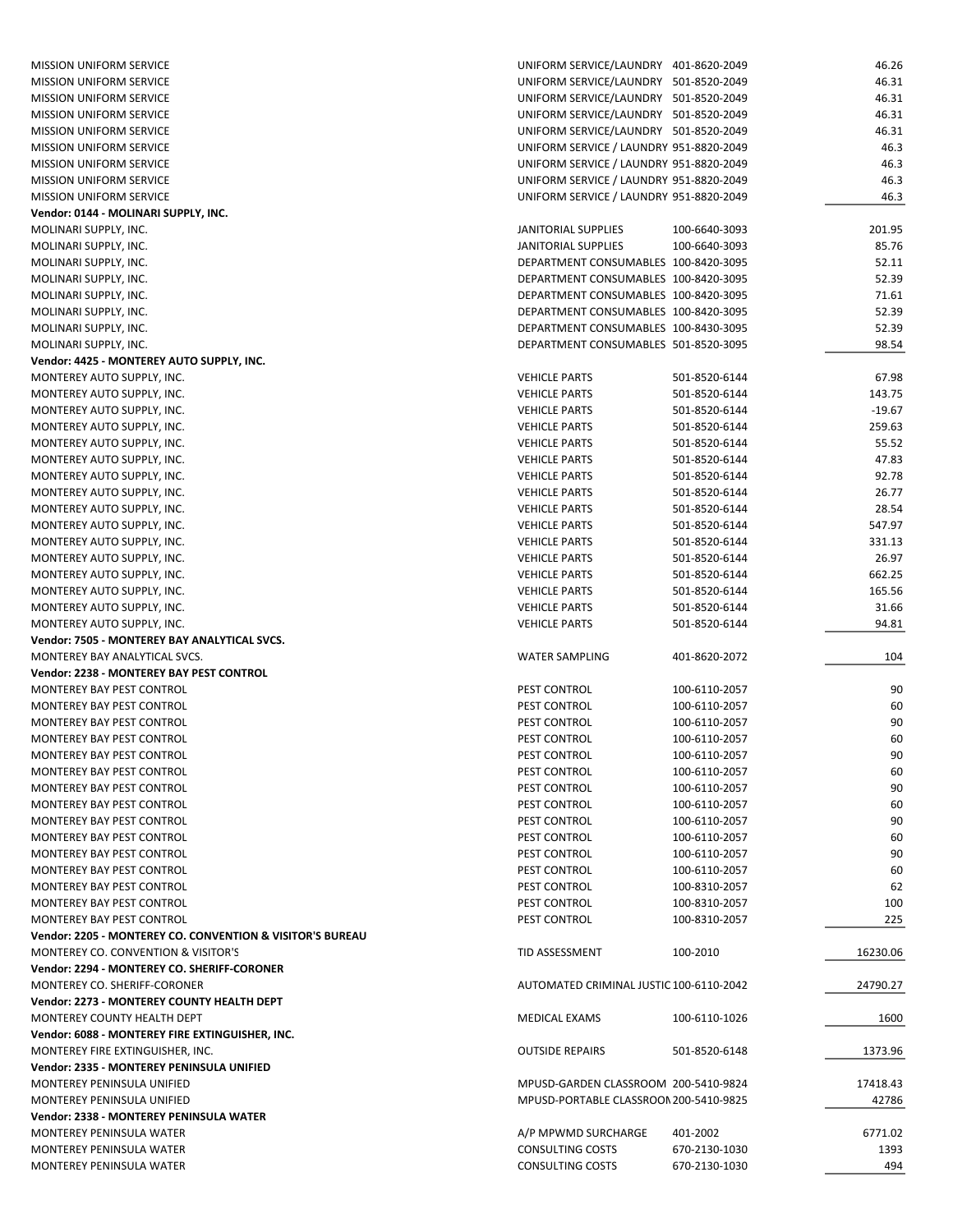| Vendor: 2342 - MONTEREY REGIONAL WASTE                  |                                         |               |          |
|---------------------------------------------------------|-----------------------------------------|---------------|----------|
| MONTEREY REGIONAL WASTE                                 | REFUSE DISPOSAL                         | 210-8110-2068 | 146.75   |
| Vendor: 7135 - MONTEREY SANITARY SUPPLY, INC.           |                                         |               |          |
| MONTEREY SANITARY SUPPLY, INC.                          | CSA74 APPROVED MEDICAL SU 100-6120-3096 |               | 146.85   |
| MONTEREY SANITARY SUPPLY, INC.                          | CSA74 APPROVED MEDICAL SU 100-6120-3096 |               | 99       |
| Vendor: 2347 - MONTEREY SANITARY SUPPLY                 |                                         |               |          |
| MONTEREY SANITARY SUPPLY                                | DEPT CONSUMABLES - CV RESI100-8110-3095 |               | 259.74   |
| Vendor: 6761 - MONTEREY SIGNS, INC.                     |                                         |               |          |
|                                                         |                                         |               |          |
| MONTEREY SIGNS, INC.                                    | DEPARTMENT EQUIPMENT                    | 100-6110-8187 | 704.86   |
| MONTEREY SIGNS, INC.                                    | DEPARTMENT CONSUMABLES 100-9200-3095    |               | 136.56   |
| Vendor: 8892 - NCI AFFILIATES, INC.                     |                                         |               |          |
| NCI AFFILIATES, INC.                                    | SUBCONTRACTED WORK                      | 210-8420-2093 | 1225     |
| Vendor: 9644 - ODAGLAS LLC                              |                                         |               |          |
| <b>ODAGLAS LLC</b>                                      | SUMMER PARK CONCERTS                    | 100-9200-7175 | 1100     |
| Vendor: 5582 - O'REILLY AUTO PARTS                      |                                         |               |          |
| O'REILLY AUTO PARTS                                     | <b>VEHICLE PARTS</b>                    | 501-8520-6144 | 17.46    |
| O'REILLY AUTO PARTS                                     | <b>VEHICLE PARTS</b>                    | 501-8520-6144 | 254.33   |
| Vendor: 2652 - PACIFIC GAS & ELECTRIC                   |                                         |               |          |
| PACIFIC GAS & ELECTRIC                                  | UTILITY ASSISTANCE PRGM                 | 100-7410-4201 | 1435.05  |
| PACIFIC GAS & ELECTRIC                                  | <b>GAS &amp; ELECTRIC</b>               | 100-8310-5131 | 24271.85 |
| PACIFIC GAS & ELECTRIC                                  | <b>GAS &amp; ELECTRIC</b>               | 100-8310-5131 | 947.37   |
| PACIFIC GAS & ELECTRIC                                  | <b>GAS &amp; ELECTRIC</b>               | 100-8310-5131 | 564.66   |
|                                                         |                                         |               |          |
| PACIFIC GAS & ELECTRIC                                  | <b>GAS &amp; ELECTRIC</b>               | 100-8420-5131 | 691.88   |
| <b>PACIFIC GAS &amp; ELECTRIC</b>                       | <b>GAS &amp; ELECTRIC</b>               | 100-8420-5131 | 217.86   |
| PACIFIC GAS & ELECTRIC                                  | <b>GAS &amp; ELECTRIC</b>               | 100-8420-5131 | 93.37    |
| PACIFIC GAS & ELECTRIC                                  | <b>LOAN PAYMENT</b>                     | 100-8420-9616 | 70.6     |
| PACIFIC GAS & ELECTRIC                                  | <b>GAS &amp; ELECTRIC</b>               | 210-8110-5131 | 538      |
| PACIFIC GAS & ELECTRIC                                  | <b>STREET LIGHTINGS</b>                 | 210-8210-2059 | 15802.39 |
| PACIFIC GAS & ELECTRIC                                  | <b>STREET LIGHTINGS</b>                 | 210-8210-2059 | 1905.62  |
| PACIFIC GAS & ELECTRIC                                  | <b>STREET LIGHTINGS</b>                 | 210-8210-2059 | 1045.31  |
| PACIFIC GAS & ELECTRIC                                  | <b>GAS &amp; ELECTRIC</b>               | 210-8420-5131 | 58.54    |
| PACIFIC GAS & ELECTRIC                                  | <b>GAS &amp; ELECTRIC</b>               | 210-8420-5131 | 118.13   |
| PACIFIC GAS & ELECTRIC                                  | <b>GAS &amp; ELECTRIC</b>               | 210-8420-5131 | 50.63    |
| PACIFIC GAS & ELECTRIC                                  | <b>GAS &amp; ELECTRIC</b>               | 401-8620-5131 | 5674.04  |
| PACIFIC GAS & ELECTRIC                                  | <b>GAS &amp; ELECTRIC</b>               | 501-8510-5131 | 200.65   |
| PACIFIC GAS & ELECTRIC                                  | <b>GAS AND ELECTRIC</b>                 | 951-8820-5131 | 643.72   |
|                                                         |                                         |               |          |
| Vendor: 2666 - PACIFIC TRUCK PARTS, INC.                |                                         |               |          |
| PACIFIC TRUCK PARTS, INC.                               | <b>VEHICLE PARTS</b>                    | 501-8520-6144 | 111.65   |
| Vendor: 1090 - PARTSMASTER                              |                                         |               |          |
| PARTSMASTER                                             | <b>TOOLS</b>                            | 501-8520-3107 | 247.95   |
| Vendor: 7672 - PATRICIA A. LINTELL                      |                                         |               |          |
| PATRICIA A. LINTELL                                     | <b>MEETINGS AND TRAVEL</b>              | 951-8820-4121 | 100      |
| Vendor: 9655 - PATRICK A. SIERRA                        |                                         |               |          |
| PATRICK A. SIERRA                                       | SUMMER PARK CONCERTS                    | 100-9200-7175 | 600      |
| Vendor: 8014 - PAXTON ASSOCIATES                        |                                         |               |          |
| PAXTON ASSOCIATES                                       | CONSULTANT                              | 670-2120-1030 | 3050     |
| Vendor: 2746 - PENINSULA POOL SERVICE & SUPPLY INC.     |                                         |               |          |
| PENINSULA POOL SERVICE & SUPPLY INC.                    | DEPARTMENT CONSUMABLES 401-8620-3095    |               | 80.25    |
| PENINSULA POOL SERVICE & SUPPLY INC.                    | DEPARTMENT CONSUMABLES 401-8620-3095    |               | 107      |
| Vendor: 2752 - PENINSULA WELDING & MEDICAL SUPPLY, INC. |                                         |               |          |
| PENINSULA WELDING & MEDICAL SUPPLY                      | <b>CSA 74 PURCHASES</b>                 | 100-6640-3096 | 40.44    |
|                                                         |                                         |               |          |
| PENINSULA WELDING & MEDICAL SUPPLY.                     | <b>CSA 74 PURCHASES</b>                 | 100-6640-3096 | 25.8     |
| PENINSULA WELDING & MEDICAL SUPPLY,                     | <b>CSA 74 PURCHASES</b>                 | 100-6640-3096 | 42.77    |
| Vendor: 6162 - PLAYCORE WISCONSIN INC                   |                                         |               |          |
| PLAYCORE WISCONSIN INC                                  | CHEMICALS                               | 100-8310-3099 | 75.57    |
| Vendor: 8807 - POINT EMBLEMS LLC                        |                                         |               |          |
| POINT EMBLEMS LLC                                       | <b>COMMUNITY RELATIONS</b>              | 100-6110-1024 | 834.91   |
| Vendor: 2849 - PREMIUM AUTO PARTS                       |                                         |               |          |
| PREMIUM AUTO PARTS                                      | DEPARTMENT CONSUMABLES 100-8420-3095    |               | 11.57    |
| PREMIUM AUTO PARTS                                      | <b>VEHICLE PARTS</b>                    | 501-8520-6144 | 15.19    |
| PREMIUM AUTO PARTS                                      | <b>VEHICLE PARTS</b>                    | 501-8520-6144 | 56.71    |
| PREMIUM AUTO PARTS                                      | <b>VEHICLE PARTS</b>                    | 501-8520-6144 | 56.71    |
| PREMIUM AUTO PARTS                                      | <b>VEHICLE PARTS</b>                    | 501-8520-6144 | 29.5     |
| PREMIUM AUTO PARTS                                      | <b>VEHICLE PARTS</b>                    | 501-8520-6144 | 40.93    |
|                                                         |                                         |               |          |
| PREMIUM AUTO PARTS                                      | <b>VEHICLE PARTS</b>                    | 501-8520-6144 | 44.18    |
| PREMIUM AUTO PARTS                                      | <b>VEHICLE PARTS</b>                    | 501-8520-6144 | 49.16    |
| PREMIUM AUTO PARTS                                      | <b>VEHICLE PARTS</b>                    | 501-8520-6144 | 6.5      |
| PREMIUM AUTO PARTS                                      | <b>VEHICLE PARTS</b>                    | 501-8520-6144 | 347.12   |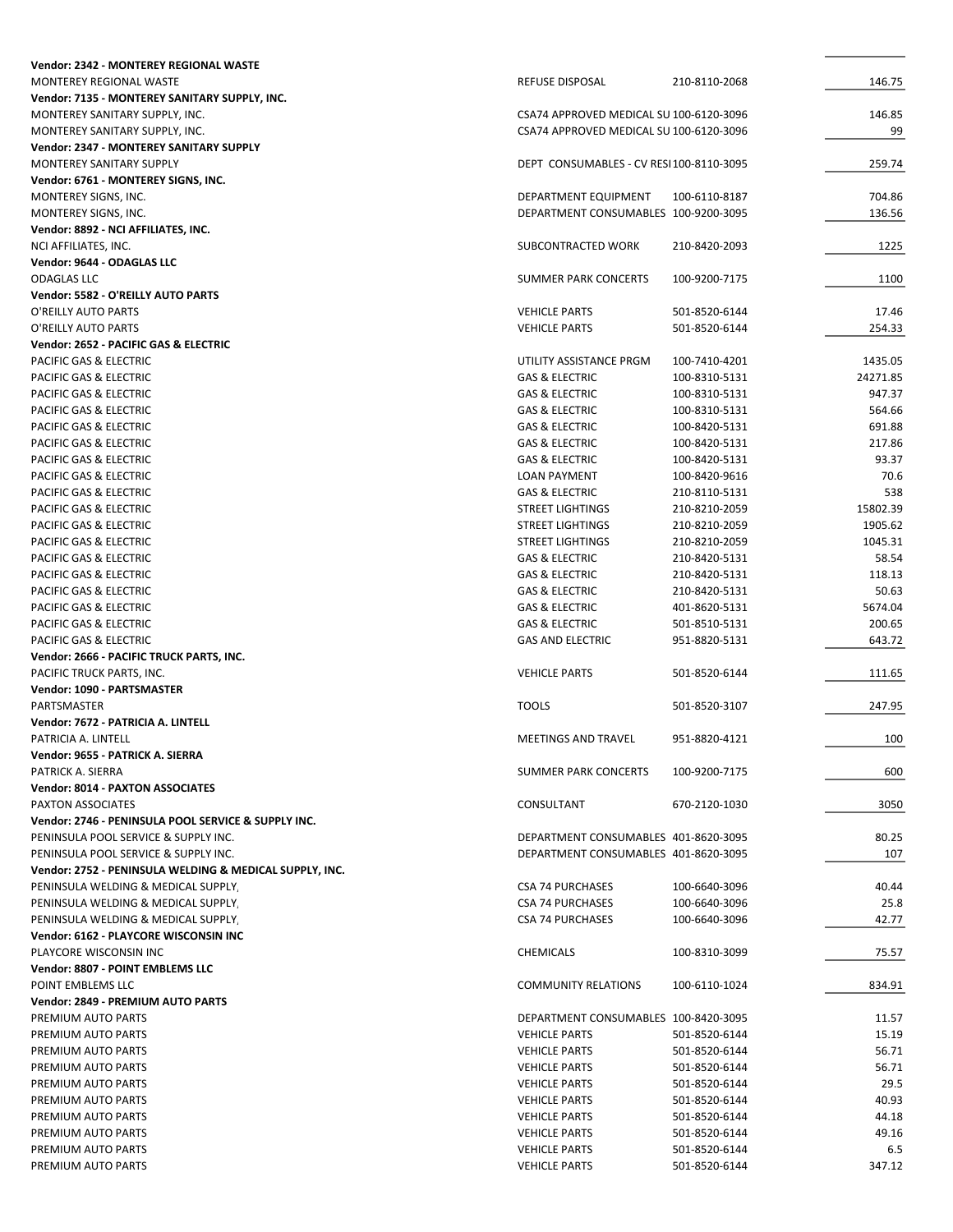| PREMIUM AUTO PARTS                                              | <b>VEHICLE PARTS</b>                   | 501-8520-6144 | 30.75     |
|-----------------------------------------------------------------|----------------------------------------|---------------|-----------|
| PREMIUM AUTO PARTS                                              | <b>VEHICLE PARTS</b>                   | 501-8520-6144 | 34.67     |
| PREMIUM AUTO PARTS                                              | <b>VEHICLE PARTS</b>                   | 501-8520-6144 | 35.38     |
| PREMIUM AUTO PARTS                                              | <b>VEHICLE PARTS</b>                   | 501-8520-6144 | 51.49     |
| PREMIUM AUTO PARTS                                              | <b>VEHICLE PARTS</b>                   | 501-8520-6144 | 14.56     |
| PREMIUM AUTO PARTS                                              | <b>VEHICLE PARTS</b>                   | 501-8520-6144 | 35.66     |
| PREMIUM AUTO PARTS                                              | <b>VEHICLE PARTS</b>                   | 501-8520-6144 | $-152.95$ |
| Vendor: 9657 - PROFESSIONAL DEVELOPMENT ACADEMY, LLC            |                                        |               |           |
| PROFESSIONAL DEVELOPMENT ACADEMY                                | TRAINING (CITYWIDE)                    | 100-2031-1028 | 7980      |
| Vendor: 4487 - PTS COMMUNICATIONS                               |                                        |               |           |
| PTS COMMUNICATIONS                                              | <b>TELEPHONE</b>                       | 503-4010-5132 | 103       |
| PTS COMMUNICATIONS                                              | <b>TELEPHONE</b>                       | 503-4010-5132 | 28        |
| Vendor: 6193 - PURCHASE POWER                                   |                                        |               |           |
| <b>PURCHASE POWER</b>                                           | <b>MAIL SERVICES</b>                   | 100-5110-4124 | 1000      |
| <b>Vendor: 2888 - PURE H20 INC.</b>                             |                                        |               |           |
| PURE H20 INC.                                                   | DEPARTMENT CONSUMABLES 100-6110-3095   |               | 65.54     |
| Vendor: 6664 - QUALITY WATER ENTERPRISES INC                    |                                        |               |           |
| <b>QUALITY WATER ENTERPRISES INC</b>                            | DEPARTMENT CONSUMABLES 100-8310-3095   |               | 216       |
| <b>QUALITY WATER ENTERPRISES INC</b>                            | DEPARTMENT CONSUMABLES 113-8730-3095   |               | 68        |
| Vendor: 6114 - R.D. OFFUTT COMPANY                              |                                        |               |           |
| R.D. OFFUTT COMPANY                                             | <b>VEHICLE PARTS</b>                   | 501-8520-6144 | 283.46    |
| R.D. OFFUTT COMPANY                                             | <b>VEHICLE PARTS</b>                   | 501-8520-6144 | 62.88     |
| R.D. OFFUTT COMPANY                                             | <b>VEHICLE PARTS</b>                   | 501-8520-6144 | 47.55     |
| Vendor: 6703 - RAUL LOZANO                                      |                                        |               |           |
| RAUL LOZANO                                                     | <b>OUTSIDE PRINTING SERVICE</b>        | 100-5110-2053 | 994.7     |
| Vendor: 9661 - RAYMUNDO ECHEVERRIA-HERNANDEZ                    |                                        |               |           |
| RAYMUNDO ECHEVERRIA-HERNANDEZ                                   | SPECIAL EVENT APPLICATION 100-3695     |               | 207.5     |
| Vendor: 5417 - RENTAL DEPOT                                     |                                        |               |           |
| RENTAL DEPOT                                                    | <b>EQUIPMENT RENTAL</b>                | 100-8420-2087 | 113.14    |
| RENTAL DEPOT                                                    | <b>EQUIPMENT RENTAL</b>                | 100-8430-2087 | 144.99    |
| Vendor: 9511 - RJV INVESTMENTS, LLC.                            |                                        |               |           |
| RJV INVESTMENTS, LLC.                                           | SATELLITE OFFICE                       | 100-9250-4207 | 1530      |
| Vendor: 6477 - ROBERT S. JAQUES                                 |                                        |               |           |
| ROBERT S. JAQUES                                                | <b>CONSULTING COSTS</b>                | 670-2130-1030 | 4650      |
| Vendor: 8886 - SAGE RENEWABLES ENERGY CONSULTING, INC.          |                                        |               |           |
|                                                                 |                                        |               |           |
| SAGE RENEWABLES ENERGY CONSULTING                               | <b>SOLAR PANELS</b>                    | 347-8910-9539 | 9208.63   |
| Vendor: 3048 - SALINAS PUMP COMPANY                             |                                        |               |           |
| SALINAS PUMP COMPANY                                            | SUBCONTRACTED WORK                     | 401-8620-2073 | 250       |
| Vendor: 8507 - SAND CITY POLICE DEPT.                           |                                        |               |           |
| SAND CITY POLICE DEPT.                                          | SRU ANNUAL CONTRIBUTION 100-6110-4201  |               | 5000      |
| Vendor: 3148 - SEASIDE HIGH SCHOOL FOOTBALL TEAM                |                                        |               |           |
| SEASIDE HIGH SCHOOL FOOTBALL TEAM                               | <b>MAYOR'S YOUTH PROGRAM</b>           | 601-2106      | 3000      |
| Vendor: 3162 - SEASIDE RAIDERS YOUTH FOOTBALL                   |                                        |               |           |
| SEASIDE RAIDERS YOUTH FOOTBALL                                  | SUPPORT SEASIDE RAIDERS                | 100-9340-7136 | 7500      |
| Vendor: 9562 - SEDGWICK CMS, INC.                               |                                        |               |           |
| SEDGWICK CMS, INC.                                              | WORKERS' COMP RECOVERY 502-3711        |               | 1916.9    |
| Vendor: 4059 - SILKSCREEN EXPRESS                               |                                        |               |           |
| SILKSCREEN EXPRESS                                              | DEPARTMENT CONSUMABLES 100-9200-3095   |               | 150.77    |
| SILKSCREEN EXPRESS                                              | UNIFORM SERVICE/LAUNDRY 100-9310-2049  |               | 418.57    |
| SILKSCREEN EXPRESS                                              | UNIFORM SERVICE/LAUNDRY 100-9320-2049  |               | 1559.68   |
| SILKSCREEN EXPRESS                                              | UNIFORM SERVICE/LAUNDRY 100-9330-2049  |               | 1226      |
| SILKSCREEN EXPRESS                                              | <b>SENIOR ACTIVITIES</b>               | 251-9500-7125 | 382.89    |
| Vendor: 9645 - SILVER & WRIGHT LLP                              |                                        |               |           |
| SILVER & WRIGHT LLP                                             | LEGAL SERVICES - SPECIAL               | 100-3010-1023 | 363.5     |
| SILVER & WRIGHT LLP                                             | LEGAL SERVICES - SPECIAL               | 100-3010-1023 | 11005.35  |
| Vendor: 3244 - SLAKEY BROTHERS INC.                             |                                        |               |           |
| SLAKEY BROTHERS INC.                                            | DEPARTMENT CONSUMABLES 113-8730-3095   |               | 80.42     |
| Vendor: 8273 - SMILE BUSINESS PRODUCTS, INC.                    |                                        |               |           |
| SMILE BUSINESS PRODUCTS, INC.                                   | <b>COPIER SERVICES</b>                 | 100-5110-2044 | 20.99     |
| SMILE BUSINESS PRODUCTS, INC.                                   | <b>COPIER SERVICES</b>                 | 100-5110-2044 | 71.55     |
| Vendor: 3290 - SOCIETY FOR THE PREVENTION OF CRUELTY TO ANIMALS |                                        |               |           |
| SOCIETY FOR THE PREVENTION OF CRUELT                            | SUBCONTRACTED WORK                     | 100-6160-2073 | 5053      |
| Vendor: 7130 - SOUTH BAY REGIONAL PUBLIC SAFETY                 |                                        |               |           |
| SOUTH BAY REGIONAL PUBLIC SAFETY                                | TRAINING & EDUCATIONS                  | 100-6120-1029 | 425       |
| SOUTH BAY REGIONAL PUBLIC SAFETY                                | TRAINING & EDUCATIONS                  | 100-6120-1029 | 85        |
| Vendor: 8361 - SPEAKWRITE LLC                                   |                                        |               |           |
| SPEAKWRITE LLC                                                  | COMPUTER SUPPLIES/SOFTWA 100-6110-3102 |               | 757.95    |
| Vendor: 7136 - SPECIAL SERVICES GROUP, LLC                      |                                        |               |           |
|                                                                 |                                        |               |           |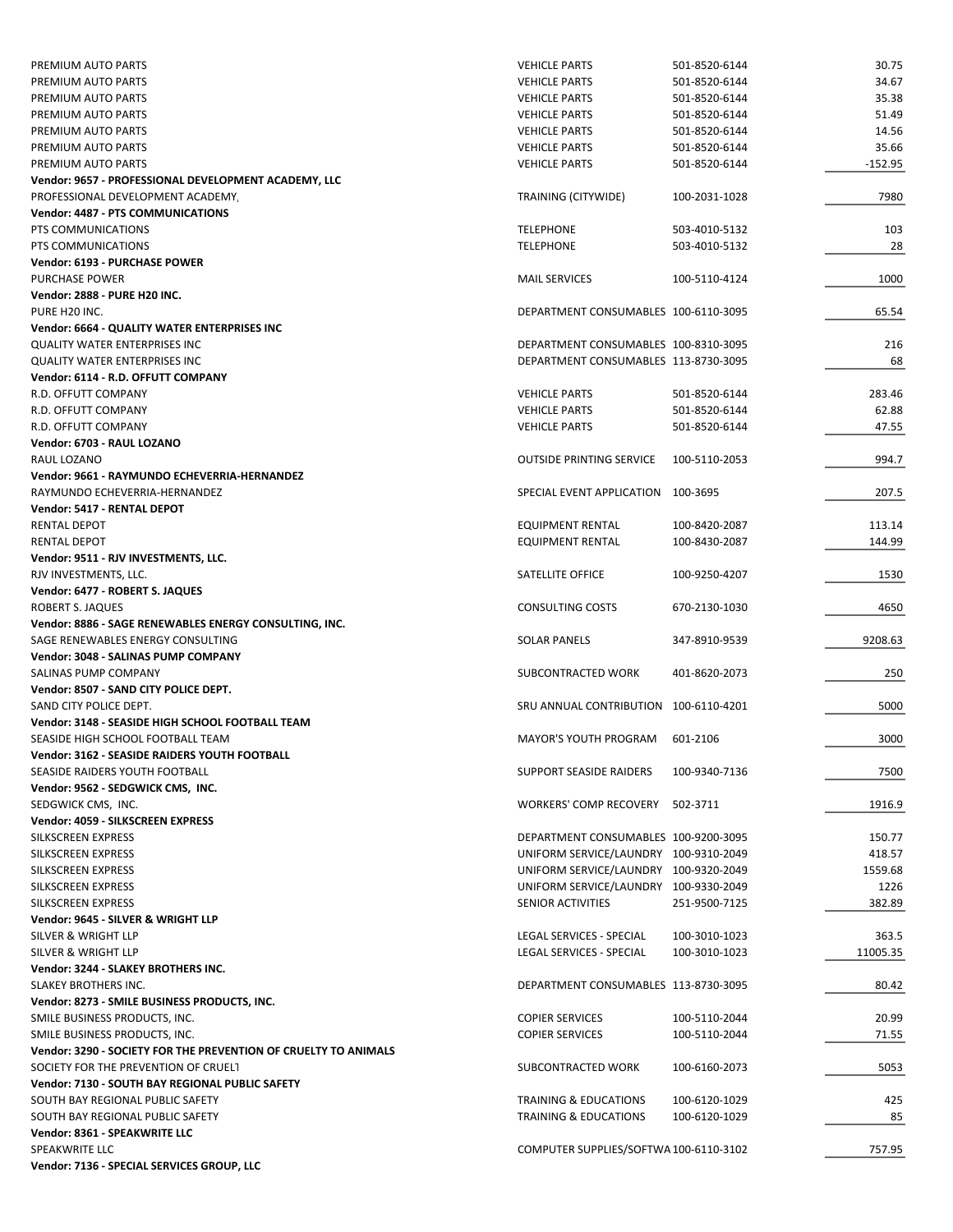| SPECIAL SERVICES GROUP, LLC                                    | DEPARTMENT CONSUMABLES 243-6110-3095             | 1200     |
|----------------------------------------------------------------|--------------------------------------------------|----------|
| Vendor: 8380 - SPORTSENGINE INC.                               |                                                  |          |
| SPORTSENGINE INC.                                              | PERSONNEL RECRUITMENT<br>100-2031-2064           | 18.5     |
| SPORTSENGINE INC.                                              | BACKGROUND INVESTIGATION 100-9310-1027           | 684.5    |
| Vendor: 3319 - STAPLES ADVANTAGE                               |                                                  |          |
| STAPLES ADVANTAGE                                              | DEPARTMENT CONSUMABLES 100-2031-3095             | 322.23   |
| <b>STAPLES ADVANTAGE</b>                                       | DEPARTMENT CONSUMABLES 100-5110-3095             | 173.78   |
| STAPLES ADVANTAGE                                              | DEPARTMENT CONSUMABLES 100-5110-3095             | 44.77    |
| STAPLES ADVANTAGE                                              | <b>STATIONARY SUPPLIES</b><br>100-6110-3092      | 107.38   |
| STAPLES ADVANTAGE                                              | DEPARTMENT CONSUMABLES 100-6110-3095             | 36.71    |
| STAPLES ADVANTAGE                                              | <b>STATIONARY SUPPLIES</b><br>100-9100-3092      | 336.47   |
| STAPLES ADVANTAGE                                              | <b>STATIONARY SUPPLIES</b><br>100-9200-3092      | 79.59    |
| <b>STAPLES ADVANTAGE</b>                                       | DEPARTMENT CONSUMABLES 100-9200-3095             | 115.77   |
| STAPLES ADVANTAGE                                              | DEPARTMENT CONSUMABLES 100-9200-3095             | 329.92   |
| Vendor: 9550 - STEPHEN JAMES DINNER                            |                                                  |          |
| STEPHEN JAMES DINNER                                           | RENTAL ASSISTANCE PRGM<br>100-7410-4202          | 4125     |
| STEPHEN JAMES DINNER                                           | RENTAL ASSISTANCE PRGM<br>100-7410-4202          | 4125     |
| Vendor: 3581 - STEPHEN L. VAGNINI                              |                                                  |          |
| STEPHEN L. VAGNINI                                             | <b>SUMMER PARK CONCERTS</b><br>100-9200-7175     | 500      |
| Vendor: 9606 - STILES TRUCK BODY & EQUIPMENT, INC.             |                                                  |          |
| STILES TRUCK BODY & EQUIPMENT, INC.                            | <b>OUTSIDE REPAIRS</b><br>501-8520-6148          | 6295.11  |
| Vendor: 9409 - STURDY OIL COMPANY                              |                                                  |          |
| <b>STURDY OIL COMPANY</b>                                      | <b>VEHICLE FUEL</b><br>501-8520-6145             | 6123.87  |
| STURDY OIL COMPANY                                             | <b>VEHICLE FUEL</b><br>501-8520-6145             | 7498.24  |
| <b>STURDY OIL COMPANY</b>                                      | <b>VEHICLE FUEL</b><br>501-8520-6145             | 8097.54  |
| Vendor: 9428 - TERMINIX INTERNATIONAL COMPANY LTD. PARTNERSHIP |                                                  |          |
| TERMINIX INTERNATIONAL COMPANY LTD                             | SUBCONTRACTED WORK<br>100-8310-2073              | 157      |
| Vendor: 1152 - THE ABY MANUFACTURING GROUP INC.                |                                                  |          |
| THE ABY MANUFACTURING GROUP INC.                               | OTHER EXPENSE<br>100-6110-2078                   | 173.97   |
| Vendor: 6324 - The Home Depot Pro                              |                                                  |          |
| The Home Depot Pro                                             | JANITORIAL SUPPLIES<br>100-9105-3093             | 1790.45  |
| Vendor: 1509 - THE MONTEREY COUNTY HERALD                      |                                                  |          |
| THE MONTEREY COUNTY HERALD                                     | PUBLISHING & LEGAL ADVERTI! 100-2021-2063        | 1005.91  |
| Vendor: 7706 - THE TERRY HANCK BAND                            |                                                  |          |
| THE TERRY HANCK BAND                                           | <b>SUMMER PARK CONCERTS</b><br>100-9200-7175     | 1100     |
| Vendor: 5038 - THE VILLAGE PROJECT, INC.                       |                                                  |          |
| THE VILLAGE PROJECT, INC.                                      | <b>VILLAGE PROJECT</b><br>200-5410-7194          | 2533.8   |
| Vendor: 7615 - TIMOTHY OWENS                                   |                                                  |          |
| <b>TIMOTHY OWENS</b>                                           | COMPUTER SUPPLIES/SOFTWA 503-4010-3102           | 2000     |
| Vendor: 8162 - TOM RIGNEY                                      |                                                  |          |
| <b>TOM RIGNEY</b>                                              | SUMMER PARK CONCERTS<br>100-9200-7175            | 1000     |
| Vendor: 5507 - TOPE'S TREE SERVICE, INC.                       |                                                  |          |
| TOPE'S TREE SERVICE, INC.                                      | SUBCONTRACTED WORK<br>100-8450-2073              | 8400     |
| Vendor: 6911 - TRACNET                                         |                                                  |          |
| <b>TRACNET</b>                                                 | <b>COMPUTER MAINTENANCE</b><br>100-6110-2066     | 39129.75 |
| Vendor: 8755 - TRUST TWO - CORONA 1997 TRUST                   |                                                  |          |
| TRUST TWO - CORONA 1997 TRUST                                  | SATELLITE OFFICE<br>100-7410-4207                | 2730     |
| Vendor: 5326 - TYLER TECHNOLOGIES, INC.                        |                                                  |          |
| TYLER TECHNOLOGIES, INC.                                       | BANK FEES & MISC CHARGES 401-8610-2074           | 83.75    |
| TYLER TECHNOLOGIES, INC.                                       | COMPUTER SUPPLIES/SOFTWA 503-4010-3102           | 52982.31 |
| Vendor: 6197 - U.S. BANK EQUIPMENT FINANCE                     |                                                  |          |
| U.S. BANK EQUIPMENT FINANCE                                    | <b>COPIER SERVICES</b><br>100-7410-2044          | 197.31   |
| Vendor: 3574 - U.S. BANK-CALCARD                               |                                                  |          |
| U.S. BANK-CALCARD                                              | DEPARTMENT CONSUMABLES 100-1010-3095             | 113.53   |
| U.S. BANK-CALCARD                                              | <b>OUTSIDE PRINTING SERVICE</b><br>100-2021-2053 | 67.62    |
| U.S. BANK-CALCARD                                              | DEPARTMENT CONSUMABLES 100-2021-3095             | 420.03   |
| U.S. BANK-CALCARD                                              | PERSONNEL RECRUITMENT<br>100-2031-2064           | 520.3    |
| U.S. BANK-CALCARD                                              | STATIONARY SUPPLIES<br>100-5110-3092             | 96.11    |
| U.S. BANK-CALCARD                                              | COMPUTER SUPPLIES/SOFTWA 100-6110-3102           | 150      |
| U.S. BANK-CALCARD                                              | DUES & MEMBERSHIP<br>100-6110-4122               | 43.83    |
| U.S. BANK-CALCARD                                              | DEPARTMENT EQUIPMENT<br>100-6110-8187            | 62.5     |
| U.S. BANK-CALCARD                                              | TRAINING & EDUCATIONS<br>100-6120-1029           | 2240     |
| U.S. BANK-CALCARD                                              | CANINE MAINTENANCE<br>100-6120-3091              | 98.33    |
| U.S. BANK-CALCARD                                              | DEPARTMENT EQUIPMENT<br>100-6120-8187            | 584.38   |
| U.S. BANK-CALCARD                                              | DEPARTMENT CONSUMABLES 100-6610-3095             | 715.63   |
| U.S. BANK-CALCARD                                              | FIRE EQUIPMENT REPAIR<br>100-6640-2055           | 36.76    |
| U.S. BANK-CALCARD                                              | JANITORIAL SUPPLIES<br>100-6640-3093             | 21.82    |
| U.S. BANK-CALCARD                                              | DEPARTMENT CONSUMABLES 100-6640-3095             | 62.33    |
|                                                                |                                                  |          |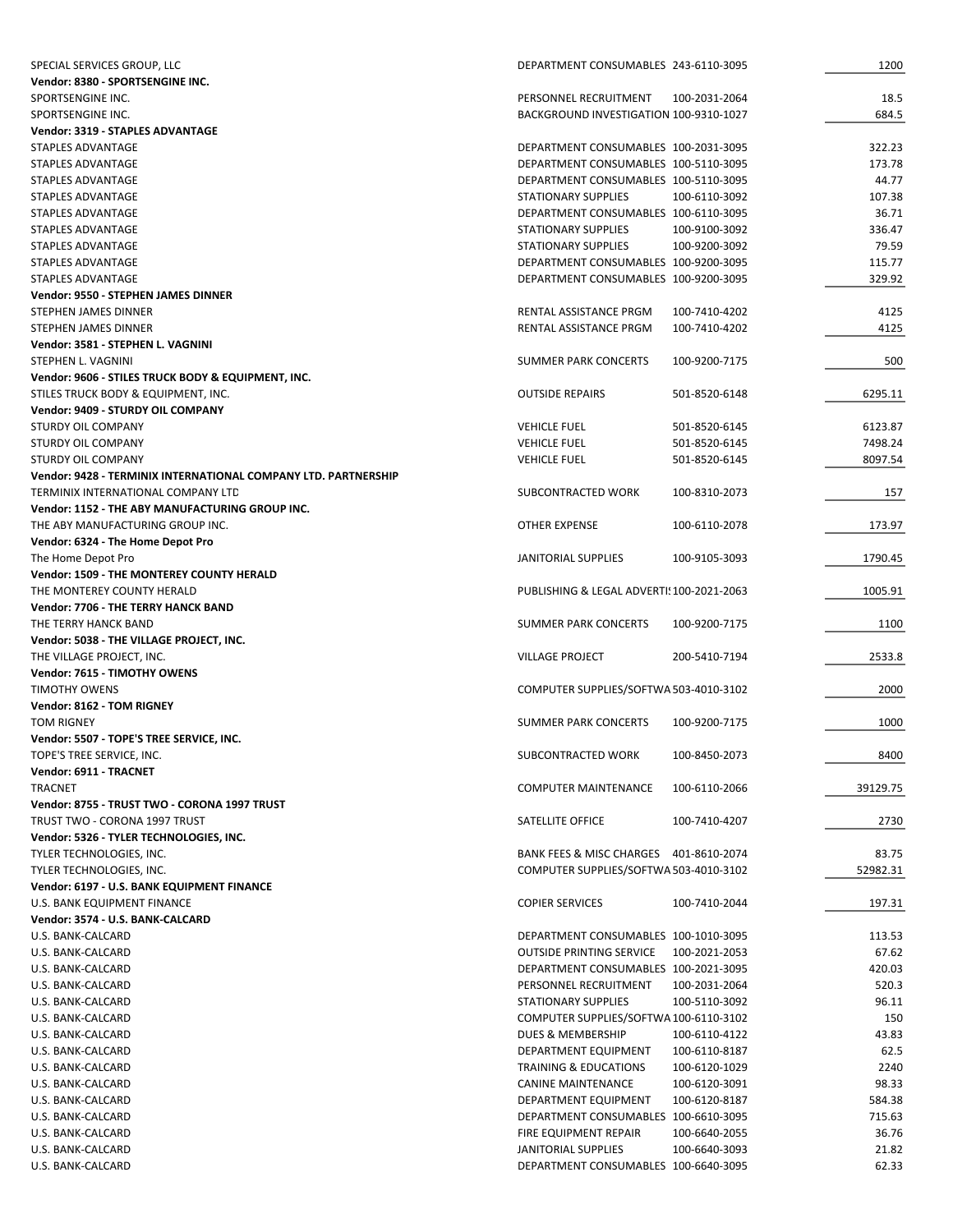| U.S. BANK-CALCARD                                       | DEPARTMENT EQUIPMENT                           | 100-6640-8187                  | 1369.77        |
|---------------------------------------------------------|------------------------------------------------|--------------------------------|----------------|
| U.S. BANK-CALCARD                                       | DEPARTMENT CONSUMABLES 100-6650-3095           |                                | 25.14          |
| U.S. BANK-CALCARD                                       | DEPT CONSUMABLES - CV RESI100-8110-3095        |                                | 2674.82        |
| U.S. BANK-CALCARD                                       | SUBCONTRACTED WORK                             | 100-8310-2073                  | 2332.01        |
| U.S. BANK-CALCARD                                       | DEPARTMENT CONSUMABLES 100-8310-3095           |                                | 1198.74        |
|                                                         |                                                |                                |                |
| U.S. BANK-CALCARD                                       | DUES & MEMBERSHIP                              | 100-8410-4122                  | 595.69         |
| U.S. BANK-CALCARD                                       | DEPARTMENT CONSUMABLES 100-8420-3095           |                                | 169.17         |
| U.S. BANK-CALCARD                                       | <b>TOOLS</b>                                   | 100-8420-3107                  | 252.72         |
| U.S. BANK-CALCARD                                       | <b>COMPUTER SUPPLIES</b>                       | 100-9100-3102                  | 171            |
| U.S. BANK-CALCARD                                       | <b>COMPUTER SOFTWARE</b>                       | 100-9100-3104                  | 79.99          |
| U.S. BANK-CALCARD                                       | JANITORIAL SUPPLIES                            | 100-9105-3093                  | 522.88         |
| U.S. BANK-CALCARD                                       | <b>ALARM SERVICE</b>                           | 100-9200-2070                  | 95.1           |
| U.S. BANK-CALCARD                                       | DEPARTMENT CONSUMABLES 100-9200-3095           |                                | 429.96         |
|                                                         | DEPARTMENT CONSUMABLES 100-9310-3095           |                                |                |
| U.S. BANK-CALCARD                                       |                                                |                                | 1934.32        |
| U.S. BANK-CALCARD                                       | DEPARTMENT CONSUMABLES 100-9320-3095           |                                | 119.76         |
| U.S. BANK-CALCARD                                       | DEPARTMENT CONSUMABLES 100-9330-3095           |                                | 961.3          |
| U.S. BANK-CALCARD                                       | DEPARTMENT CONSUMABLES 100-9350-3095           |                                | 1899           |
| U.S. BANK-CALCARD                                       | TRAINING & EDUCATION                           | 100-9400-1029                  | 80             |
| U.S. BANK-CALCARD                                       | UNIFORM/LAUNDRY SERVICE 100-9400-2049          |                                | 462            |
| U.S. BANK-CALCARD                                       | <b>EQUIPMENT REPAIR</b>                        | 100-9400-2054                  | 372.37         |
| U.S. BANK-CALCARD                                       | DEPARTMENT CONSUMABLES 100-9400-3095           |                                | 518.95         |
|                                                         |                                                |                                |                |
| U.S. BANK-CALCARD                                       | <b>SWIM LESSONS</b>                            | 100-9400-7141                  | 85.59          |
| U.S. BANK-CALCARD                                       | DEPARTMENT EQUIPMENT                           | 210-8110-8187                  | 22395.16       |
| U.S. BANK-CALCARD                                       | <b>SENIOR ACTIVITIES</b>                       | 251-9500-7125                  | 463.25         |
| U.S. BANK-CALCARD                                       | DEPARTMENT CONSUMABLES 335-2010-3095           |                                | 194.47         |
| U.S. BANK-CALCARD                                       | <b>OTHER EXPENSE</b>                           | 501-8510-2078                  | 11.4           |
| U.S. BANK-CALCARD                                       | <b>STATIONARY SUPPLIES</b>                     | 501-8510-3092                  | 32.76          |
| U.S. BANK-CALCARD                                       | DUES & MEMBERSHIP                              | 501-8510-4122                  | 175            |
|                                                         |                                                |                                |                |
| U.S. BANK-CALCARD                                       | <b>BOOKS &amp; PERIODICALS</b>                 | 501-8510-4123                  | 19             |
| U.S. BANK-CALCARD                                       | <b>TOOLS</b>                                   | 501-8520-3107                  | 154.02         |
| U.S. BANK-CALCARD                                       | MOBILE COMMUNICATIONS                          | 503-4010-5135                  | 41.05          |
| U.S. BANK-CALCARD                                       | DEPARTMENT EQUIPMENT                           | 503-4010-8187                  | 739.66         |
| U.S. BANK-CALCARD                                       | DUES AND MEMBERSHIPS                           | 951-8810-4122                  | 288            |
|                                                         |                                                |                                |                |
|                                                         |                                                |                                |                |
| U.S. BANK-CALCARD                                       | DEPARTMENT CONSUMABLES 951-8820-3095           |                                | 555.65         |
| Vendor: 5873 - UNITED SITE SERVICES OF CALIFORNIA, INC. |                                                |                                |                |
| UNITED SITE SERVICES OF CALIFORNIA, IN                  | EQUIPMENT RENTAL                               | 100-8420-2087                  | 49.66          |
| Vendor: 5239 - URBAN LUMBERJACKS, INC.                  |                                                |                                |                |
| URBAN LUMBERJACKS, INC.                                 | SUBCONTRACTED WORK                             | 100-8450-2073                  | 2400           |
| Vendor: 7679 - USA TOWING INC.                          |                                                |                                |                |
| USA TOWING INC.                                         | OTHER EXPENSE                                  | 100-6110-2078                  | 300            |
| USA TOWING INC.                                         | OTHER EXPENSE                                  | 100-6110-2078                  | 400            |
| USA TOWING INC.                                         | OTHER EXPENSE                                  | 100-6110-2078                  |                |
|                                                         |                                                |                                | 690            |
| Vendor: 9247 - VERIZON CONNECT NWF INC.                 |                                                |                                |                |
| VERIZON CONNECT NWF INC.                                | <b>OUTSIDE REPAIRS</b>                         | 501-8520-6148                  | 1908.95        |
| Vendor: 6671 - VERIZON WIRELESS                         |                                                |                                |                |
| <b>VERIZON WIRELESS</b>                                 | <b>TELEPHONE</b>                               | 100-6110-5132                  | 375.49         |
| <b>VERIZON WIRELESS</b>                                 | <b>TELEPHONE</b>                               | 100-6110-5132                  | 1233.75        |
| <b>VERIZON WIRELESS</b>                                 | MOBILE COMMUNICATION                           | 100-6120-5135                  | 185.64         |
| <b>VERIZON WIRELESS</b>                                 | MOBILE COMMUNICATION                           | 100-6120-5135                  | 609.95         |
|                                                         |                                                |                                |                |
| <b>VERIZON WIRELESS</b>                                 | MOBILE COMMUNICATIONS                          | 100-6640-5135                  | 650.83         |
| <b>VERIZON WIRELESS</b>                                 | MOBILE COMMUNICATIONS                          | 100-6640-5135                  | 370.39         |
| <b>VERIZON WIRELESS</b>                                 | DEPARTMENT CONSUMABLES 100-6670-3095           |                                | 38.01          |
| <b>VERIZON WIRELESS</b>                                 | DEPARTMENT CONSUMABLES 100-8310-3095           |                                | 52             |
| <b>VERIZON WIRELESS</b>                                 | DEPARTMENT CONSUMABLES 100-8420-3095           |                                | 117            |
| <b>VERIZON WIRELESS</b>                                 | DEPARTMENT CONSUMABLES 100-8910-3095           |                                | 156            |
| <b>VERIZON WIRELESS</b>                                 | DEPARTMENT CONSUMABLES 113-8730-3095           |                                | 221            |
|                                                         |                                                |                                |                |
| <b>VERIZON WIRELESS</b>                                 | DEPARTMENT CONSUMABLES 113-8730-3095           |                                | 38.01          |
| <b>VERIZON WIRELESS</b>                                 | DEPARTMENT CONSUMABLES 210-8110-3095           |                                | 8.87           |
| <b>VERIZON WIRELESS</b>                                 | DEPARTMENT CONSUMABLES 210-8110-3095           |                                | 29.14          |
| <b>VERIZON WIRELESS</b>                                 | DEPARTMENT CONSUMABLES 210-8110-3095           |                                | 117            |
| <b>VERIZON WIRELESS</b>                                 | DEPARTMENT CONSUMABLES 401-8620-3095           |                                | 143            |
| <b>VERIZON WIRELESS</b>                                 | MOBILE COMMUNICATIONS                          | 503-4010-5135                  | 101.52         |
| <b>VERIZON WIRELESS</b>                                 | MOBILE COMMUNICATIONS                          | 503-4010-5135                  | 333.57         |
| <b>VERIZON WIRELESS</b>                                 | MOBILE COMMUNICATIONS                          | 503-4010-5135                  | 41.9           |
|                                                         | MOBILE COMMUNICATIONS                          |                                |                |
| <b>VERIZON WIRELESS</b>                                 |                                                | 503-4010-5135                  | 137.67         |
| <b>VERIZON WIRELESS</b>                                 | MOBILE COMMUNICATIONS                          | 503-4010-5135                  | 11.97          |
| <b>VERIZON WIRELESS</b><br><b>VERIZON WIRELESS</b>      | MOBILE COMMUNICATIONS<br>MOBILE COMMUNICATIONS | 503-4010-5135<br>503-4010-5135 | 39.31<br>80.95 |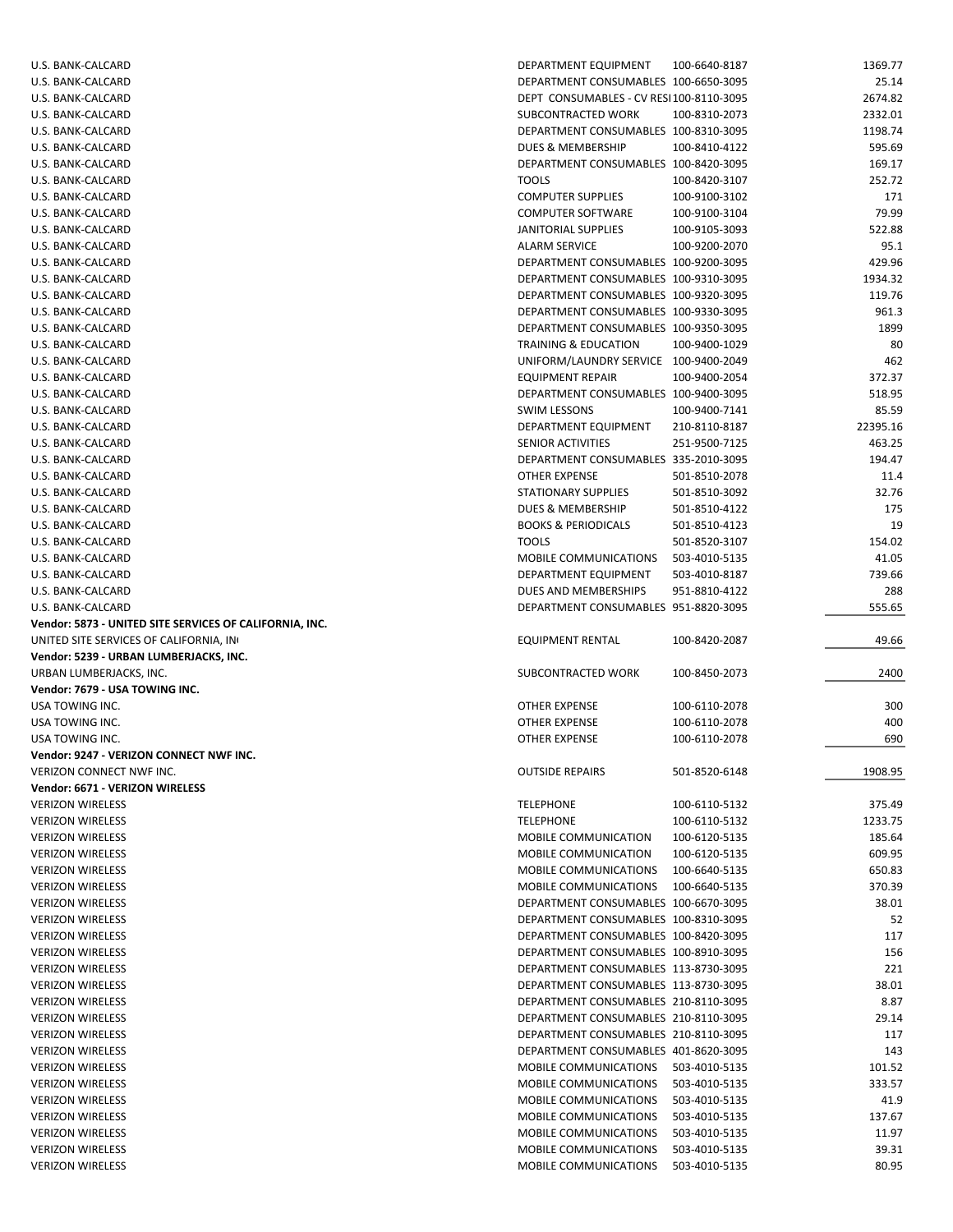| <b>VERIZON WIRELESS</b>                   | <b>MOBILE COMMUNICATIONS</b>           | 503-4010-5135 | 265.98                |
|-------------------------------------------|----------------------------------------|---------------|-----------------------|
| <b>VERIZON WIRELESS</b>                   | DEPARTMENT CONSUMABLES 951-8820-3095   |               | 234                   |
| Vendor: 1388 - W.W.GRAINGER, INC.         |                                        |               |                       |
| W.W.GRAINGER, INC.                        | SAFETY EQUIPMENT                       | 100-6120-3097 | 258.76                |
| W.W.GRAINGER, INC.                        | <b>VEHICLE PARTS</b>                   | 501-8520-6144 | 153.23                |
| W.W.GRAINGER, INC.                        | <b>VEHICLE PARTS</b>                   | 501-8520-6144 | 311.9                 |
| Vendor: 2328 - WALLACE GROUP              |                                        |               |                       |
| <b>WALLACE GROUP</b>                      | FREMONT BL SEWR MAIN UPG 953-8820-9207 |               | 802.5                 |
| <b>WALLACE GROUP</b>                      | DEL MONTE SWR MAIN REPLA(953-8820-9214 |               | 2631.25               |
| Vendor: 6949 - WATCHGUARD VIDEO           |                                        |               |                       |
| <b>WATCHGUARD VIDEO</b>                   | <b>EQUIPMENT REPAIR</b>                | 100-6110-2054 | 355.78                |
| Vendor: 9507 - WESTCLIFFE ENGINEERS, INC. |                                        |               |                       |
| WESTCLIFFE ENGINEERS, INC.                | SUBCONTRACTED WORK                     | 335-2010-2073 | 7054                  |
| WESTCLIFFE ENGINEERS, INC.                | SUBCONTRACTED WORK                     | 335-2010-2073 | 7920                  |
| Vendor: 9212 - WEX BANK                   |                                        |               |                       |
| <b>WEX BANK</b>                           | <b>VEHICLE FUEL</b>                    | 501-8520-6145 | 648.54                |
| <b>Vendor: 4970 - WHITSON ENGINEERS</b>   |                                        |               |                       |
| <b>WHITSON ENGINEERS</b>                  | LAGUNA GRANDE PARK IMPRO 342-8910-9569 |               | 308                   |
| Vendor: 5996 - WITMER-TYSON IMPORTS       |                                        |               |                       |
| <b>WITMER-TYSON IMPORTS</b>               | <b>CANINE MAINTENANCE</b>              | 100-6120-3091 | 650                   |
| <b>WITMER-TYSON IMPORTS</b>               | <b>CANINE MAINTENANCE</b>              | 100-6120-3091 | 325                   |
|                                           |                                        |               | <b>Report Summary</b> |

### **Fund Summary**

| Fund                                  |                                | <b>Payment Amount</b> |
|---------------------------------------|--------------------------------|-----------------------|
| 100 - GENERAL FUND                    |                                | 590170.06             |
| 103 - LAGUNA GRANDE PKG FUND          |                                | 215.18                |
| 113 - POMA & DMDC FUND                |                                | 5686.58               |
| 200 - CDBG FUND                       |                                | 279619.99             |
| <b>210 - STREETS FUND</b>             |                                | 62007.76              |
| 212 - TRANSPORTATION CAPITAL PROJECTS |                                | 959.65                |
| 220 - PROP 172 SALES TAX FUND         |                                | 21750                 |
| 221 - CA SUPP LAW ENF. FUND           |                                | 1150.85               |
| 243 - PRVNT                           |                                | 5640                  |
| <b>251 - SENIOR PROGRAMS</b>          |                                | 1246.14               |
| 271 - STORMWATER FUND                 |                                | 2301.19               |
| 329 - FORA BLIGHT REMOVAL             |                                | 43893.75              |
| 335 - ESCA (FORA)                     |                                | 119692.54             |
| 342 - PARKS-PLAYGROUND IMPRVMNT       |                                | 308                   |
| 347 - SOLAR PANELS                    |                                | 9208.63               |
| 401 - WATER FUND                      |                                | 17122.19              |
| 501 - EQUIPMT MAINT FUND              |                                | 54539.22              |
| 502 - PROP/CASUALTY INS FUND          |                                | 1916.9                |
| 503 - MIS FUND                        |                                | 58246.24              |
| <b>601 - EXPEND TRUST FUND</b>        |                                | 6000                  |
| 670 - WATERMASTER FUND                |                                | 10158.25              |
| 951 - SAN, DISTRICT GEN, FUND         |                                | 27167.78              |
| 953 - SAN, DISTRICT CAP, IMPROV       |                                | 3433.75               |
| 973 - SA MERGED - LMIHF               |                                | 285.65                |
| <b>Account Summary</b>                |                                |                       |
| <b>Account Number</b>                 | <b>Account Name</b>            | <b>Payment Amount</b> |
| 100-1010-3095                         | <b>DEPARTMENT CONSUMAL</b>     | 113.53                |
| 100-1010-7167                         | <b>COMMUNITY FIREWORKS</b>     | 4630.25               |
| 100-1010-7170                         | <b>COMMUNITY SUPPORT</b>       | 33390                 |
| 100-2010                              | <b>TID ASSESSMENT</b>          | 16230.06              |
| 100-2011                              | <b>MARINA FIRE STATION 2 (</b> | 1052.64               |
| 100-2021-2053                         | <b>OUTSIDE PRINTING SERVI</b>  | 67.62                 |
| 100-2021-2063                         | PUBLISHING & LEGAL AD\         | 1601.27               |
| 100-2021-2075                         | <b>CONTRACT SERVICES</b>       | 5307.85               |
| 100-2021-3095                         | <b>DEPARTMENT CONSUMAL</b>     | 420.03                |
| 100-2031-1028                         | TRAINING (CITYWIDE)            | 7980                  |
| 100-2031-1030                         | CONSULTANT                     | 1200                  |
| 100-2031-1038                         | <b>EMPLOYEE ASSISTANCE P</b>   | 1388.75               |
| 100-2031-2064                         | PERSONNEL RECRUITMEN           | 605.8                 |
| 100-2031-3095                         | <b>DEPARTMENT CONSUMAL</b>     | 431.02                |
| 100-2042-1039                         | JAN ROEHL CONSULTING           | 4200                  |
| 100-2057                              | EE HEALTHCARE PAYABLE          | 13608.42              |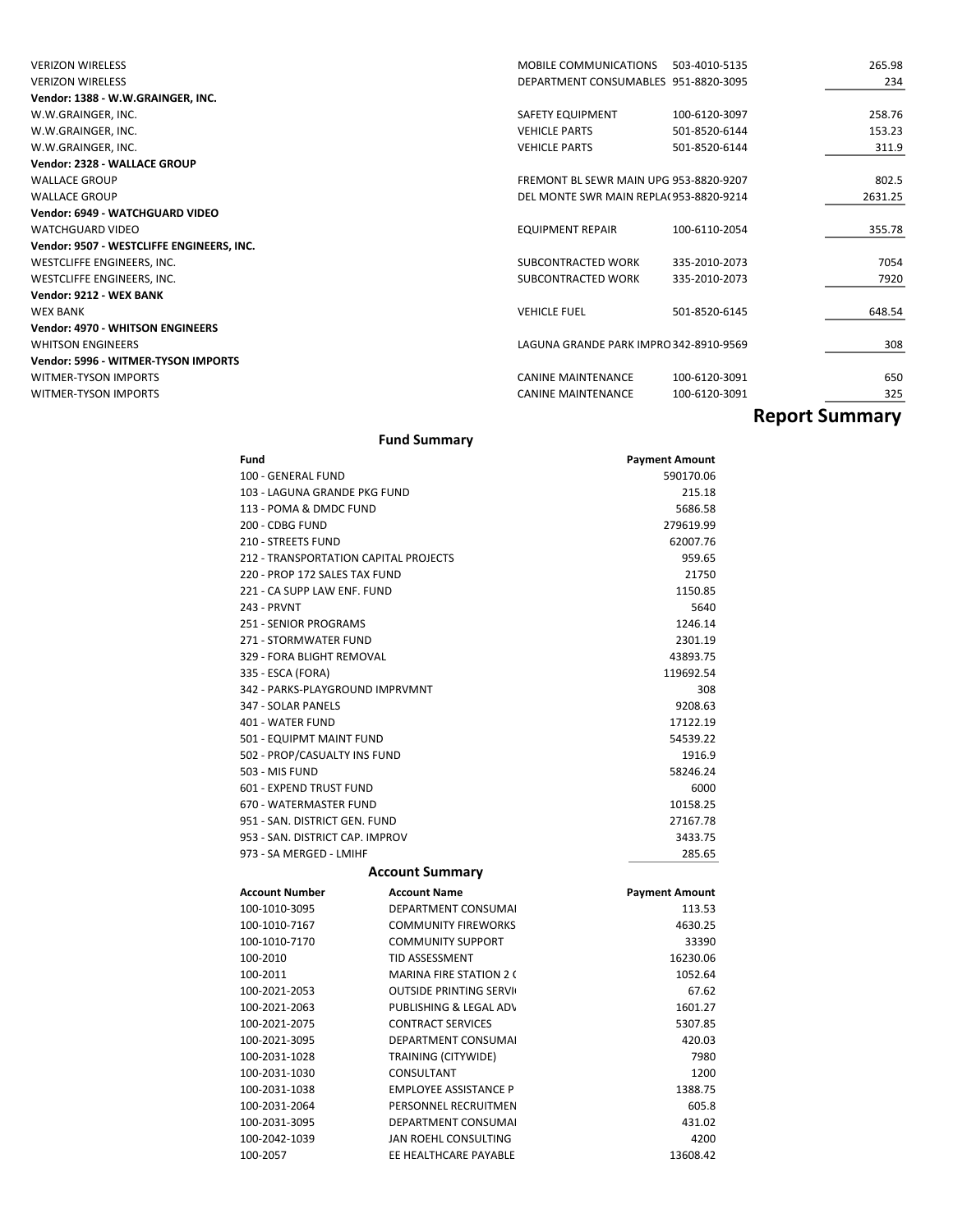| 100-2064              | LIUNA PENSION PAYABLE            | 2646.68               |
|-----------------------|----------------------------------|-----------------------|
| 100-3010-1023         | LEGAL SERVICES - SPECIAL         | 28569.35              |
|                       |                                  |                       |
| 100-3695              | SPECIAL EVENT APPLICATI          | 207.5                 |
| 100-5110-1030         | CONSULTANT                       | 608.7                 |
| 100-5110-2044         |                                  | 569.06                |
|                       | <b>COPIER SERVICES</b>           |                       |
| 100-5110-2053         | <b>OUTSIDE PRINTING SERVI</b>    | 994.7                 |
| 100-5110-3092         | <b>STATIONARY SUPPLIES</b>       | 96.11                 |
|                       |                                  |                       |
| 100-5110-3095         | <b>DEPARTMENT CONSUMAL</b>       | 218.55                |
| 100-5110-4124         | <b>MAIL SERVICES</b>             | 1000                  |
| 100-6110-1024         | <b>COMMUNITY RELATIONS</b>       | 834.91                |
|                       |                                  |                       |
| 100-6110-1026         | <b>MEDICAL EXAMS</b>             | 1600                  |
| 100-6110-1027         | <b>BACKGROUND INVESTIGA</b>      | 64                    |
| 100-6110-1029         | <b>TRAINING &amp; EDUCATION</b>  | 575                   |
|                       |                                  |                       |
|                       | <b>Account Summary</b>           |                       |
| <b>Account Number</b> | <b>Account Name</b>              |                       |
|                       |                                  | <b>Payment Amount</b> |
| 100-6110-2041         | <b>COUNTY COMMUNICATIC</b>       | 132799                |
| 100-6110-2042         | AUTOMATED CRIMINAL JI            | 24790.27              |
|                       |                                  |                       |
| 100-6110-2044         | <b>COPIER SERVICES</b>           | 1635.66               |
| 100-6110-2054         | <b>EQUIPMENT REPAIR</b>          | 2335.78               |
| 100-6110-2057         | PEST CONTROL                     | 900                   |
|                       |                                  |                       |
| 100-6110-2064         | PERSONNEL RECRUITMEN             | 1445.87               |
| 100-6110-2066         | <b>COMPUTER MAINTENANO</b>       | 39129.75              |
| 100-6110-2078         | <b>OTHER EXPENSE</b>             | 3530.97               |
|                       |                                  |                       |
| 100-6110-3092         | <b>STATIONARY SUPPLIES</b>       | 107.38                |
| 100-6110-3095         | DEPARTMENT CONSUMAL              | 602.13                |
| 100-6110-3102         | <b>COMPUTER SUPPLIES/SOI</b>     | 1834.49               |
|                       |                                  |                       |
| 100-6110-4122         | <b>DUES &amp; MEMBERSHIP</b>     | 43.83                 |
| 100-6110-4124         | <b>MAIL SERVICES</b>             | 38.91                 |
| 100-6110-4201         | SRU ANNUAL CONTRIBUT             | 5000                  |
|                       |                                  |                       |
| 100-6110-5132         | <b>TELEPHONE</b>                 | 1609.24               |
| 100-6110-8187         | DEPARTMENT EQUIPMEN              | 767.36                |
| 100-6120-1029         | <b>TRAINING &amp; EDUCATIONS</b> | 2750                  |
|                       |                                  |                       |
| 100-6120-3091         | <b>CANINE MAINTENANCE</b>        | 1073.33               |
| 100-6120-3096         | CSA74 APPROVED MEDIC             | 245.85                |
| 100-6120-3097         | SAFETY EQUIPMENT                 | 258.76                |
|                       |                                  |                       |
| 100-6120-5135         | MOBILE COMMUNICATIO              | 795.59                |
| 100-6120-8187         | DEPARTMENT EQUIPMEN              | 584.38                |
| 100-6130-2070         | <b>ALARM SERVICE</b>             | 132.42                |
|                       |                                  |                       |
| 100-6130-4125         | <b>INVESTIGATION EXPENSE</b>     | 150                   |
| 100-6160-2073         | <b>SUBCONTRACTED WORK</b>        | 5053                  |
| 100-6610-2041         | <b>COUNTY COMMUNICATIC</b>       | 24257                 |
|                       |                                  |                       |
| 100-6610-2043         | <b>TEMPORARY CONTRACT S</b>      | 162                   |
| 100-6610-3095         | DEPARTMENT CONSUMAL              | 715.63                |
| 100-6640-2049         | UNIFORM SERVICE/LAUNI            | 174.77                |
|                       |                                  |                       |
| 100-6640-2055         | FIRE EQUIPMENT REPAIR            | 36.76                 |
| 100-6640-3093         | JANITORIAL SUPPLIES              | 309.53                |
| 100-6640-3095         | <b>DEPARTMENT CONSUMAL</b>       | 62.33                 |
|                       |                                  |                       |
| 100-6640-3096         | <b>CSA 74 PURCHASES</b>          | 3534.12               |
| 100-6640-5135         | MOBILE COMMUNICATIO              | 1021.22               |
| 100-6640-8187         | <b>DEPARTMENT EQUIPMEN</b>       | 1464.16               |
|                       |                                  |                       |
| 100-6650-3095         | DEPARTMENT CONSUMAL              | 25.14                 |
| 100-6670-3095         | DEPARTMENT CONSUMAL              | 38.01                 |
| 100-7110-8187         | DEPARTMENT EQUIPMEN              | 375.12                |
|                       |                                  |                       |
| 100-7410-2044         | <b>COPIER SERVICES</b>           | 197.31                |
| 100-7410-4201         | UTILITY ASSISTANCE PRGM          | 1435.05               |
| 100-7410-4202         | RENTAL ASSISTANCE PRGI           | 20650                 |
|                       |                                  |                       |
| 100-7410-4207         | SATELLITE OFFICE                 | 2730                  |
| 100-8110-2073         | SUBCONTRACTED WORK               | 565.51                |
| 100-8110-3095         | DEPT CONSUMABLES - CV            | 51695.56              |
|                       |                                  |                       |
| 100-8310-2044         | <b>COPIER SERVICES</b>           | 107.36                |
| 100-8310-2049         | UNIFORM SERVICE / LAUN           | 231.36                |
| 100-8310-2057         | PEST CONTROL                     | 632                   |
|                       |                                  |                       |
| 100-8310-2070         | <b>ALARM SERVICE</b>             | 458.31                |
| 100-8310-2073         | SUBCONTRACTED WORK               | 9143.74               |
| 100-8310-3095         | DEPARTMENT CONSUMAL              | 4571                  |
|                       |                                  | 167.15                |
| 100-8310-3097         | SAFETY EQUIPMENT                 |                       |
| 100-8310-3099         | CHEMICALS                        | 75.57                 |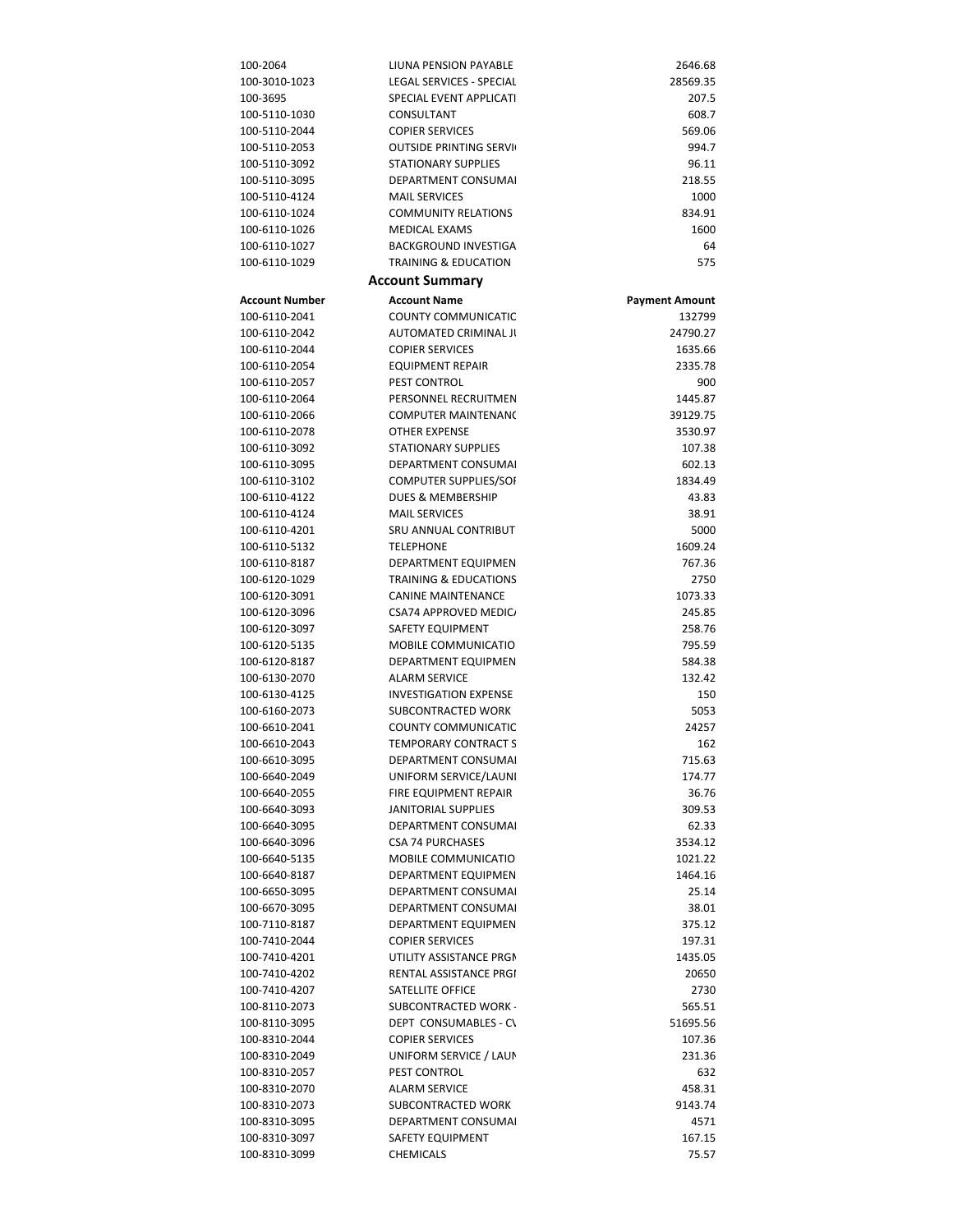| 100-8310-5131         | <b>GAS &amp; ELECTRIC</b>           | 25783.88              |
|-----------------------|-------------------------------------|-----------------------|
| 100-8310-5133         | <b>WATER</b>                        | 6240.38               |
| 100-8410-2049         |                                     |                       |
|                       | UNIFORM SERVICE/LAUNI               | 74.04                 |
| 100-8410-4122         | DUES & MEMBERSHIP                   | 595.69                |
| 100-8420-2041         | <b>COUNTY COMMUNICATIC</b>          | 2151                  |
| 100-8420-2049         | UNIFORM SERVICE/LAUNI               | 341.36                |
|                       | <b>Account Summary</b>              |                       |
| <b>Account Number</b> | <b>Account Name</b>                 | <b>Payment Amount</b> |
| 100-8420-2073         | SUBCONTRACTED WORK                  | 2816.51               |
| 100-8420-2087         | <b>EQUIPMENT RENTAL</b>             | 293.16                |
| 100-8420-3095         | DEPARTMENT CONSUMAL                 | 802.25                |
| 100-8420-3107         | <b>TOOLS</b>                        | 586.54                |
| 100-8420-5131         | <b>GAS &amp; ELECTRIC</b>           | 1003.11               |
| 100-8420-9616         | <b>LOAN PAYMENT</b>                 | 70.6                  |
| 100-8430-2087         | <b>EQUIPMENT RENTAL</b>             | 144.99                |
| 100-8430-3095         | DEPARTMENT CONSUMAL                 | 52.39                 |
| 100-8440-2049         | UNIFORM SERVICE / LAUN              | 138.76                |
| 100-8440-5133         | <b>WATER</b>                        | 17631.93              |
| 100-8450-2049         | UNIFORM SERVICE / LAUN              | 74.04                 |
| 100-8450-2073         | SUBCONTRACTED WORK                  | 10800                 |
| 100-8910-2044         | <b>COPIER SERVICES</b>              | 772.61                |
| 100-8910-3095         | DEPARTMENT CONSUMAL                 | 156                   |
| 100-8910-3104         | <b>COMPUTER SOFTWARE</b>            | 394.05                |
| 100-9100-2073         | SUBCONTRACTED WORK                  | 635                   |
| 100-9100-3092         | <b>STATIONARY SUPPLIES</b>          | 336.47                |
| 100-9100-3102         | <b>COMPUTER SUPPLIES</b>            | 171                   |
| 100-9100-3104         | <b>COMPUTER SOFTWARE</b>            | 79.99                 |
| 100-9105-2049         | UNIFORM SERVICE/LAUNI               | 242.56                |
| 100-9105-3093         | JANITORIAL SUPPLIES                 | 2313.33               |
| 100-9200-2043         | <b>TEMPORARY CONTRACT S</b>         | 131.25                |
| 100-9200-2070         | <b>ALARM SERVICE</b>                | 737.83                |
| 100-9200-3092         | <b>STATIONARY SUPPLIES</b>          | 79.59                 |
| 100-9200-3095         | DEPARTMENT CONSUMAL                 | 1162.98               |
| 100-9200-7175         | <b>SUMMER PARK CONCERT</b>          | 8650                  |
| 100-9250-4207         | SATELLITE OFFICE                    | 1530                  |
| 100-9310-1027         | <b>BACKGROUND INVESTIGA</b>         | 3029.5                |
| 100-9310-2049         | UNIFORM SERVICE/LAUNI               | 418.57                |
| 100-9310-2073         | SUBCONTRACTED WORK                  | 348.25                |
| 100-9310-3095         | <b>DEPARTMENT CONSUMAL</b>          | 1934.32               |
| 100-9320-2049         | UNIFORM SERVICE/LAUNI               | 1559.68               |
| 100-9320-3095         | DEPARTMENT CONSUMAL                 | 119.76                |
| 100-9330-2049         | UNIFORM SERVICE/LAUNI               | 1226                  |
| 100-9330-3095         | DEPARTMENT CONSUMAL                 | 961.3                 |
| 100-9340-7136         | <b>SUPPORT SEASIDE RAIDEF</b>       | 7500                  |
| 100-9350-3095         | <b>DEPARTMENT CONSUMAL</b>          | 1899                  |
| 100-9400-1029         | <b>TRAINING &amp; EDUCATION</b>     | 80                    |
| 100-9400-2049         | UNIFORM/LAUNDRY SERV                | 462                   |
| 100-9400-2054         | <b>EQUIPMENT REPAIR</b>             | 372.37                |
| 100-9400-3095         | <b>DEPARTMENT CONSUMAL</b>          | 518.95                |
| 100-9400-7141         | <b>SWIM LESSONS</b>                 | 85.59                 |
| 103-2057              | EE HEALTHCARE PAYABLE               | 37.23                 |
| 103-2064              | LIUNA PENSION PAYABLE               | 177.95                |
| 113-2057              | EE HEALTHCARE PAYABLE               | 203.26                |
| 113-2064              | LIUNA PENSION PAYABLE               | 78.22                 |
| 113-8730-2049         | UNIFORM SERVICE / LAUN              | 418.36                |
| 113-8730-2073         | SUBCONTRACTED WORK                  | 1934.63               |
| 113-8730-3095         | DEPARTMENT CONSUMAL                 | 3052.11               |
| 200-5410-7180         | <b>CV3 ALL PROGRAMS</b>             | 111293.63             |
| 200-5410-7192         | <b>LEGAL SERVICES FOR SENI</b>      | 2621.51               |
| 200-5410-7194         | <b>VILLAGE PROJECT</b>              | 2533.8                |
| 200-5410-7400         | <b>GREATER VICTORY TEMPL</b>        | 6561.65               |
| 200-5410-7402         | <b>ECHO</b>                         | 2458.44               |
| 200-5410-7403         | MEALS ON WHEELS OF TH               | 1634.18               |
| 200-5410-9819         | <b>BOYS &amp; GIRLS CLUB FAC II</b> | 60866                 |
| 200-5410-9820         | <b>COMMUNITY HUMAN SVI</b>          | 31446.35              |
| 200-5410-9824         | MPUSD-GARDEN CLASSR(                | 17418.43              |

**Account Summary**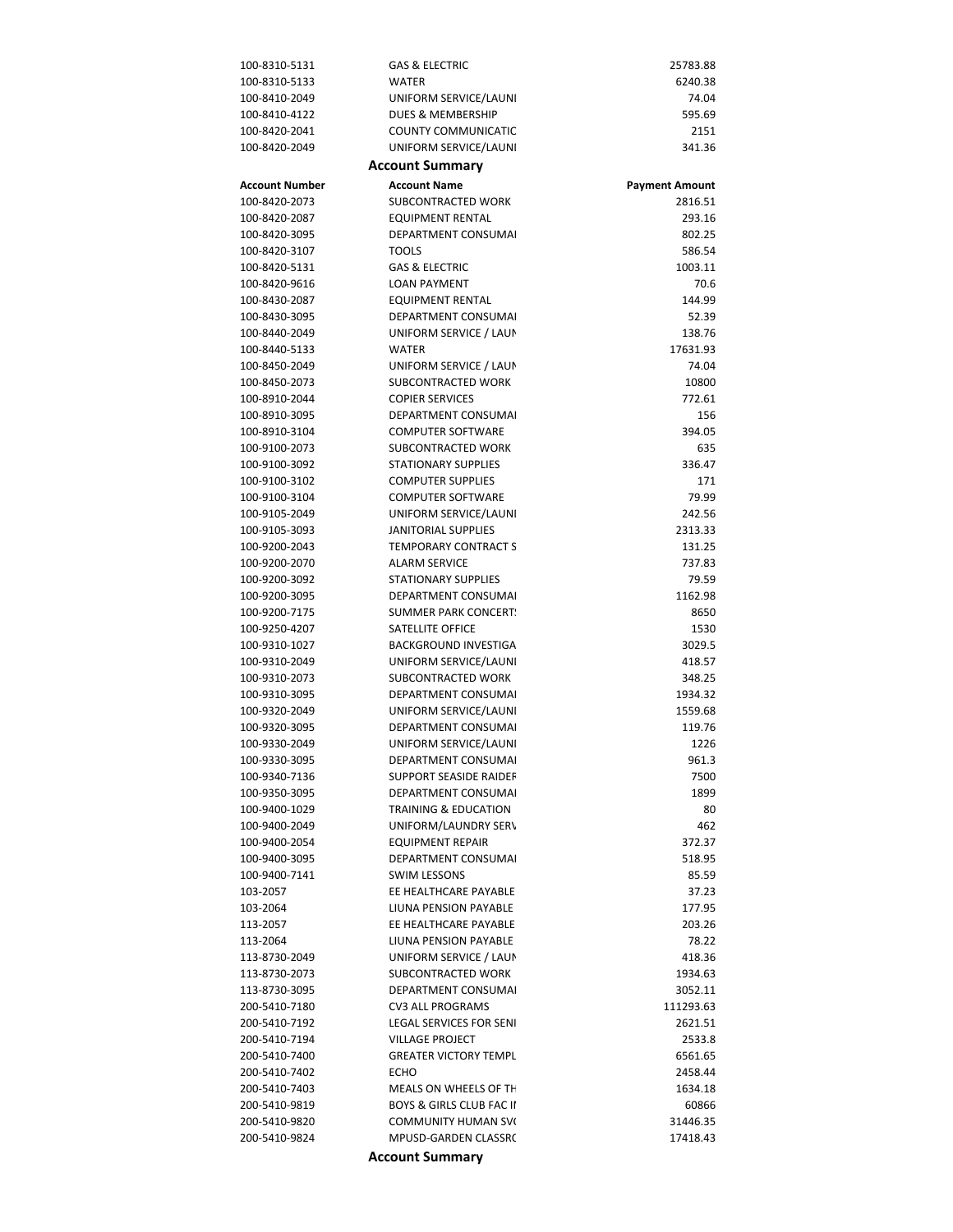| Account Number | <b>Account Name</b>               | <b>Payment Amount</b> |
|----------------|-----------------------------------|-----------------------|
| 200-5410-9825  | MPUSD-PORTABLE CLASS              | 42786                 |
| 210-2057       | EE HEALTHCARE PAYABLE             | 344.42                |
| 210-2064       | LIUNA PENSION PAYABLE             | 812.43                |
| 210-8110-2049  | UNIFORM SERVICE/LAUNI             | 185.04                |
| 210-8110-2068  | REFUSE DISPOSAL                   | 146.75                |
| 210-8110-3095  | DEPARTMENT CONSUMAL               | 319.19                |
| 210-8110-5131  | <b>GAS &amp; ELECTRIC</b>         | 538                   |
| 210-8110-8187  | DEPARTMENT EQUIPMEN               | 22395.16              |
| 210-8210-2059  | <b>STREET LIGHTINGS</b>           | 18753.32              |
| 210-8210-2077  | TRAFFIC SIGNAL MAINTEN            | 6312.5                |
| 210-8420-2049  | UNIFORM SERVICE/LAUNI             | 46.32                 |
|                | SUBCONTRACTED WORK                |                       |
| 210-8420-2093  | <b>GAS &amp; ELECTRIC</b>         | 1225                  |
| 210-8420-5131  |                                   | 227.3                 |
| 210-8420-5133  | <b>WATER</b>                      | 10702.33              |
| 212-8920-9600  | <b>CONSTRUCTION IN PROGI</b>      | 959.65                |
| 220-6110-2041  | COUNTY COMMUNICATIC               | 19599                 |
| 220-6610-2041  | <b>COUNTY COMMUNICATIC</b>        | 2151                  |
| 221-6120-8184  | POLICE EQUIPMENT                  | 1150.85               |
| 243-6110-3095  | DEPARTMENT CONSUMAL               | 1200                  |
| 243-6110-8184  | PRVNT EQUIPMENT                   | 4440                  |
| 251-9500-7125  | <b>SENIOR ACTIVITIES</b>          | 1246.14               |
| 271-2057       | EE HEALTHCARE PAYABLE             | 434.26                |
| 271-2064       | LIUNA PENSION PAYABLE             | 672.92                |
| 271-8110-2049  | UNIFORM SERVICE/LAUNI             | 185.04                |
| 271-8110-3095  | <b>CONSUMABLES</b>                | 1008.97               |
| 329-8110-1030  | CONSULTANT                        | 5440                  |
| 329-8110-2073  | SUBCONTRACTED WORK                | 38453.75              |
| 335-2010-2073  | SUBCONTRACTED WORK                | 119498.07             |
| 335-2010-3095  | DEPARTMENT CONSUMAL               | 194.47                |
| 342-8910-9569  | LAGUNA GRANDE PARK IN             | 308                   |
| 347-8910-9539  | <b>SOLAR PANELS</b>               | 9208.63               |
| 401-2002       | A/P MPWMD SURCHARGI               | 6771.02               |
| 401-2057       | EE HEALTHCARE PAYABLE             | 389.64                |
| 401-2064       | LIUNA PENSION PAYABLE             | 976.55                |
|                |                                   |                       |
| 401-8610-2053  | <b>OUTSIDE PRINTING SERVI</b>     | 214.21                |
| 401-8610-2074  | <b>BANK FEES &amp; MISC CHARC</b> | 83.75                 |
| 401-8610-4122  | DUES & MEMBERSHIP                 | 294                   |
| 401-8610-4124  | POSTAGE                           | 324.72                |
| 401-8620-2049  | UNIFORM SERVICE/LAUNI             | 185.04                |
| 401-8620-2072  | <b>WATER SAMPLING</b>             | 104                   |
| 401-8620-2073  | SUBCONTRACTED WORK                | 962.89                |
| 401-8620-3095  | DEPARTMENT CONSUMA                | 1142.33               |
| 401-8620-5131  | <b>GAS &amp; ELECTRIC</b>         | 5674.04               |
| 501-2057       | EE HEALTHCARE PAYABLE             | 208.79                |
| 501-2064       | LIUNA PENSION PAYABLE             | 593.64                |
| 501-8510-2078  | <b>OTHER EXPENSE</b>              | 53.4                  |
| 501-8510-3092  | <b>STATIONARY SUPPLIES</b>        | 32.76                 |
| 501-8510-4122  | DUES & MEMBERSHIP                 | 175                   |
| 501-8510-4123  | <b>BOOKS &amp; PERIODICALS</b>    | 19                    |
| 501-8510-5131  | <b>GAS &amp; ELECTRIC</b>         | 200.65                |
| 501-8520-2049  | UNIFORM SERVICE/LAUNI             | 185.24                |
| 501-8520-3095  | DEPARTMENT CONSUMAL               | 98.54                 |
| 501-8520-3107  | <b>TOOLS</b>                      | 401.97                |
| 501-8520-6144  | <b>VEHICLE PARTS</b>              | 5626.54               |
| 501-8520-6145  | <b>VEHICLE FUEL</b>               | 27669.55              |
| 501-8520-6147  | TIRES                             | 846.87                |
|                |                                   |                       |
| 501-8520-6148  | <b>OUTSIDE REPAIRS</b>            | 9807.97               |
| 501-8520-6149  | <b>BODY REPAIR &amp; PAINTING</b> | 8619.3                |
|                | <b>Account Summary</b>            |                       |
| Account Number | <b>Account Name</b>               | <b>Payment Amount</b> |
| 502-3711       | <b>WORKERS' COMP RECOVE</b>       | 1916.9                |
| 503-2057       | EE HEALTHCARE PAYABLE             | 41.66                 |
| 503-4010-3102  | COMPUTER SUPPLIES/SOI             | 54982.31              |
| 503-4010-5132  | <b>TELEPHONE</b>                  | 131                   |
| 503-4010-5135  | MOBILE COMMUNICATIO               | 1630.67               |
| 503-4010-5138  | DATA COMMUNICATION                | 720.94                |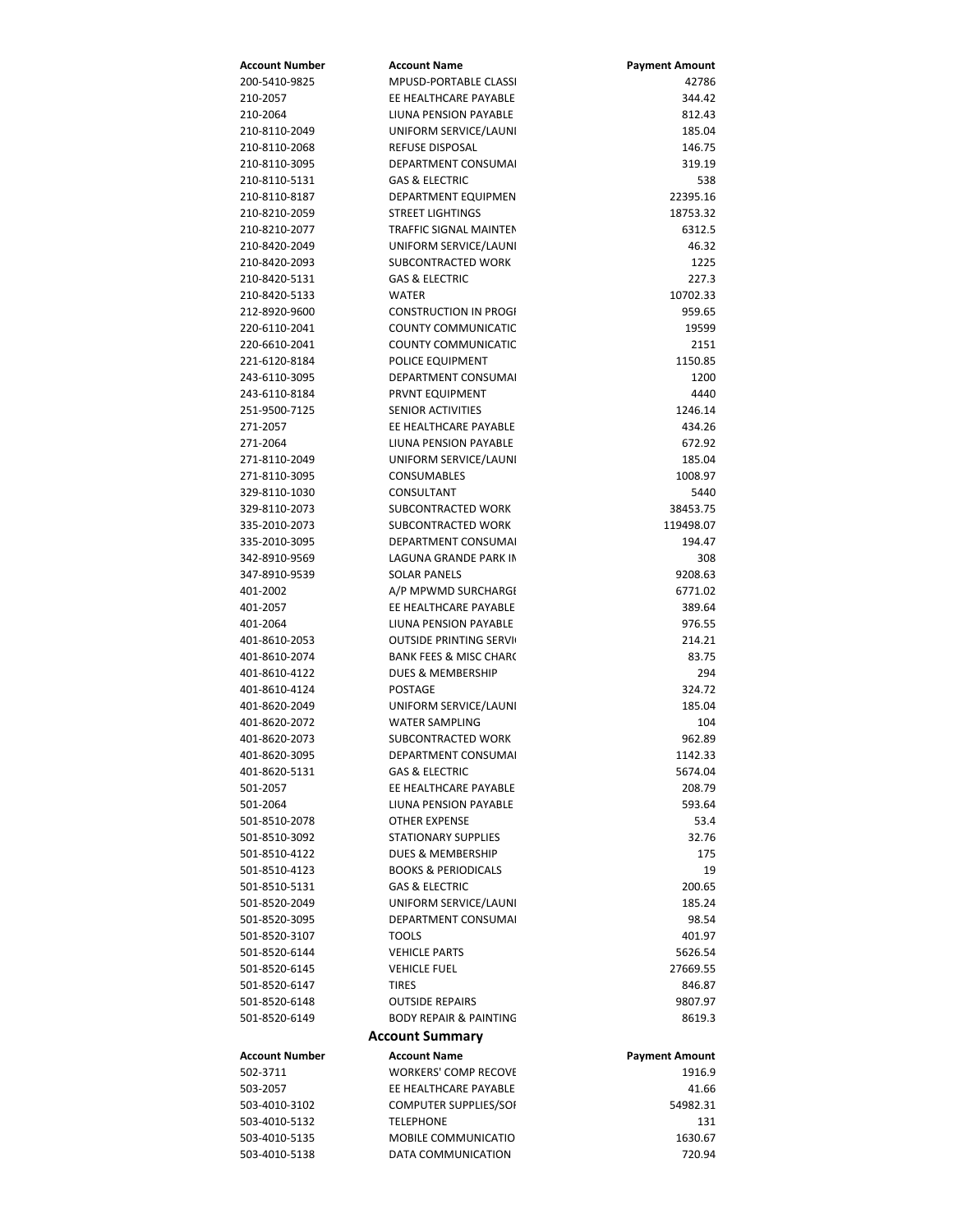| 503-4010-8187 | DEPARTMENT EQUIPMEN            | 739.66   |
|---------------|--------------------------------|----------|
| 601-2106      | <b>MAYOR'S YOUTH PROGRA</b>    | 6000     |
| 670-2120-1022 | <b>LEGAL SERVICES</b>          | 240      |
| 670-2120-1030 | CONSULTANT                     | 3050     |
| 670-2130-1030 | <b>CONSULTING COSTS</b>        | 6868.25  |
| 951-2057      | EE HEALTHCARE PAYABLE          | 428.59   |
| 951-2064      | LIUNA PENSION PAYABLE          | 809.61   |
| 951-8810-4122 | DUES AND MEMBERSHIPS           | 288      |
| 951-8810-5132 | <b>TELEPHONE</b>               | 154.56   |
| 951-8820-2049 | UNIFORM SERVICE / LAUN         | 185.2    |
| 951-8820-2073 | SUBCONTRACTED WORK             | 22755.08 |
| 951-8820-3095 | <b>DEPARTMENT CONSUMAL</b>     | 1603.02  |
| 951-8820-4121 | <b>MEETINGS AND TRAVEL</b>     | 300      |
| 951-8820-5131 | <b>GAS AND ELECTRIC</b>        | 643.72   |
| 953-8820-9207 | <b>FREMONT BL SEWR MAIN</b>    | 802.5    |
| 953-8820-9214 | DEL MONTE SWR MAIN R           | 2631.25  |
| 973-9710-9526 | AFFORDABLE HOUSING             | 285.65   |
|               | <b>Project Account Summary</b> |          |

| <b>Project Account Key</b> | <b>Payment Amount</b> |
|----------------------------|-----------------------|
| **None**                   | 1206021.57            |
| 2005411                    | 33860                 |
| 2005412                    | 5375.63               |
| 2005413                    | 36029                 |
| 2005414                    | 36029                 |
| 5005004 AA                 | 170                   |
| 5005010 AA                 | 2240.01               |
| 5005011 AA                 | 10.88                 |
| 5005012 AA                 | 157.9                 |
| 5005014 AA                 | 282.05                |
| 5005015 AA                 | 277.85                |
| 5005016 AA                 | 545                   |
| 5005054 AA                 | 34.26                 |
| 5005060 AA                 | 1687.15               |
|                            |                       |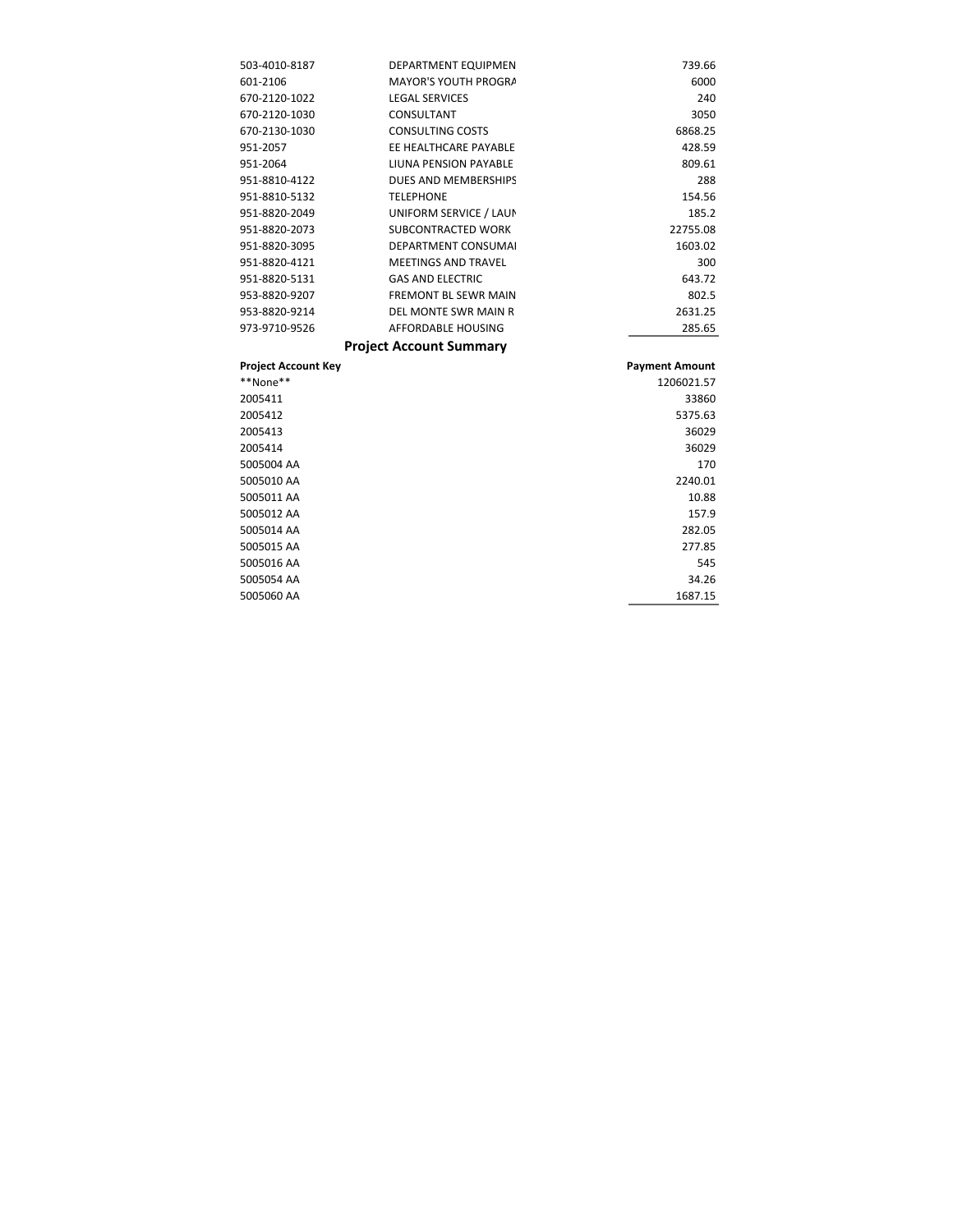

# **Distribution Report**

Seaside, CA Payroll Set: 01 Expense Range - Payment Range 07/17/2021-07/30/2021

| Fund: 100 - GENERAL FUND       |                                           |                      |
|--------------------------------|-------------------------------------------|----------------------|
| 100-1010-0001                  | SALARIES                                  | 484.13               |
| 100-2010-0001                  | SALARIES                                  | 18,730.08            |
| 100-2010-0012                  | VACATION/COMP TIME PAYOFF                 | 16,360.64            |
| 100-2021-0001                  | SALARIES                                  | 806.88               |
| 100-2031-0001                  | SALARIES                                  | 12,416.98            |
| 100-2042-0020                  | PART-TIME HOURLY WAGES                    | 4,505.14             |
| 100-3010-0001                  | SALARIES                                  | 8,669.39             |
| 100-5110-0001                  | SALARIES                                  | 19,927.46            |
| 100-5110-0041                  | MEDICAL INSURANCE                         | 46.15                |
| 100-6110-0001                  | SALARIES                                  | 37,482.14            |
| 100-6110-0002                  | <b>OVERTIME</b>                           | 506.47               |
| 100-6110-0004                  | UNIFORM ALLOWANCE                         | 361.38               |
| 100-6120-0001                  | SALARIES                                  | 117,325.81           |
| 100-6120-0002                  | <b>OVERTIME</b>                           | 20,653.19            |
| 100-6120-0004                  | UNIFORM ALLOWANCE                         | 639.60               |
| 100-6120-1029                  | <b>TRAINING &amp; EDUCATIONS</b>          | 502.00               |
| 100-6120-1033                  | <b>FITNESS PROGRAM</b>                    | 104.97               |
| 100-6130-0001                  | SALARIES                                  | 35,124.78            |
| 100-6130-0002                  | <b>OVERTIME</b>                           | 4,636.92             |
| 100-6130-0004                  | UNIFORM ALLOWANCE                         | 224.28               |
| 100-6150-0001                  | SALARIES                                  | 3,823.86             |
| 100-6150-0004                  | <b>UNIFORM ALLOWANCE</b>                  | 36.00                |
| 100-6610-0001                  | SALARIES                                  | 11,281.21            |
| 100-6610-0004                  | UNIFORM ALLOWANCE                         | 37.38                |
| 100-6640-0001                  | SALARIES                                  | 114,610.27           |
| 100-6640-0002                  | <b>OVERTIME</b>                           | 39,985.52            |
| 100-6640-0004                  | UNIFORM ALLOWANCE                         | 103.86               |
| 100-6690-0001                  | SALARIES - OES                            | 6,388.26             |
| 100-6690-0002                  | <b>OVERTIME - OES</b>                     | 29,564.64            |
| 100-7110-0001                  | SALARIES                                  | 2,598.98             |
| 100-7210-0001                  | SALARIES                                  | 12,087.76            |
| 100-7210-1029                  | <b>TRAINING &amp; EDUCATION</b>           | 95.00                |
| 100-7220-0001                  | SALARIES                                  | 3,499.35             |
| 100-7310-0001                  | SALARIES                                  | 7,705.53             |
| 100-7410-0001                  | SALARIES                                  | 14,757.23            |
| 100-8310-0001                  | SALARIES                                  | 3,936.71             |
| 100-8310-0002                  | <b>OVERTIME</b>                           | 2,633.82             |
| 100-8310-0097                  | UNALLOCATED PAGER                         | 1,869.24             |
| 100-8410-0001                  | SALARIES                                  | 1,274.53             |
| 100-8420-0001                  | SALARIES                                  | 13,151.95            |
| 100-8420-0002                  | OVERTIME                                  | 311.86               |
| 100-8430-0001                  | SALARIES                                  | 392.53               |
| 100-8440-0001                  | SALARIES                                  | 3,192.50             |
| 100-8450-0001                  | SALARIES                                  | 1,789.86             |
| 100-8910-0001                  | SALARIES                                  | 16,331.46            |
| 100-9100-0001                  | SALARIES                                  | 6,365.50             |
| 100-9100-0020                  | PART-TIME HOURLY WAGES                    | 2,403.31             |
| 100-9105-0001                  | SALARIES                                  | 2,398.97             |
| 100-9105-0002                  | <b>OVERTIME</b>                           | 314.87               |
| 100-9105-0020                  | PART-TIME HOURLY WAGES                    | 5,983.78             |
|                                |                                           |                      |
| 100-9200-0020<br>100-9250-0001 | PART-TIME HOURLY WAGES<br><b>SALARIES</b> | 5,571.94<br>3,039.68 |
| 100-9250-0020                  | PART-TIME HOURLY WAGES                    |                      |
|                                |                                           | 3,417.84             |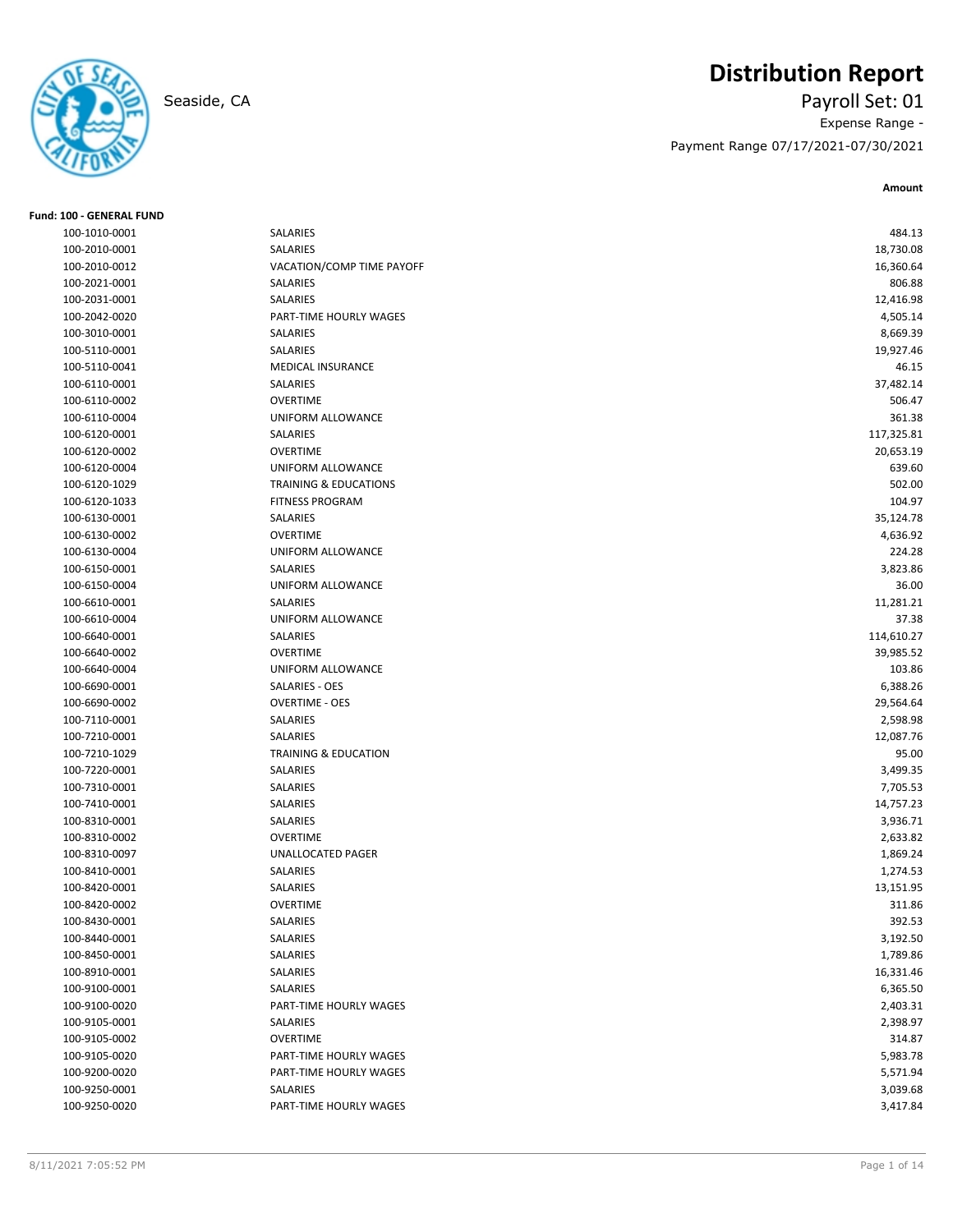#### **Distribution Report Expense Range: - Payment Range: 07/17/2021-07/30/2021**

| 2,881.68   |                                          | <b>SALARIES</b>               | 100-9310-0001 |
|------------|------------------------------------------|-------------------------------|---------------|
| 21,055.22  |                                          | PART-TIME HOURLY WAGES        | 100-9310-0020 |
| 218.01     |                                          | <b>OVERTIME</b>               | 100-9320-0002 |
| 1,788.80   |                                          | <b>PART-TIME HOURLY WAGES</b> | 100-9320-0020 |
| 241.56     |                                          | OVERTIME                      | 100-9330-0002 |
| 8,783.07   |                                          | <b>PART-TIME HOURLY WAGES</b> | 100-9330-0020 |
| 126.00     |                                          | <b>OVERTIME</b>               | 100-9340-0002 |
| 9,730.78   |                                          | <b>PART-TIME HOURLY WAGES</b> | 100-9340-0020 |
| 45.00      |                                          | <b>OVERTIME</b>               | 100-9350-0002 |
| 5,024.63   |                                          | <b>PART-TIME HOURLY WAGES</b> | 100-9350-0020 |
| 11,879.27  |                                          | <b>PART-TIME HOURLY WAGES</b> | 100-9400-0020 |
| 1,902.78   |                                          | PART-TIME HOURLY WAGES        | 100-9500-0020 |
| 684,140.39 | Fund 100 - GENERAL FUND Total: 15,406.29 |                               |               |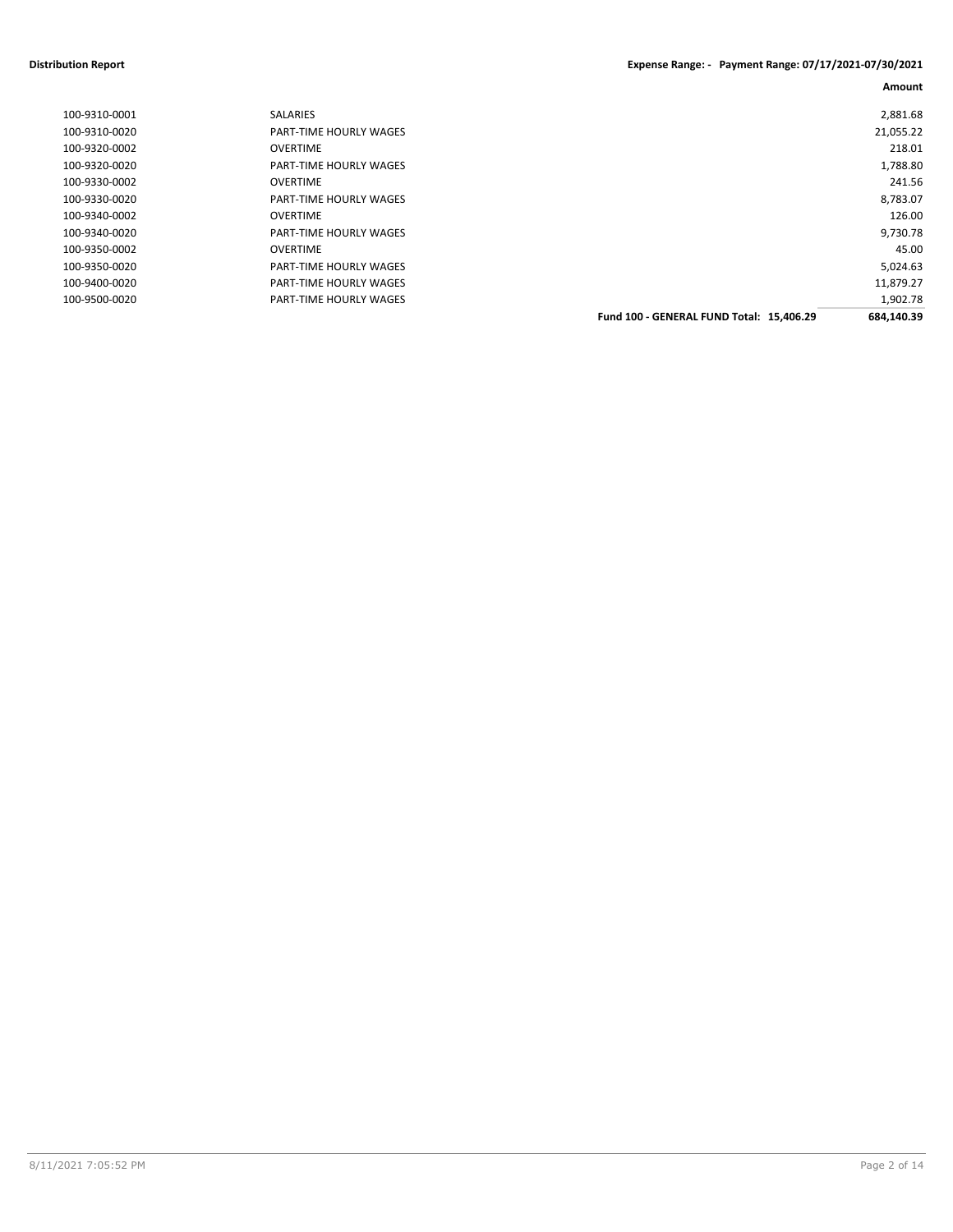| L13 - POMA & DMDC FUND |                          |           |
|------------------------|--------------------------|-----------|
| 113-8730-0001          | <b>SALARIES</b>          | 13,044.16 |
| 113-8730-0041          | <b>MEDICAL INSURANCE</b> | 46.15     |
| 113-8730-4121          | MEETINGS & TRAVEL        | 137.00    |

| Fund 113 - POMA & DMDC FUND Total: | 320.00 | 13,227.31 |
|------------------------------------|--------|-----------|
|                                    |        | 137.00    |
|                                    |        | 46.15     |
|                                    |        | 13.044.16 |
|                                    |        |           |

#### **Fund: 113 - POMA & DMDC FUND**

| 113-8730-0001 |  |
|---------------|--|
| 113-8730-0041 |  |
| 113-8730-4121 |  |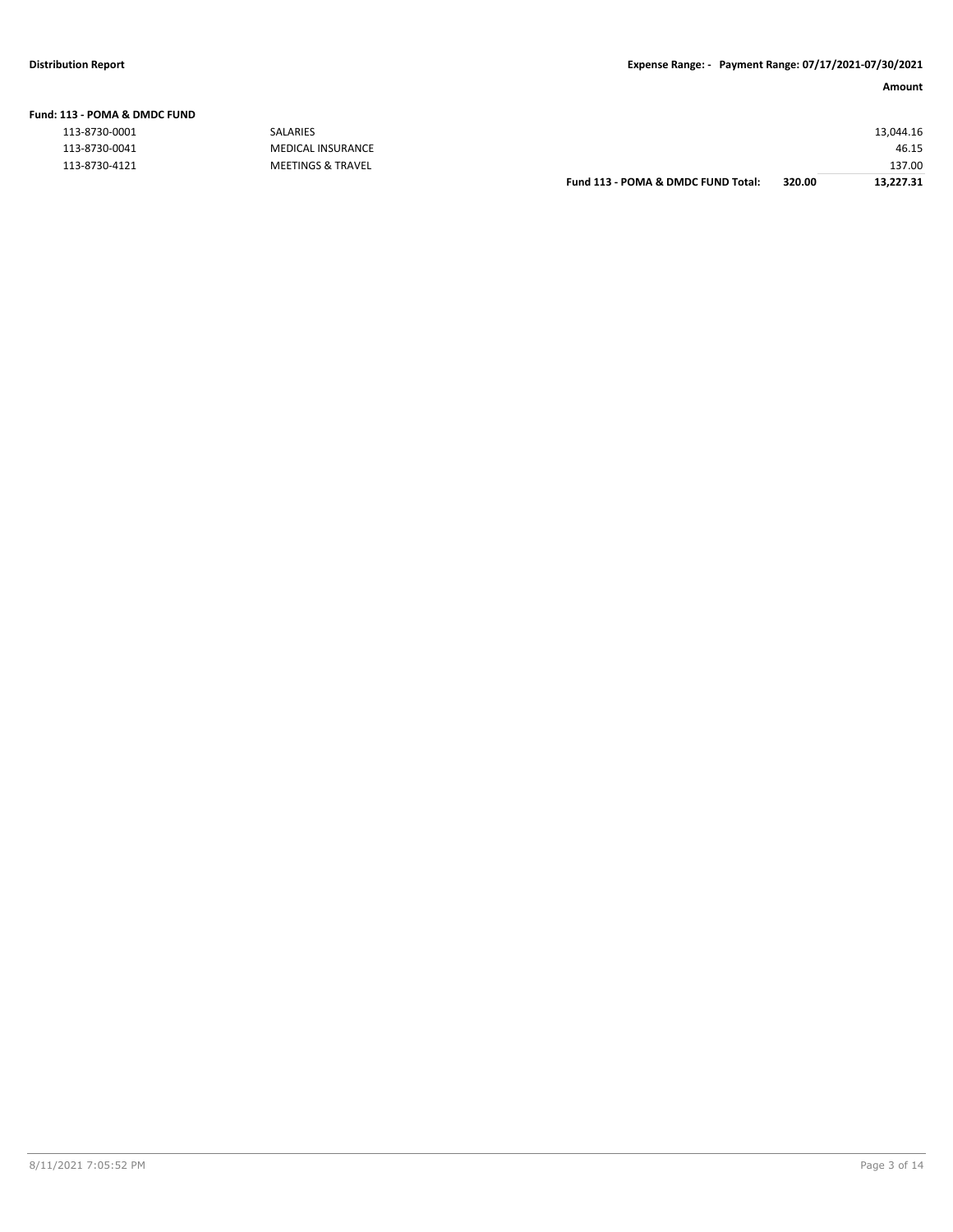**Fund: 200 - CDBG FUND** 200-5410-0001 SALARIES 1,532.99

**Fund 200 - CDBG FUND Total: 32.00 1,532.99**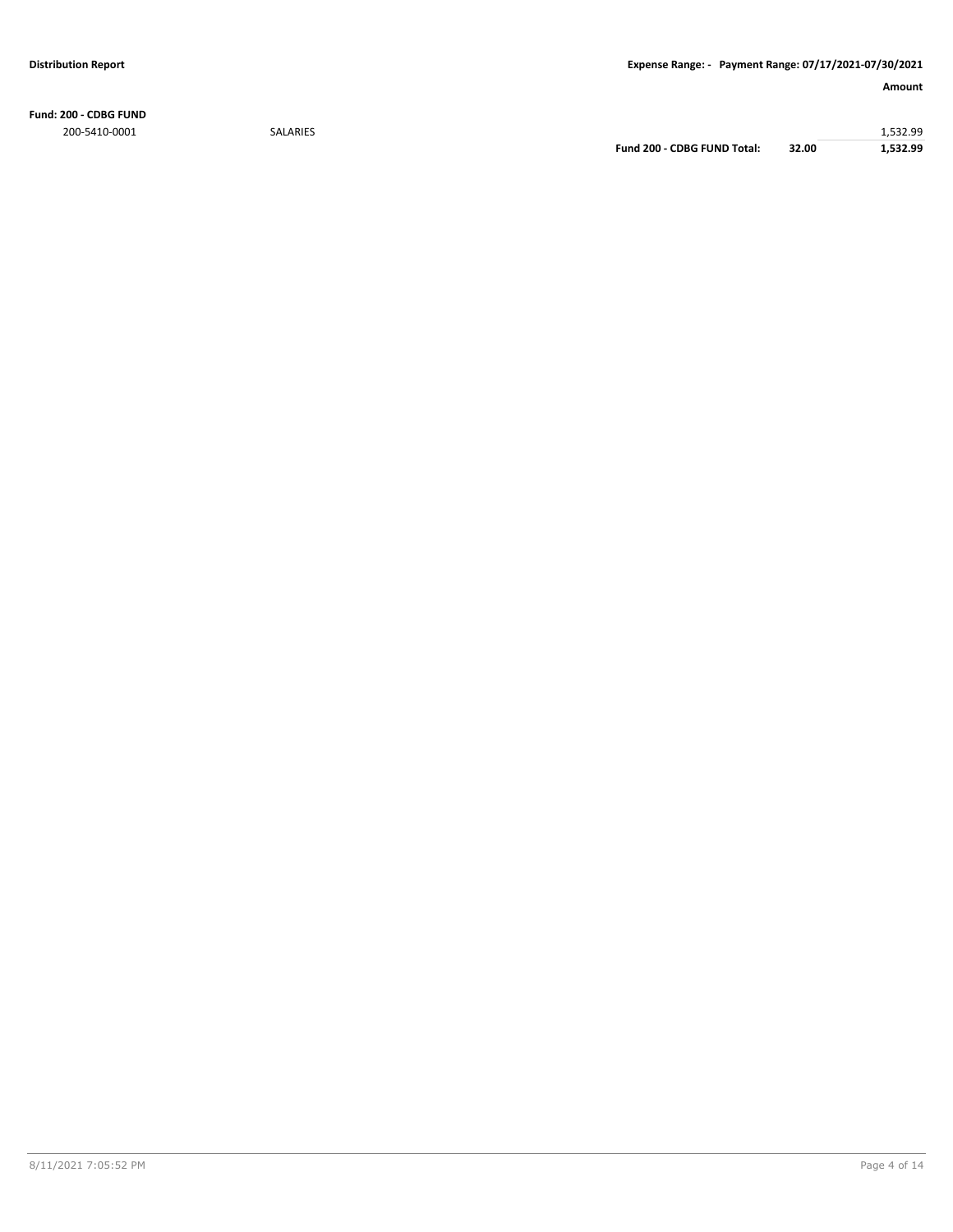#### **Fund: 210 - STREETS FUND**

| 8,977.67  |        |                                       | <b>SALARIES</b> | 210-8110-0001 |
|-----------|--------|---------------------------------------|-----------------|---------------|
| 340.71    |        |                                       | <b>OVERTIME</b> | 210-8110-0002 |
| 1.122.14  |        |                                       | <b>SALARIES</b> | 210-8420-0001 |
| 10,440.52 | 263.46 | <b>Fund 210 - STREETS FUND Total:</b> |                 |               |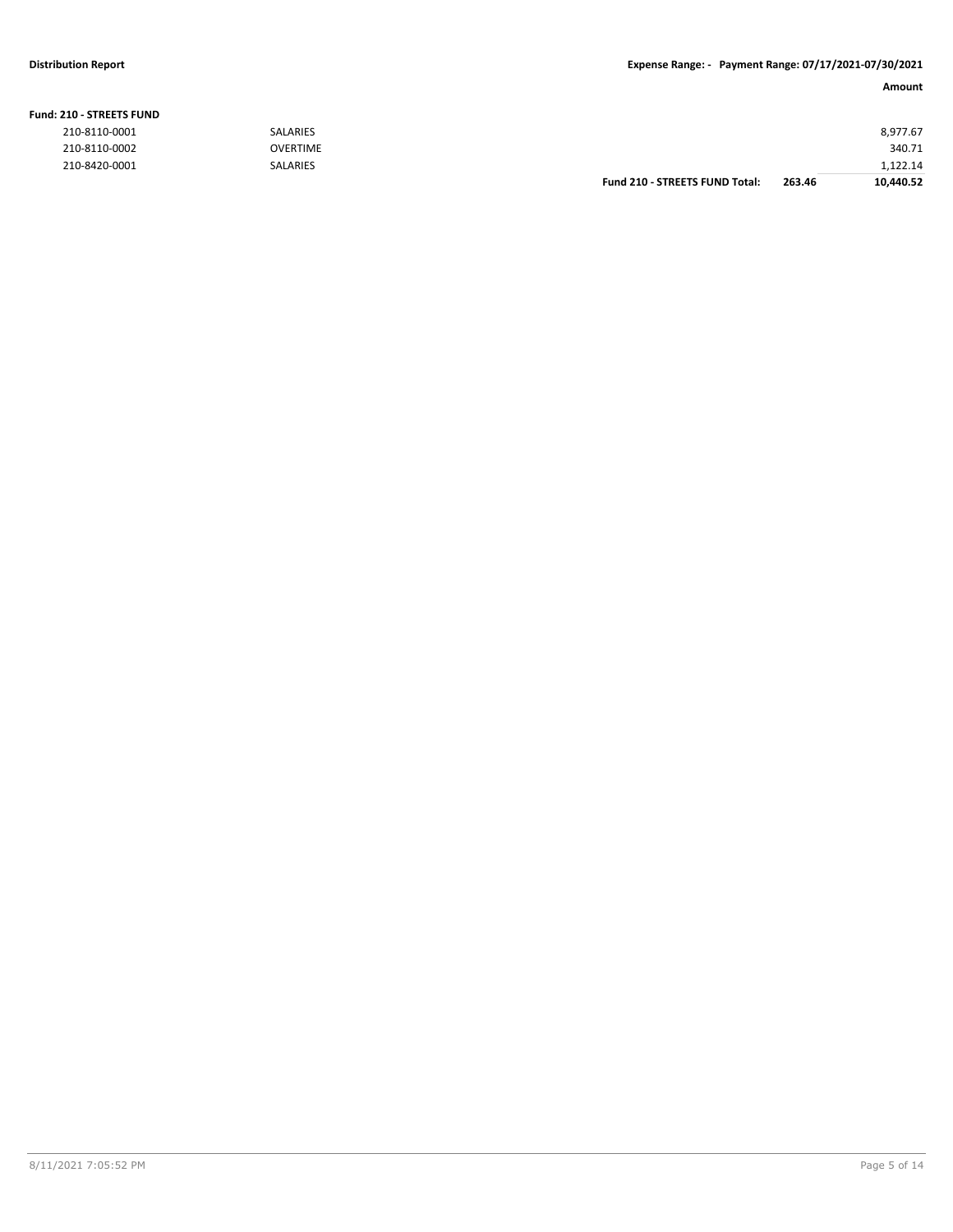**Fund: 231 - SAFER - FEMA GRANT** 231-6660-0020 PART-TIME HOURLY WAGES 64.00

**Fund 231 - SAFER - FEMA GRANT Total: 64.00**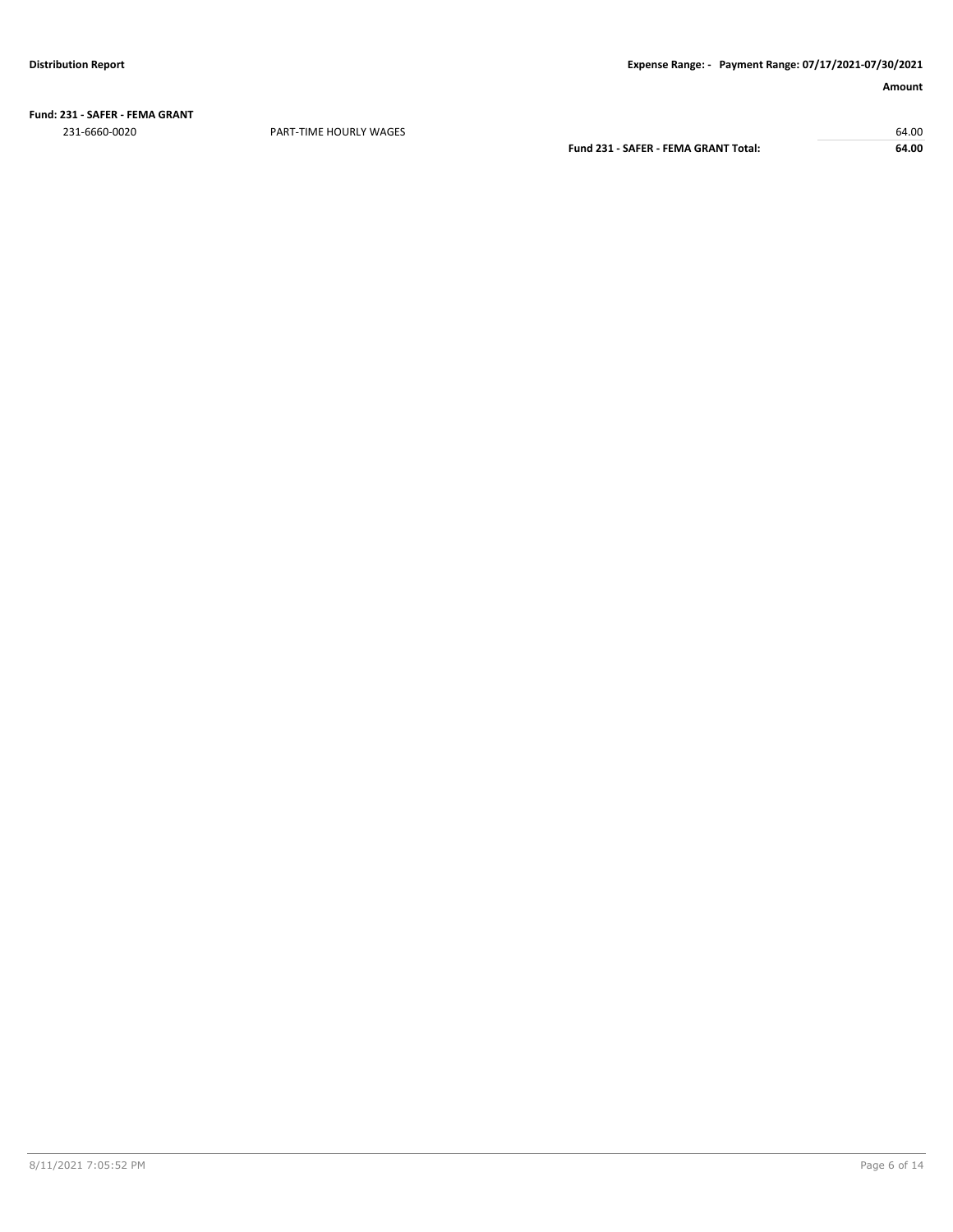**Fund: 246 - CITY AFFORDABLE HOUSING FUND**

246-2010-0001 SALARIES 4,476.70

**Fund 246 - CITY AFFORDABLE HOUSING FUND Total: 80.00 4,476.70**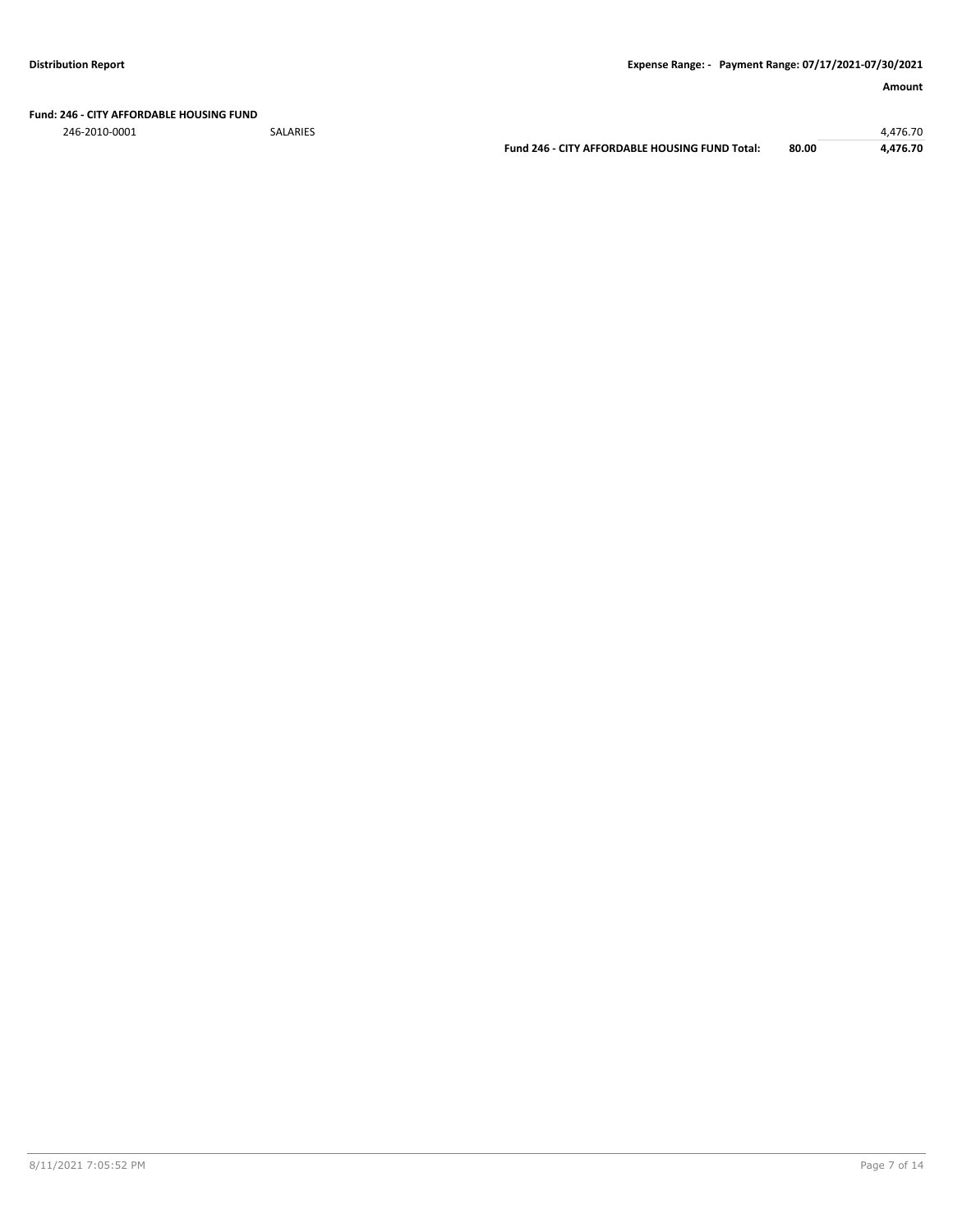| <b>Fund: 271 - STORMWATER FUND</b> |  |
|------------------------------------|--|
|                                    |  |

271-8110-0001 SALARIES 6,459.15 271-8910-9961 DEL MONTE MANOR STORM DRN IMPR 311.14

|                                          |        | 511.14   |
|------------------------------------------|--------|----------|
| <b>Fund 271 - STORMWATER FUND Total:</b> | 180.35 | 6.770.29 |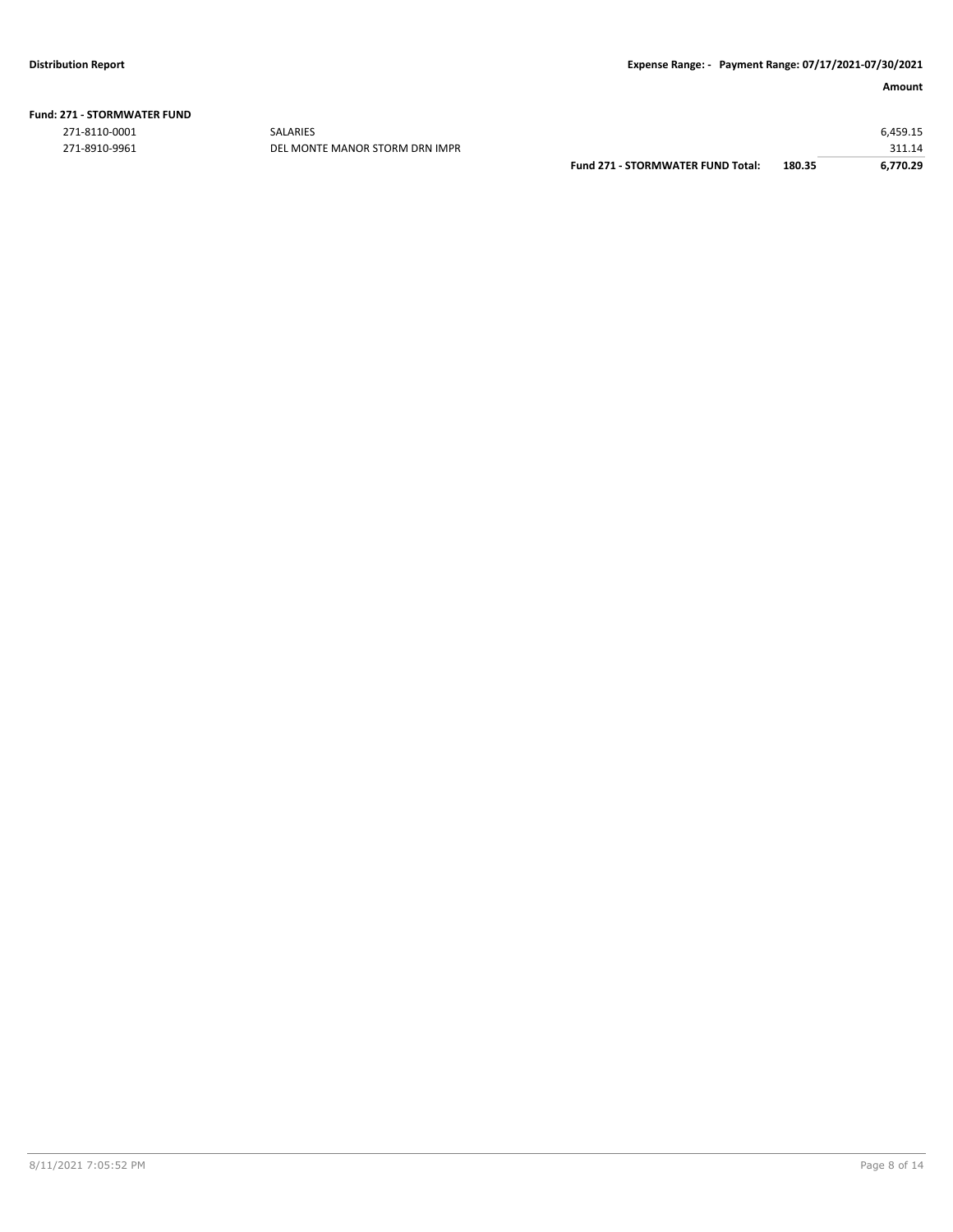**Fund: 335 - ESCA (FORA)** 335-2010-0001 SALARIES 1,496.50

**Fund 335 - ESCA (FORA) Total: 32.00 1,496.50**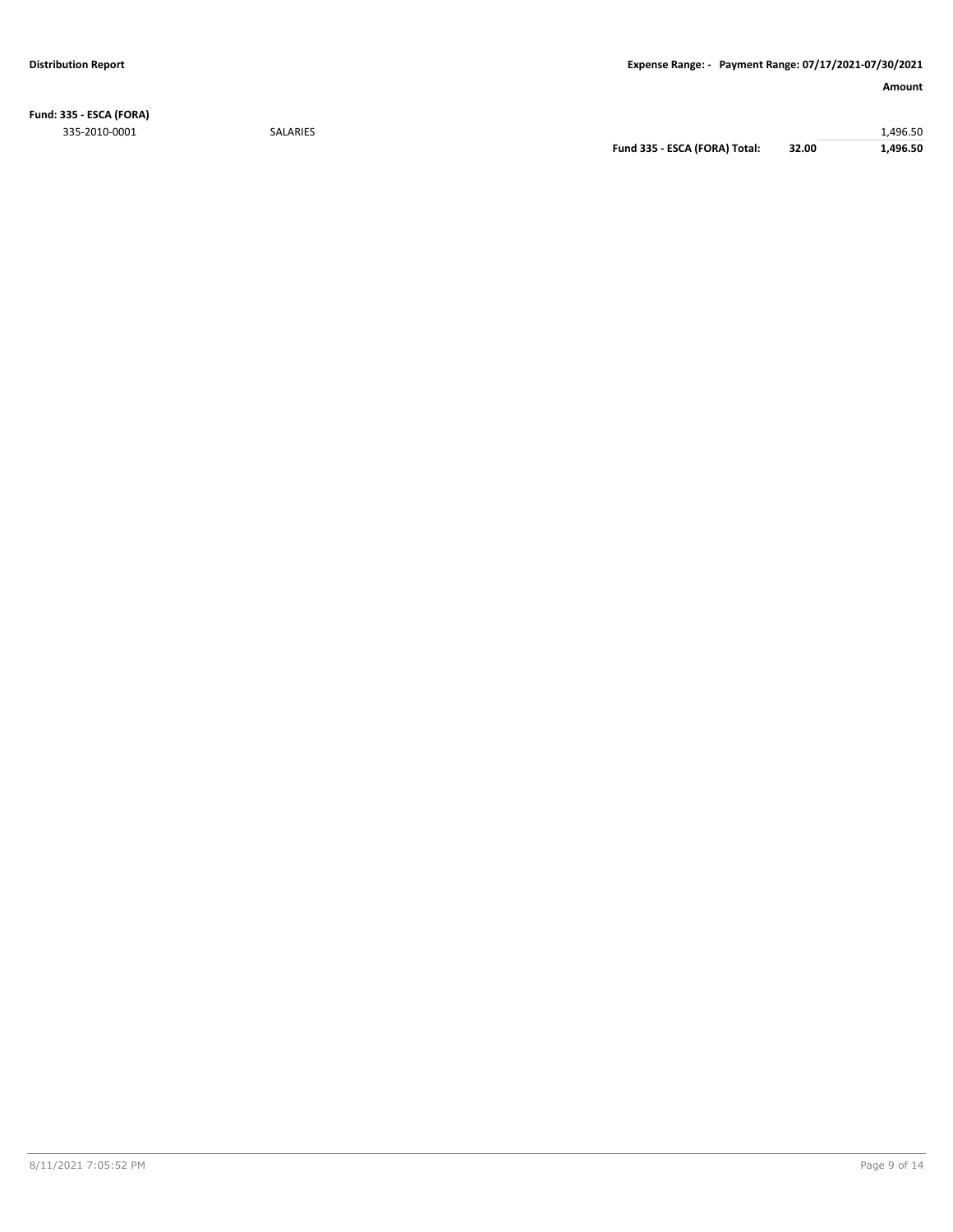#### **Fund: 401 - WATER FUND**

| 401-8610-0001 | <b>SALARIES</b> |                              |        | 702.90   |
|---------------|-----------------|------------------------------|--------|----------|
| 401-8620-0001 | <b>SALARIES</b> |                              |        | 8,206.67 |
| 401-8620-0002 | <b>OVERTIME</b> |                              |        | 387.12   |
|               |                 | Fund 401 - WATER FUND Total: | 219.47 | 9.296.69 |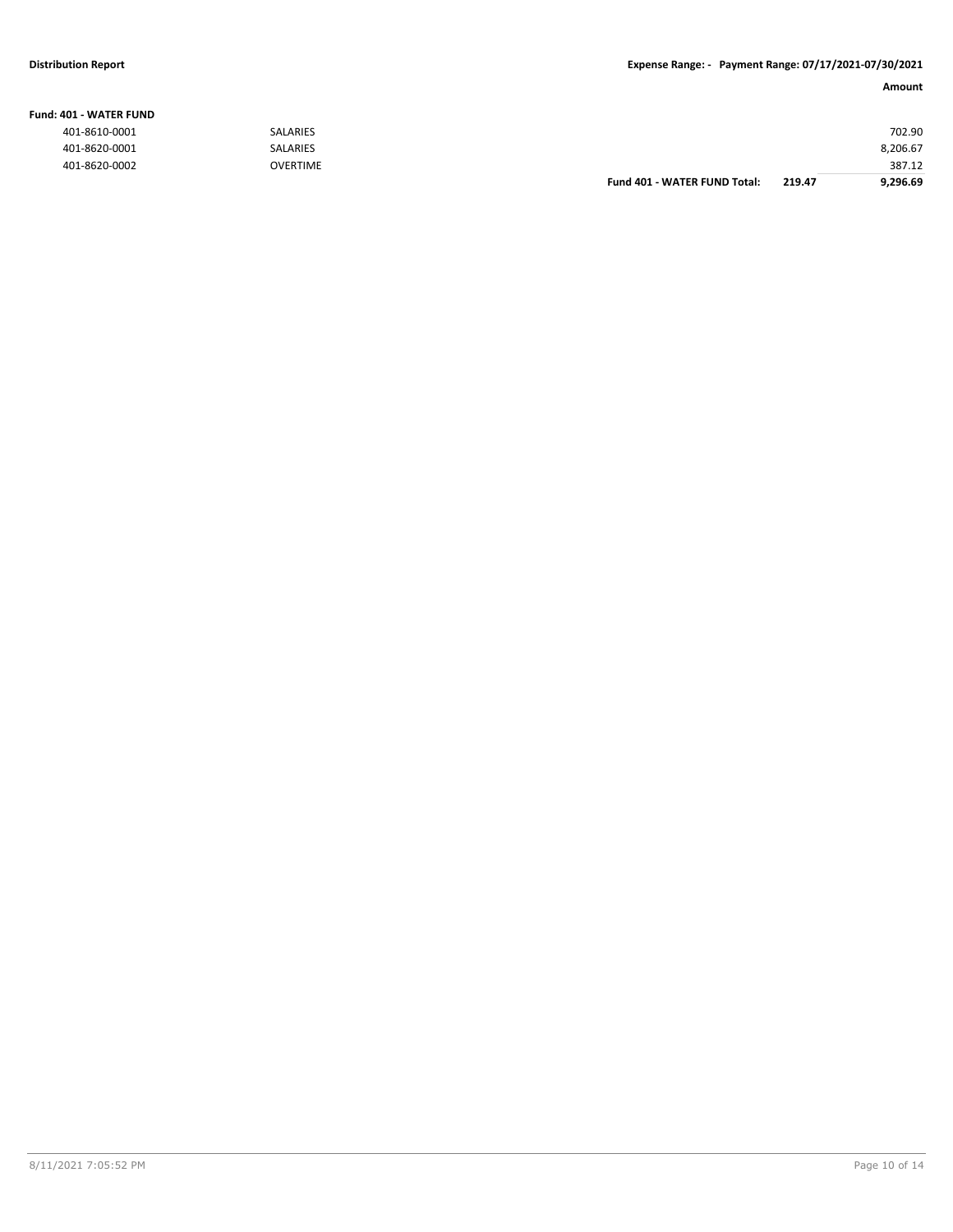| Fund: 501 - EQUIPMT MAINT FUND |  |
|--------------------------------|--|
|--------------------------------|--|

|               |                 | <b>Fund 501 - EQUIPMT MAINT FUND Total:</b> | 168.00 | 6.437.14 |
|---------------|-----------------|---------------------------------------------|--------|----------|
| 501-8520-0001 | <b>SALARIES</b> |                                             |        | 5,885.28 |
| 501-8510-0001 | <b>SALARIES</b> |                                             |        | 551.86   |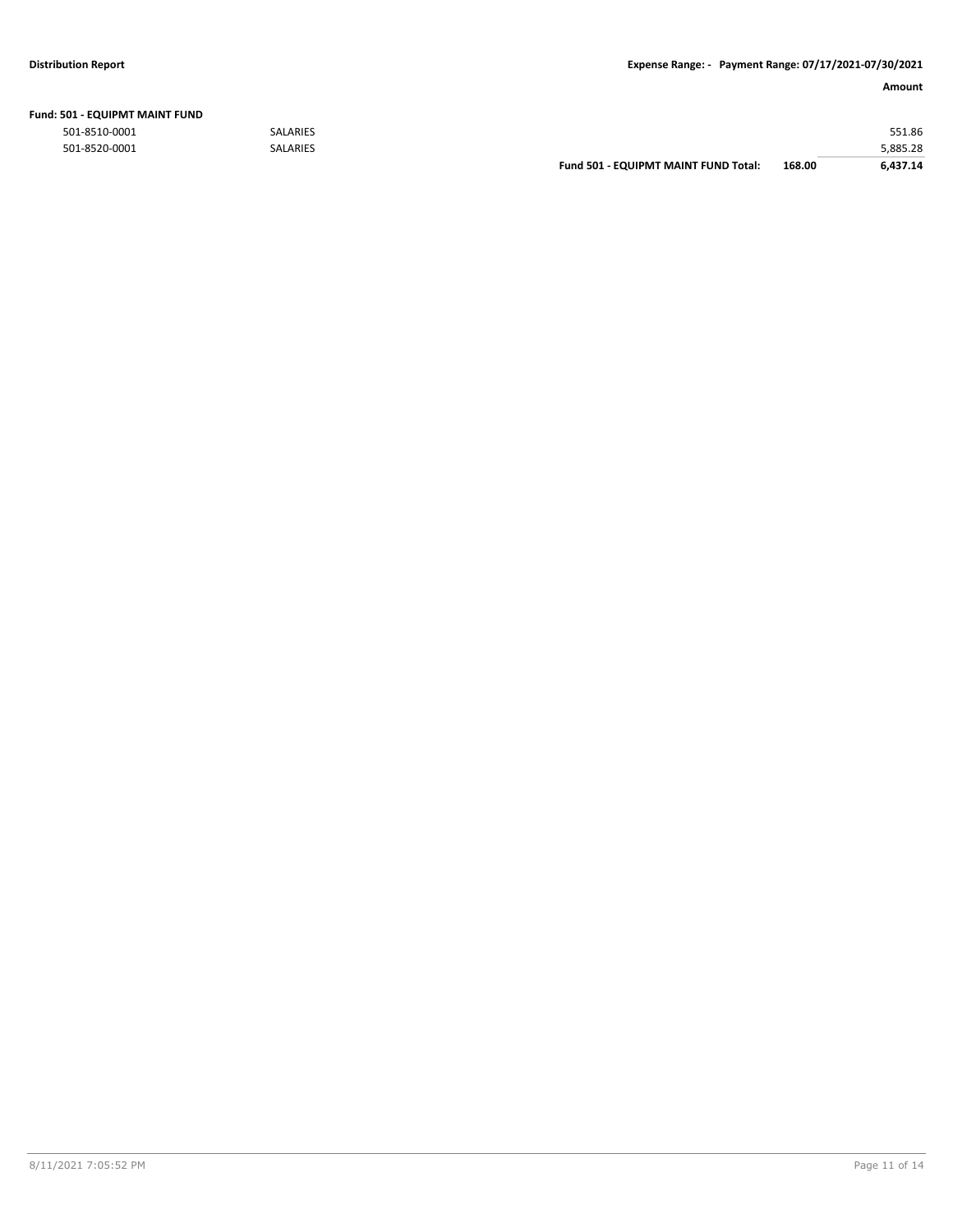**Fund: 503 - MIS FUND**

|               |                              | Fund 503 - MIS FUND Total: | 160.00 | 8.273.12 |
|---------------|------------------------------|----------------------------|--------|----------|
| 503-4010-0041 | MEDICAL INSURANCE-BLUE CORSS |                            |        | 46.15    |
| 503-4010-0001 | <b>SALARIES</b>              |                            |        | 8,226.97 |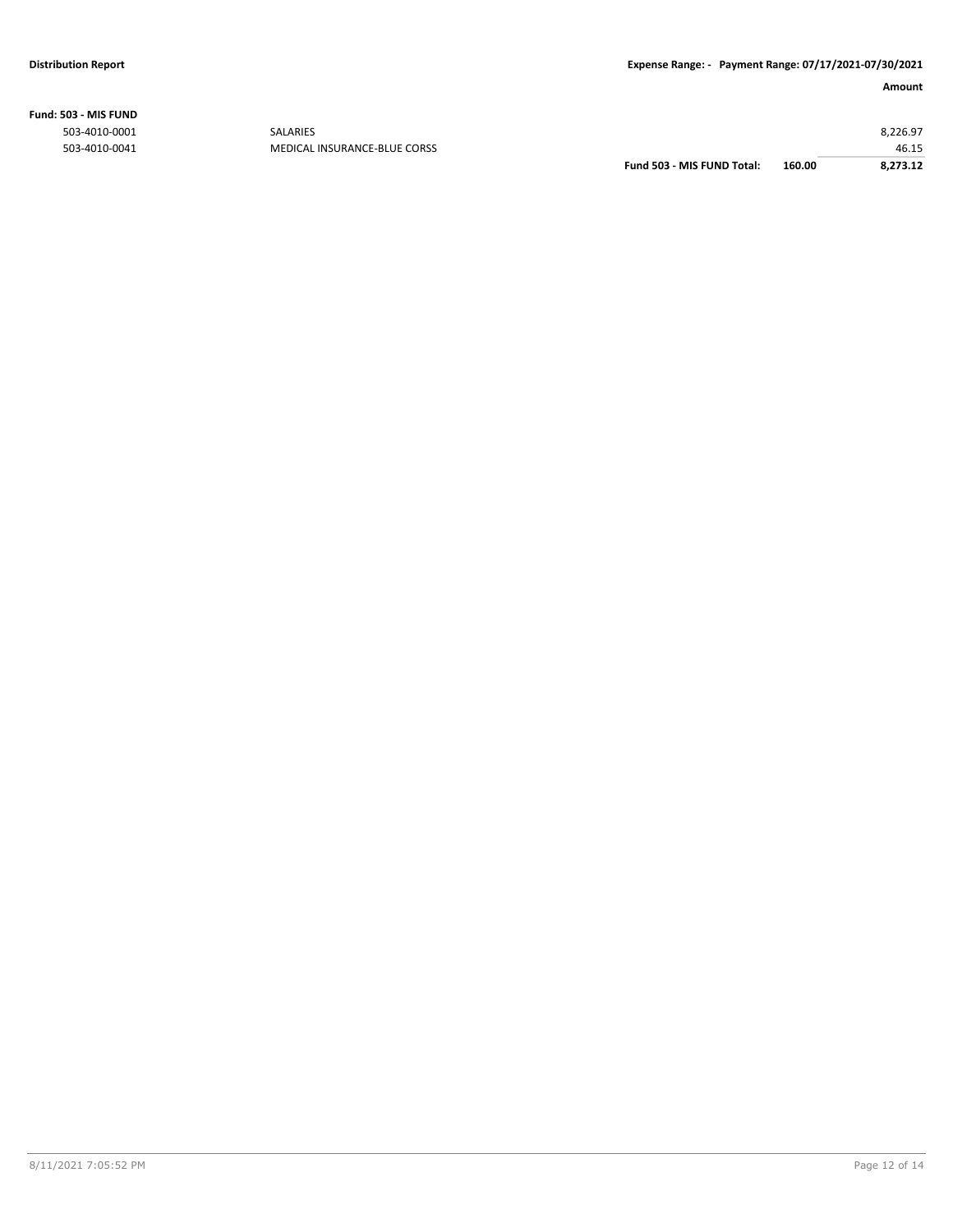| Fund: 951 - SAN. DISTRICT GEN. FUND |  |  |  |
|-------------------------------------|--|--|--|
|                                     |  |  |  |

| 951-8810-0001 | <b>SALARIES</b>        |                                           |        | 1,951.86  |
|---------------|------------------------|-------------------------------------------|--------|-----------|
| 951-8810-0020 | PART-TIME HOURLY WAGES |                                           |        | 1,339.07  |
| 951-8820-0001 | <b>SALARIES</b>        |                                           |        | 9,428.55  |
|               |                        | Fund 951 - SAN, DISTRICT GEN, FUND Total: | 349.93 | 12,719.48 |